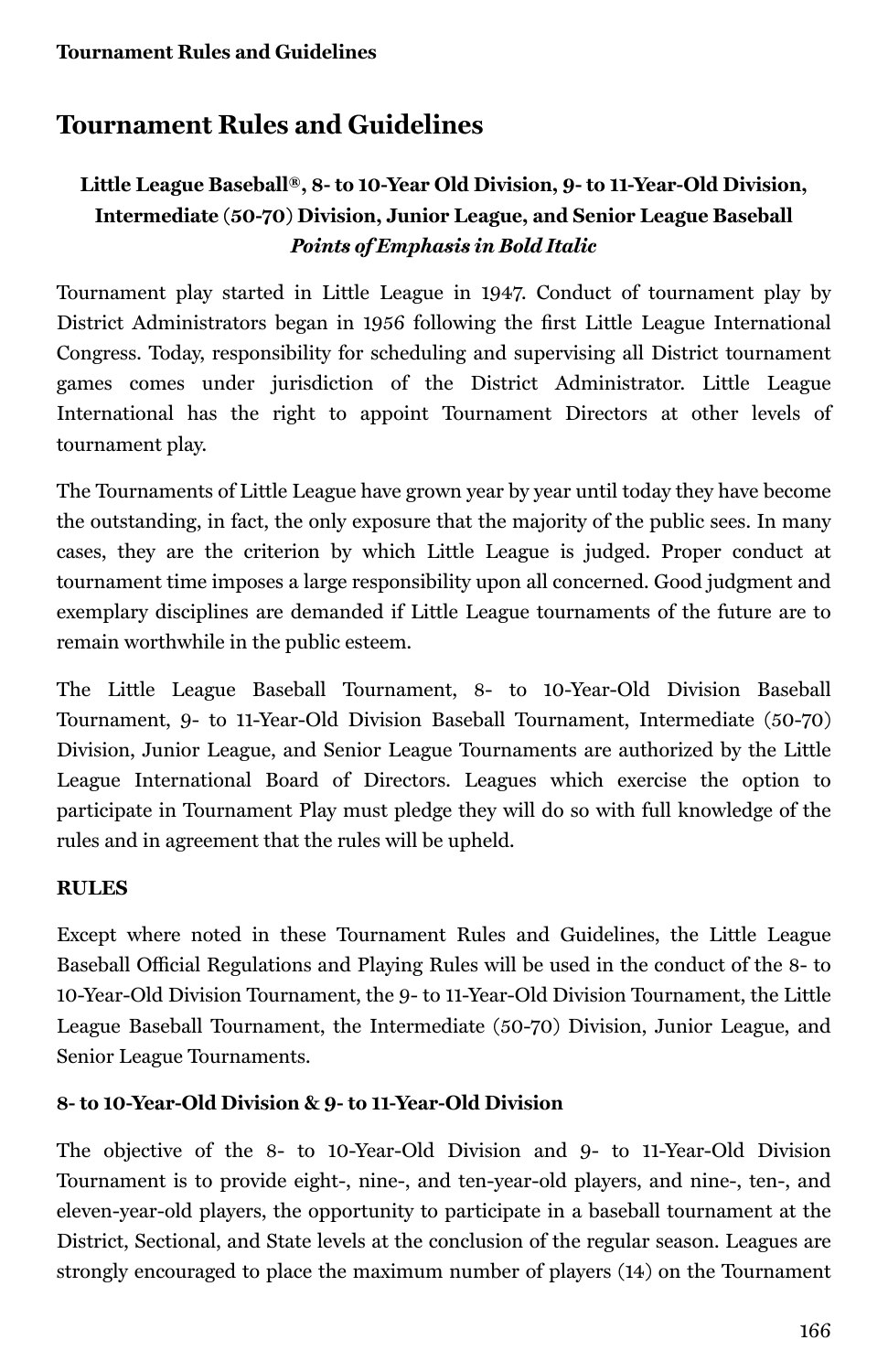Affidavit, thereby giving more players the opportunity to participate.

## **Responsibility and Chain of Command**

It should be clearly understood by Tournament Directors and league presidents that operation of the annual tournaments in Little League come under a different authority and jurisdiction from that normally observed during the playing season. It is, in fact, a whole new ball game. Once the tournament season starts, authority is vested solely in the Tournament Committee at Williamsport.

There will be no waivers, resorting to local rules, or other variation unless granted explicitly from Williamsport. To administer the tournament properly and scale down thousands of teams to two finalists in the limited time afforded by the tournament season is an undertaking requiring considerable discipline. Once the tournament starts, it must proceed without interruption. If protests or disputes occur which cannot be settled by the umpires or Tournament Director through immediate and concise application of the rules, an appeal must be made through proper channels promptly to prevent a major blockage or loss of momentum.

Revocation of tournament privileges or forfeiture of a tournament game may be decided only by the Tournament Committee at Williamsport. Should a problem arise that cannot be resolved while a game is in progress, the game must be suspended by the Umpire-in-Chief and the problem referred immediately to the Tournament Director. If not resolved, it must be referred to the Regional Director. If still unresolved, it will be referred to the Tournament Committee in Williamsport. If the Tournament Committee deems any player to be ineligible, by league age, residency or school attendance, participation in other programs, or participation in less than eight (8) [**Senior:** six (6)] regular season games, it may result in forfeiture of tournament game(s), and/or suspension or removal of personnel from tournament play, and/or suspension or removal of personnel or teams from further Little League activities, and/or suspension or revocation of the local league's charter. These actions can only be taken by the Tournament Committee in Williamsport.

The Tournament Committee and the individual Regional Directors may appoint agents to act on their behalf, and any person so appointed shall have the authority to act as, and exercise the duties of, the Tournament Committee or the individual Regional Directors.

**The Tournament Committee also reserves the right in its sole discretion to impose any penalties if, in its judgment, any player, manager, coach, umpire, or other volunteer conducts him/herself in any manner, on or off the field, that does not positively reflect the high standard Little League holds for sportsmanship, citizenship, and decorum. This includes displays of unsportsmanlike conduct,**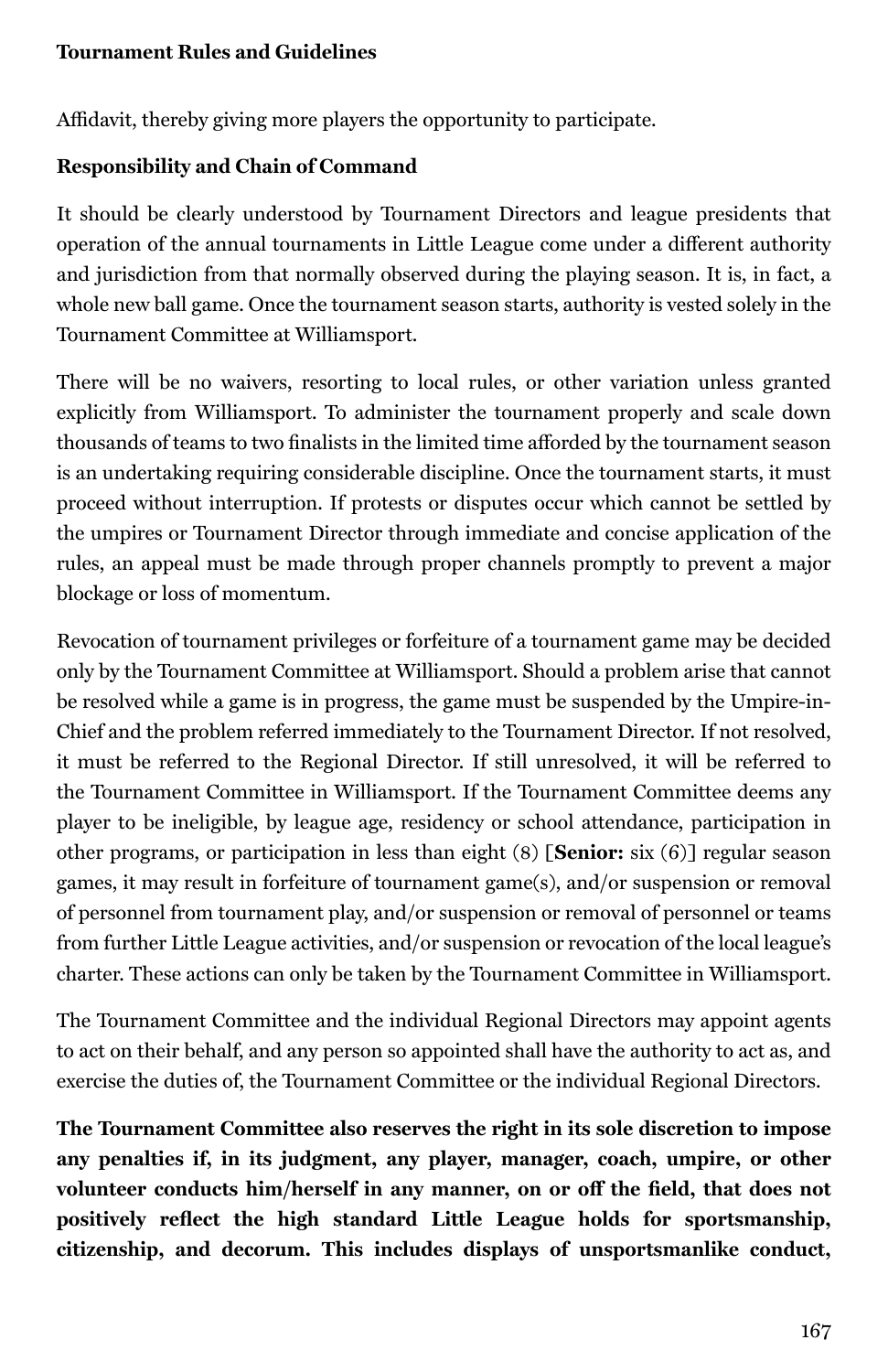#### **Tournament Rules and Guidelines**

**"making a travesty of the game," or violating any rules, regulations, or policies contained herein during the game, at the game site, at any other location or time related to the International Tournament. The Committee also reserves the right to impose any penalty the Committee deems appropriate, if the committee determines action is necessary to correct a situation brought to its attention, regardless of the source of that information. The decision of the Tournament Committee is final and binding.**

Knowledge of the rules must be guaranteed before a Tournament Director is declared qualified. All Tournament Directors will undergo a thorough and instructive briefing session prior to taking on their duties, must signify that they understand the rules, and regardless of personal feelings, they are in full agreement and can interpret them properly. At the time of the District tournament meeting, it will be required that each league president or the representative in attendance signify that the league and tournament team managing personnel are knowledgeable of Tournament Rules and are in full agreement with these conditions.

#### **Selection of Tournament Teams (Recommended Method)**

Little League would gain immeasurably in esteem of the public if all tournament teams were selected by the players themselves. Players relish the challenge of competition, but their anxiety to excel is in balance with an intuitive respect and admiration for teammate and opponent alike who demonstrate superior ability and skill.

- 1. It is not required that players be selected for the position they occupy during the regular season. For example, a pitcher who is also a good outfielder or infielder may be placed on the roster and used in whatever position the manager deems to be of advantage.
- 2. Tournament team candidates should be selected upon their playing ability and eligibility. The roster should include sufficient pitching strength to meet tournament schedules.
- 3. The following plan was presented to the International Congress, Washington, D.C., 1965, as a guideline, taken from the experience of the International Advisory Council. The principle is to have all components of a league determine and participate in fair and democratic selection of the tournament team. This would eliminate many of the complaints, abuses, pressures, and charges of favoritism which are directed toward the league president. The following groups should each select its tournament team.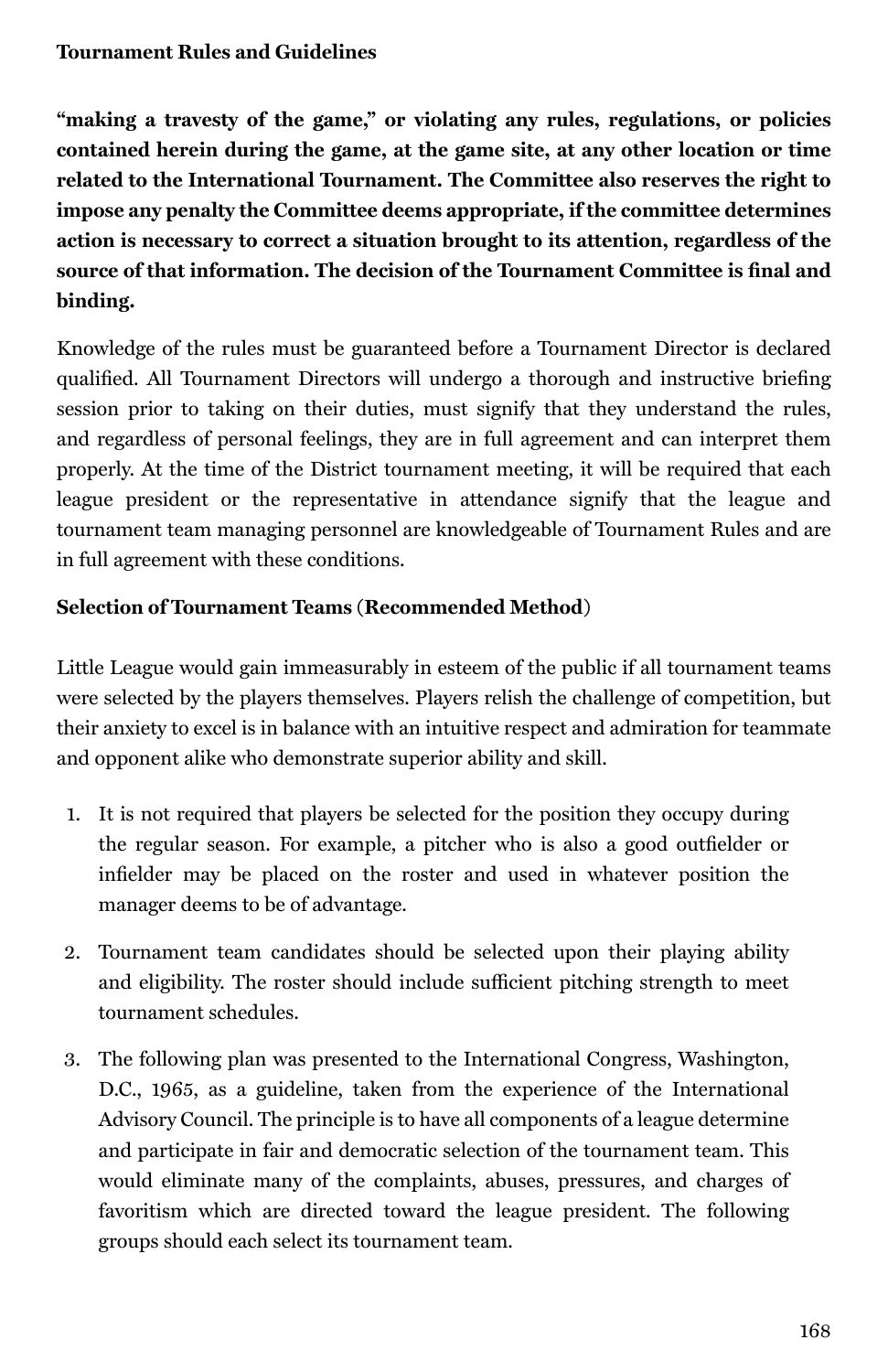#### **Tournament Rules and Guidelines**

- 1. Group 1 Players
- 2. Group 2 League Officers
- 3. Group 3 Team Managers
- 4. Group 4 Team Coaches
- 5. Group 5 Volunteer Umpires

Every player on the eligible teams is entitled to vote. Each group submits its list of players at a meeting of the Board of Directors of the league. The names are to be read and counted from each of the groups, and the players in the order of total votes received will become eligible for the tournament team.

Where more than one player has an equal number of votes to qualify for the last position or positions, final selection should be made by a majority vote of the Board of Directors at the time of the meeting.

**NOTE:** Method of selection is to be determined by the local league Board of Directors.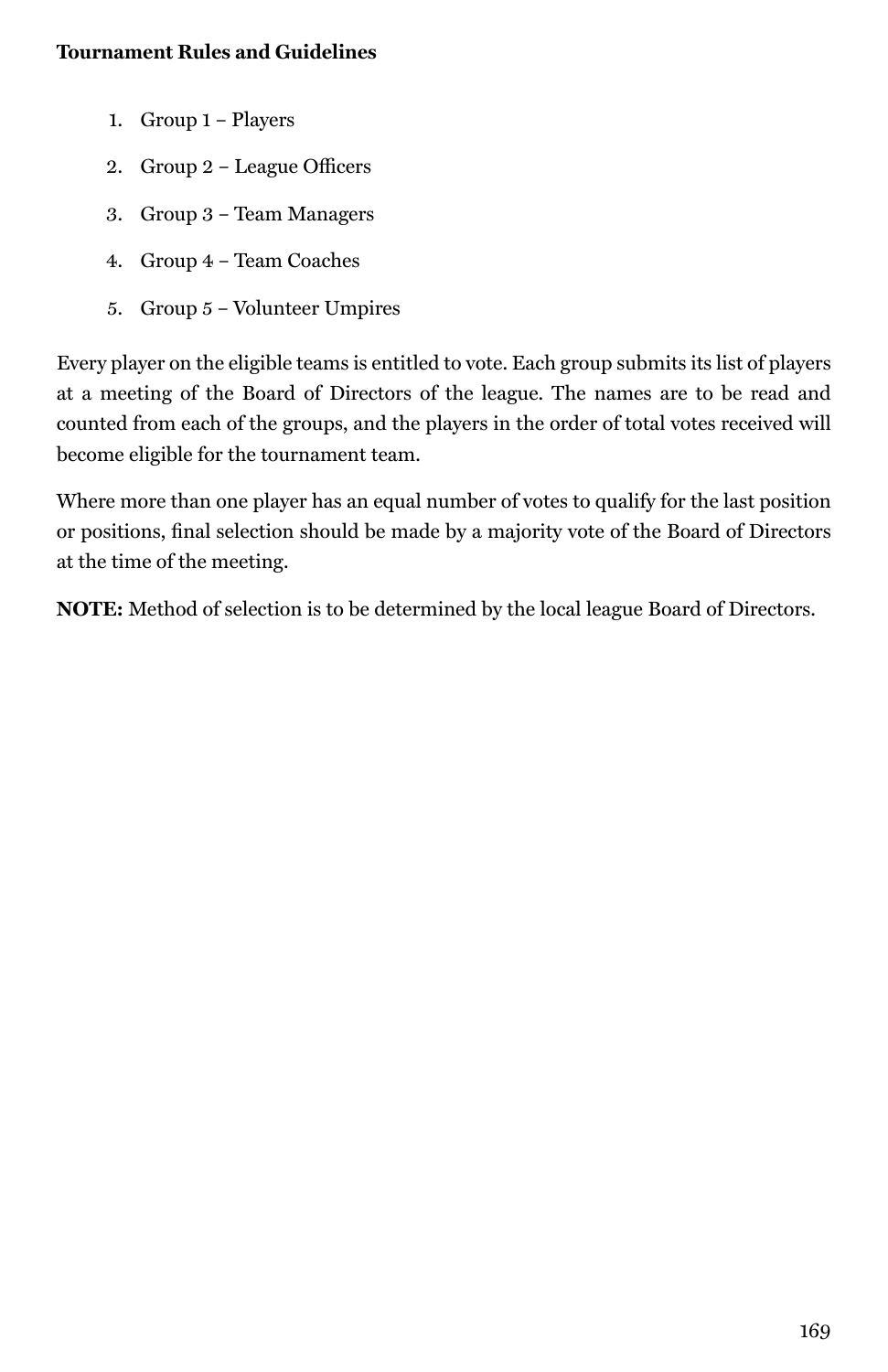## **Teams**

Each chartered league shall be eligible to enter a team. Alternates are not authorized.

**NOTE:** A league may enter more than one tournament team, provided the teams are deemed fair and balanced, with the District Administrator's approval.

Where two or more charters have combined to form a single program, a tournament team must be selected for each charter composed of players from within its own chartered area. Exceptions can only be made by the Charter Committee.

Tournament teams and Eligibility Affidavit shall consist of, and must be limited to, a maximum of fourteen (14) players, one (1) manager, and a maximum of two (2) coaches.

**Senior League:** Teams and Eligibility Affidavit shall consist of, and must be limited to, a maximum of sixteen (16) players, one (1) manager, and a maximum of two (2) coaches.

## **Managers and Coaches**

The District Administrator or District Staff shall not serve as manager or coach. The league president and player agent may be eligible for selection by the local league Board of Directors to coach or manage with written approval from their respective District Administrator.

**8- to 10- Division:** The manager and coach(es) shall be regular season team managers and/or coaches from the Minor League Division or Little League Baseball (Major) Division.

**9- to 11-Year Old Division:** The manager and coach(es) shall be regular season team managers and/or coaches from the Minor League Division or Little League Baseball (Major) Division.

**Little League:** The manager and coach(es) shall be regular season team managers and/ or coaches from the Little League Baseball (Major) Division or Intermediate (50-70) Division.

**Intermediate (50-70) Division:** The manager and coach(es) shall be regular season team managers and/or coaches from the Little League Baseball (Major) Division or Intermediate (50-70) Division.

**Junior League:** The manager and coach(es) shall be regular season team managers and/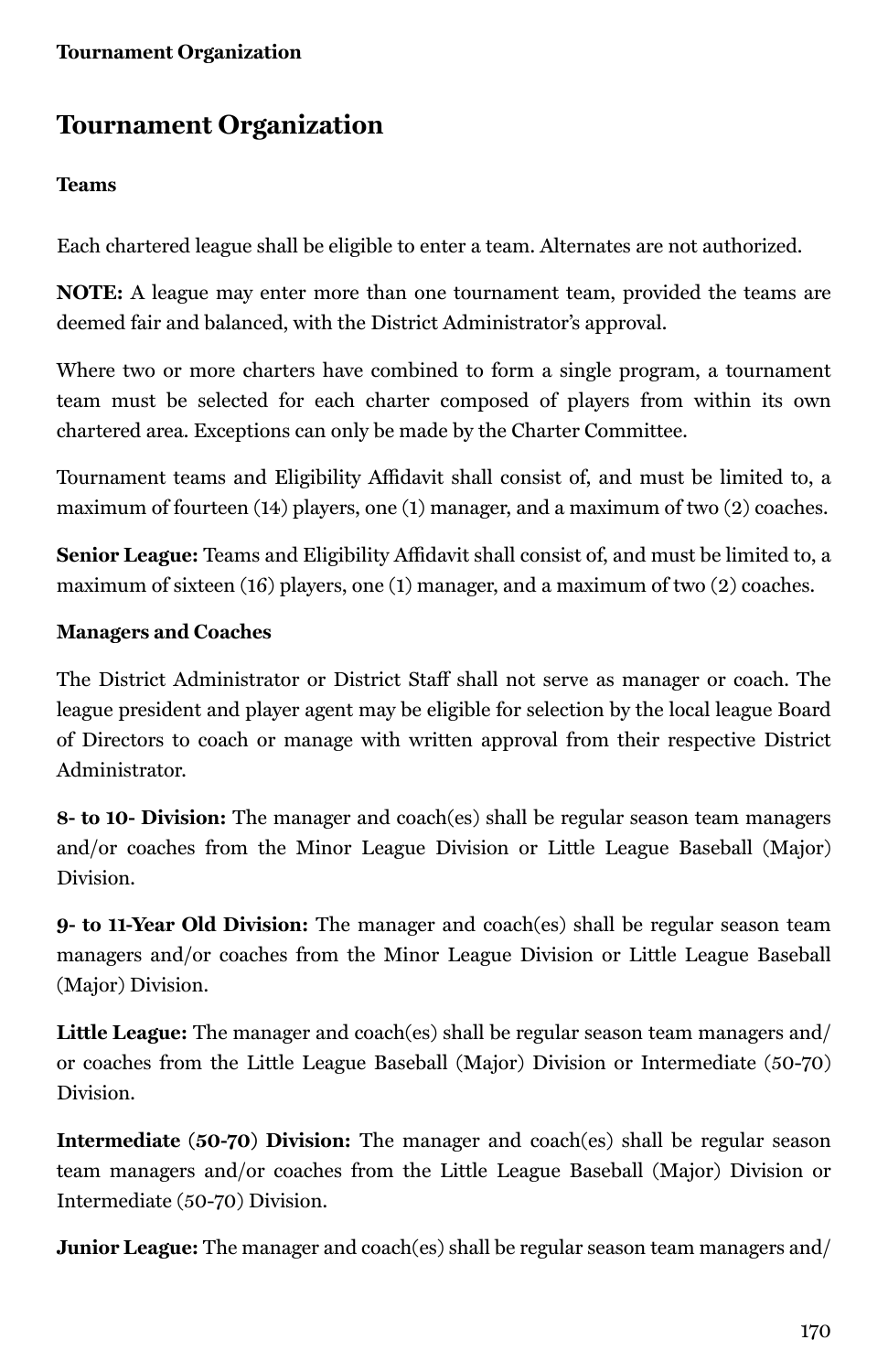or coaches from the Junior Division or Senior Division.

**Senior League:** The manager and coach(es) shall be regular season team managers and/ or coaches from the Junior Division or Senior Division.

**Managers/Coaches in the Dugout** – If a tournament team has twelve (12) or more eligible players in uniform at the game site at the start of a game, then the maximum of three (3) adults who are named on the affidavit (or authorized replacements as noted on the affidavit) will be permitted to act as manager/coaches for that game. However, if a tournament team has eleven (11) or fewer eligible players in uniform at the game site at the start of a game, then a maximum of two (2) adults must be named at the start of the game as manager and coach. The two named adults must be listed on the affidavit, or must be authorized temporary replacements as noted on the affidavit. If there is a third adult listed on the affidavit, that adult is not permitted to be in the dugout or on the field during that game.

**NOTE:** Base coaches may be adults and/or players provided at least one adult manager or coach remains in the dugout. See 4.05(b).

### **Umpires**

The Tournament Director shall have full responsibility for providing volunteer Little League umpires for tournament play. Umpires from leagues involved in the game should not be assigned. The District Administrator shall not umpire.

There should be at least two umpires in each game. More are recommended when available.

The designated Umpire-in-Chief for each game must be an adult.

## **Tournament Eligibility Affidavit**

It shall be the league president's responsibility to review and certify the birth records (league age) by viewing the original birth record and residence or school attendance (as defined by Little League Baseball, Incorporated) of all players. When the league finally decides on the makeup of the team, names must be entered on the league's Eligibility Affidavit. Once the District Administrator certifies the Eligibility Affidavit, the tournament team will be required to have in its possession:

- 1. the Eligibility Affidavit;
- 2. a map, signed, and dated by the league president and District Administrator,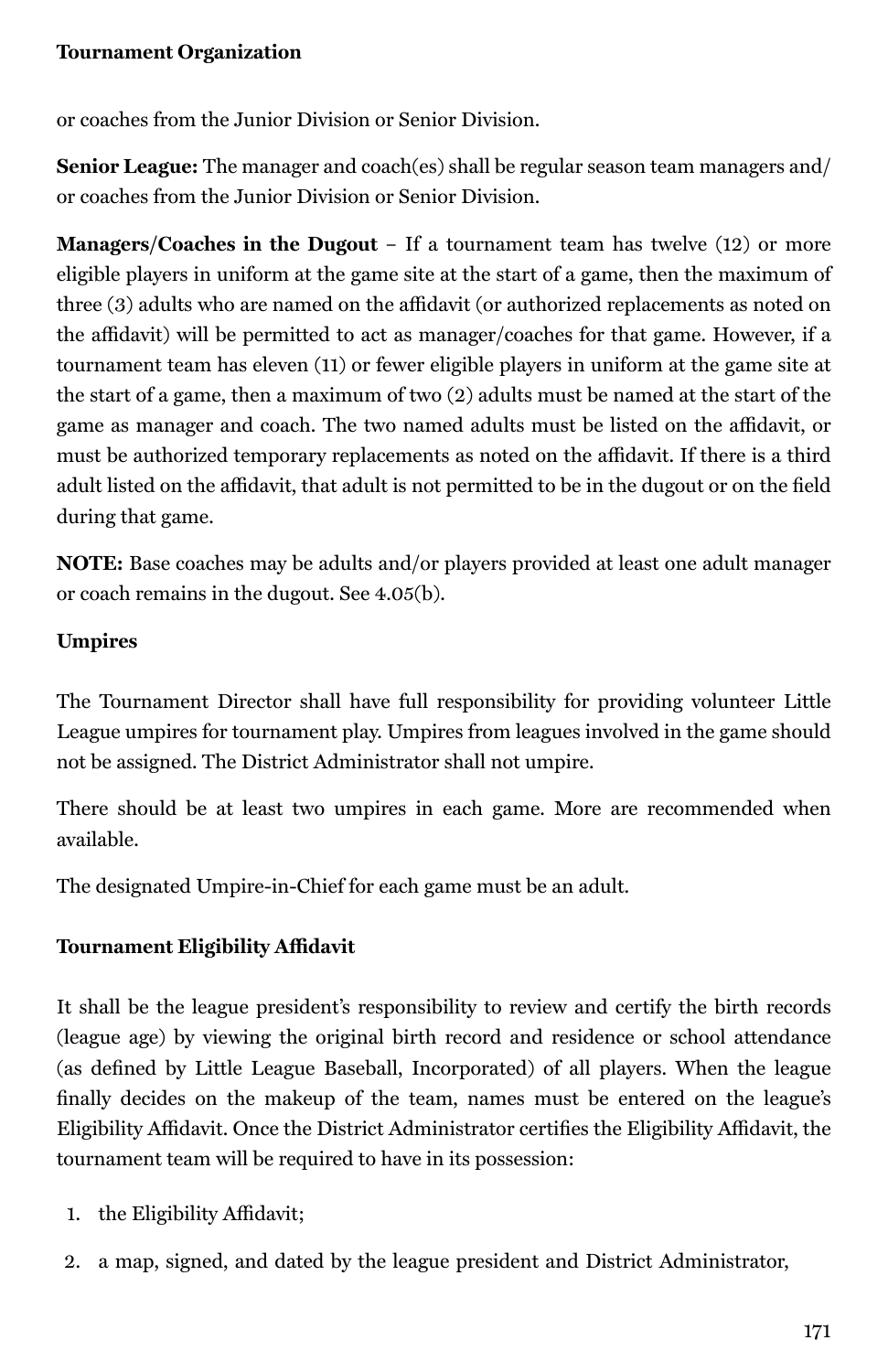showing the actual boundaries of the league, with locations noted for the residences of the parent or legal guardian (court-appointed) or location of the school for every participant named on the affidavit;

- 3. a tournament verification form for each player; **NOTE: Players who established "residence" or "school attendance" for regular season and/or tournament in a prior season using the Tournament Player Verification form, and can produce the form with proper proofs and signatures, will NOT need to complete a new Tournament Player Verification form.**
- 4. three or more documents to determine residency of the parent(s) or legal guardian (court-appointed) or a document to support school attendance/ enrollment for each player named on the tournament affidavit;
- 5. **waivers [i.e. II(d), IV(h), Charter Committee, etc.]**

### **IMPORTANT: Alternates are not authorized. They shall not accompany the team and shall not be listed on the Eligibility Affidavit.**

Eligibility Affidavit must be certified by the District Administrator or his or her designated appointee and presented by the team manager to the Tournament Director before every game. Each Tournament team must have twelve (12) eligible players for the District Administrator to certify. **EXCEPTION:** A District Administrator may certify the Eligibility Affidavit for those teams that provide a justifiable reason for not having twelve (12) players.

**NOTE:** The Eligibility Affidavit becomes official once the team plays its first tournament game.

#### **Player Participation In Other Programs**

Any violation of Regulation  $I(g)$  by the local Little League may result in revocation of the league's charter and/or suspension of tournament privileges for the league or individuals associated with such team. An individual, or a group of such individuals, that participates in a non-Little League program, club, tournament, event, or game, are subject to the provisions of Regulation  $I(g)$  and [Regulation IV\(a\) Note 2.](littleleague://Rulebook/3/42/rule--a.)

#### **Release of Names**

The release of names of players selected for the tournament team shall not be made before May 15, and not until the availability and eligibility of all prospective team members have been established. (The AIG group accident insurance program for Little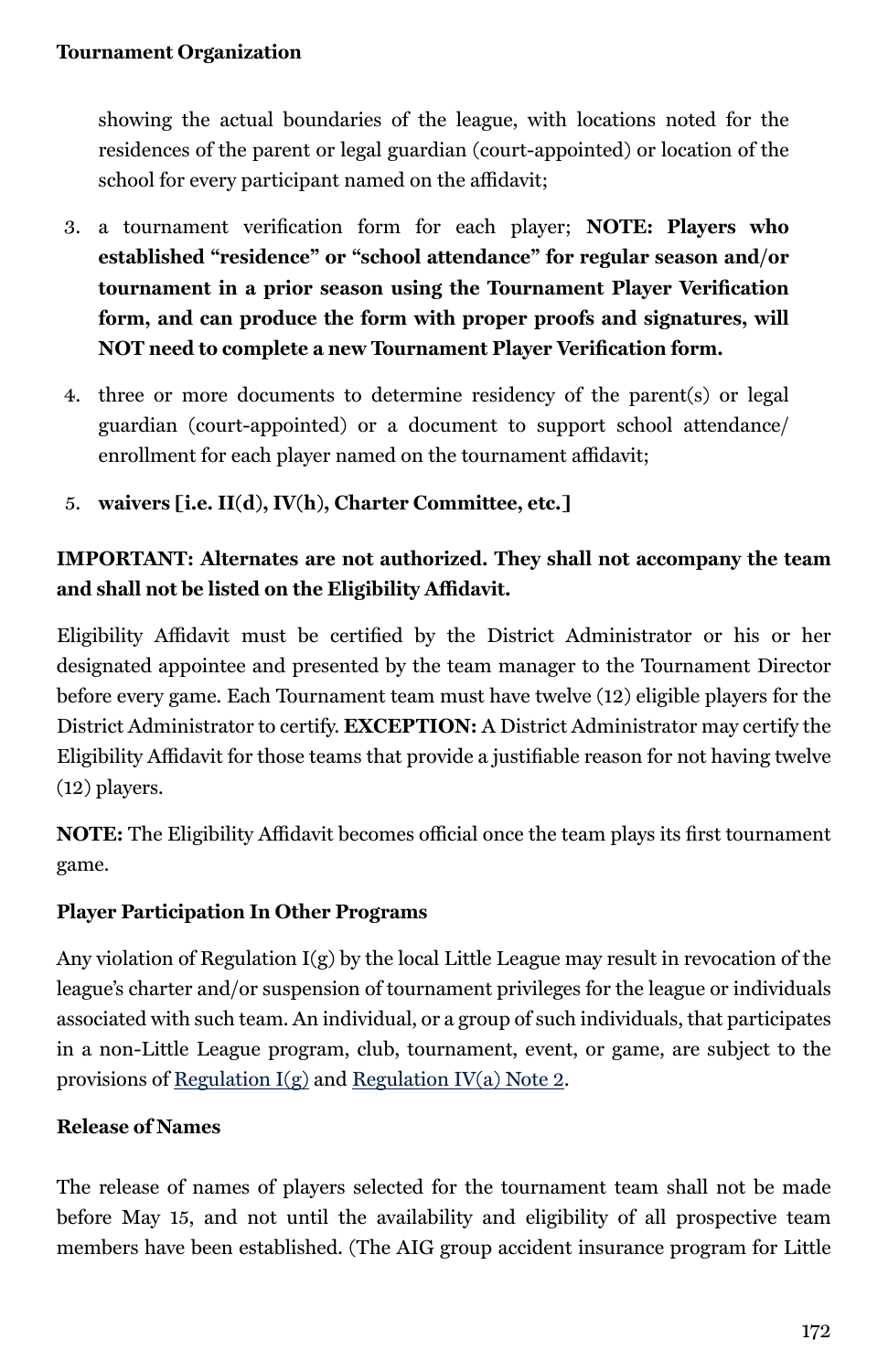League tournament team try-out and practice will not go into effect until May 15.)

## *Violation of this rule may be cause for revocation of tournament privilege by the Tournament Committee.*

## **League Eligibility**

In order for a Little League program to be eligible to enter a team or teams into the International Tournament (including 8- to 10-Year-Old Division and 9- to 11-Year-Old Division) the following must be accomplished as indicated:

- 1. The league must be chartered in an age appropriate division(s) for which it wishes to enter a tournament team(s), no later than June 1, 2022.
- 2. The league must have scheduled and played, at a minimum, a 12-game [**Senior League:** Ten (10) game] (per team) regular season, exclusive of playoffs and tournament games, for each division, or age appropriate division, entering tournament prior to the first game in their respective tournament. See [Reg. VII.](littleleague://Rulebook/3/48/rule--a.) **NOTE 1:** Forfeited games shall not count towards the 12-game [**Senior League:** Ten (10)-game] regular season.

**NOTE 2:** For Junior Tournament eligibility, Senior League players league age 12, 13 and 14 must have played in a minimum of eight (8) Regular Season games.

- 3. All waiver requests (for the league, team, player, manager, and/or coach) of any kind must be submitted and approved not later than June 1, 2022.
- 4. Team number revisions and fees incurred by the league must be paid in full by June 1, 2022.
- 5. All combined team and interleague play requests that may involve tournament play must be submitted and approved not later than June 1, 2022.

Failure to meet any of the listed requirements could result in a team or teams being declared ineligible by the Tournament Committee at Little League International.

## **Player Eligibility**

Players are eligible for Tournament Play, provided they meet the criteria established by the Little League "Residency and School Attendance Player Eligibility Requirement," "Player Participation In Other Programs," and the following:

**8- to 10-Year-Old Division** – Any player League Age 8, 9, or 10, with amateur status,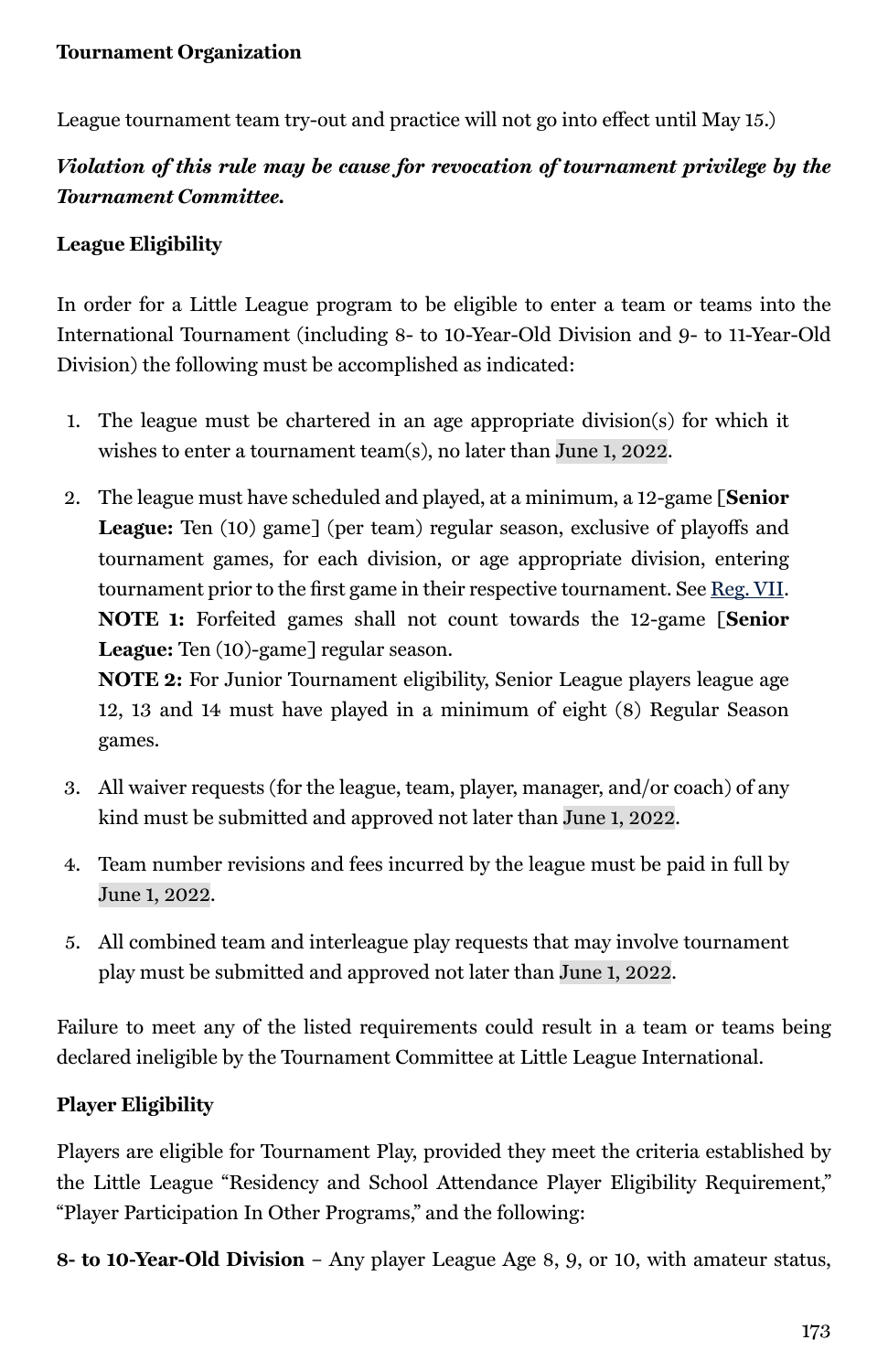who has participated as required by Mandatory Play as an eligible player in eight (8) regular season games (Special Games may be counted toward this requirement) by the start of Tournament Play in their respective District, with the exception of the school baseball season.

**9- to 11-Year-Old Division** – Any player League Age 9, 10, or 11, with amateur status, who has participated as required by Mandatory Play as an eligible player in eight (8) regular season games (Special Games may be counted toward this requirement) by the start of Tournament Play in their respective District, with the exception of the school baseball season.

**Little League (Major) Division** – Any player League Age 10, 11, or 12, with amateur status, who has participated as required by Mandatory Play as an eligible player in eight (8) regular season games (Special Games may be counted toward this requirement) by the start of Tournament Play in their respective District, with the exception of the school baseball season.

**Intermediate (50-70) Division** – Any player League Age 11, 12, or 13, with amateur status, who has participated as required by Mandatory Play as an eligible player in eight (8) regular season games (Special Games may be counted toward this requirement – See **Regulation IX**) by the start of Tournament Play in their respective District, with the exception of the school baseball season.

**Junior League** – Any player League Age 12, 13, or 14, with amateur status, who has participated as required by Mandatory Play as an eligible player in eight (8) regular season games (Special Games may be counted toward this requirement – See **Regulation IX**) by the start of Tournament Play in their respective District, with the exception of the middle school, junior high school, or high school baseball season.

**Senior League** – Any player League Age 12, 13, 14, 15, or 16, with amateur status, who has participated as required by Mandatory Play as an eligible player in six (6) regular season games (Special Games may be counted toward this requirement) by the start of Tournament Play in their respective District, with the exception of the middle school, junior high school or high school baseball season.

**EXCEPTION:** The local league Board of Directors may permit a player to be eligible for selection, who does not meet the minimum game requirement, if they provide a physician's note documenting an injury or illness prior to or during the current season prohibiting his/her participation and such note releases the player for the balance of the Regular Season and/or Tournament Play.

**NOTE 1:** Forfeited games shall not count towards a team's 12-game [**Senior League:**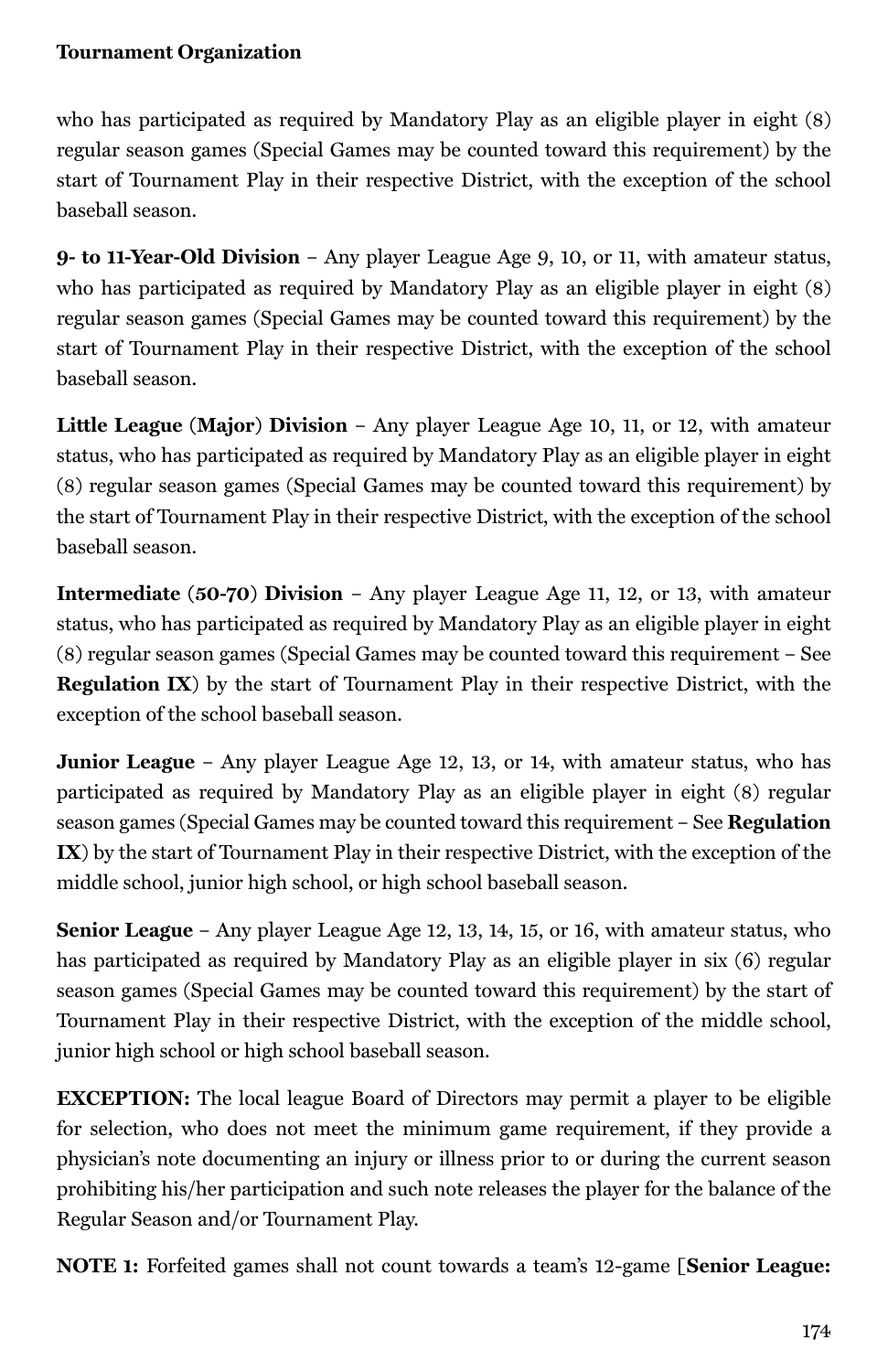Ten (10)-game] regular season nor towards any player's minimum game participation requirement.

**NOTE 2:** Consistent with a manager's ability to conduct the affairs of his or her team, a manager may disqualify a player from the team for the current season, subject to Board of Directors approval, if the player repeatedly misses practice or games.

**NOTE 3:** Tournaments are divided by age, without regard to the regular season division in which a player participates, as noted above.

**CONDITION 1:** Participation must be within the chartered league/district named on the Eligibility Affidavit unless written approval is granted by the respective Region Director and Charter Committee.

**CONDITION 2:** A player who is not able to participate in a number of local league regular season games because of participation in a school baseball program will receive an adjustment on the minimum participation in games required under this rule. In order to receive the adjustment, each player must register with the league prior to the start of regular season games within that division and participate in sixty (60) percent of the games available to them>.

**EXAMPLE:** If, for any given division, Team A played 10 regular season games before June 15, and a player missed five (5) games because of participation in a school baseball program, that player is required to have participated in only three (3) regular season games to be eligible for the Tournament Team.

**CONDITION 3:** A player may be named to the roster of, and practice with, only ONE Little League International Tournament Team at a time. Once the affidavit is signed by the local league president, player agent, and District Administrator (or their representatives), the players listed on the affidavit shall not be eligible to participate on any other Little League International Tournament Team until the team is eliminated from the Tournament. Once the team is eliminated from the Little League International Tournament, players from that team may be added to the affidavit of a second team so long as: 1) The player meets all eligibility requirements as outlined in Tournament Player Eligibility; 2) There is space on the team affidavit for an additional player; 3) The player is not replacing another eligible and available player currently named on the affidavit, and 4) The player must be assessed capable to play within the division of play.

**Baseball players league age 9, 10, 11, 12, 13, and 14 may be eligible for selection to multiple tournament teams. These players may only be selected to one tournament team at a time. Under no circumstances may these players be chosen for, practice with, or participate with more than one tournament team at a time. Only under the**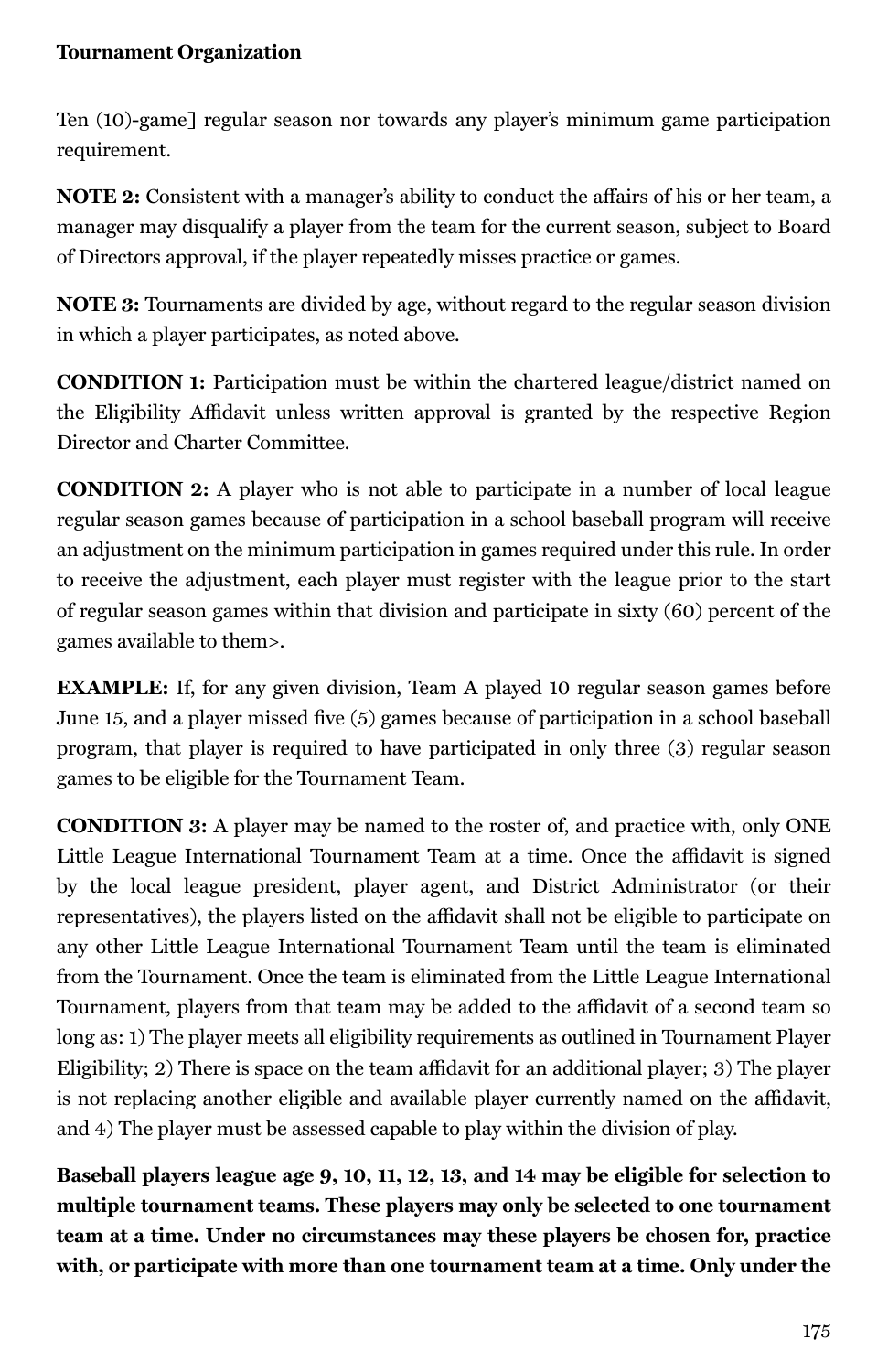**circumstances listed in Condition 3 may a player be selected to a second tournament team.**

## *Violation of this rule may be cause for revocation of tournament privilege by the Tournament Committee.*

#### **Tournament Requirement for Non-Citizens**

A participant who is not a citizen of the country in which he/she wishes to play, but meets residency or school attendance requirements as defined by Little League, may participate in that country if:

- 1. his/her visa allows that participant to remain in that country for a period of at least one year, or;
- 2. the prevailing laws allow that participant to remain in that country for at least one year, or;
- 3. the participant has an established bona fide residence in that country for at least two years prior to the start of the regular season. Exceptions can only be made by action of the Charter Committee in Williamsport.

#### **Insurance**

**Accident:** A league shall not be accepted for tournament play unless covered by accident insurance, which includes tournament play. It is strongly recommended that a medical release for each player on the Affidavit be carried by the team manager.

**Liability:** Liability Insurance must be carried by the league on whose field tournaments are played as well as all leagues who participate in the tournament. Minimum coverage of \$1,000,000 single limit, bodily injury, and property damage. The policy must include coverage for claims arising out of athletic participants.

## *If insurance is purchased locally, a copy of the policy must be on file at Little League International.*

#### **Replacement of Player, Manager, or Coach**

Any player, manager, or coach listed on the Eligibility Affidavit who is unable to participate because of injury, illness, vacation, or other justifiable reason may be replaced by another eligible person. If a player, manager, or coach is replaced, that person may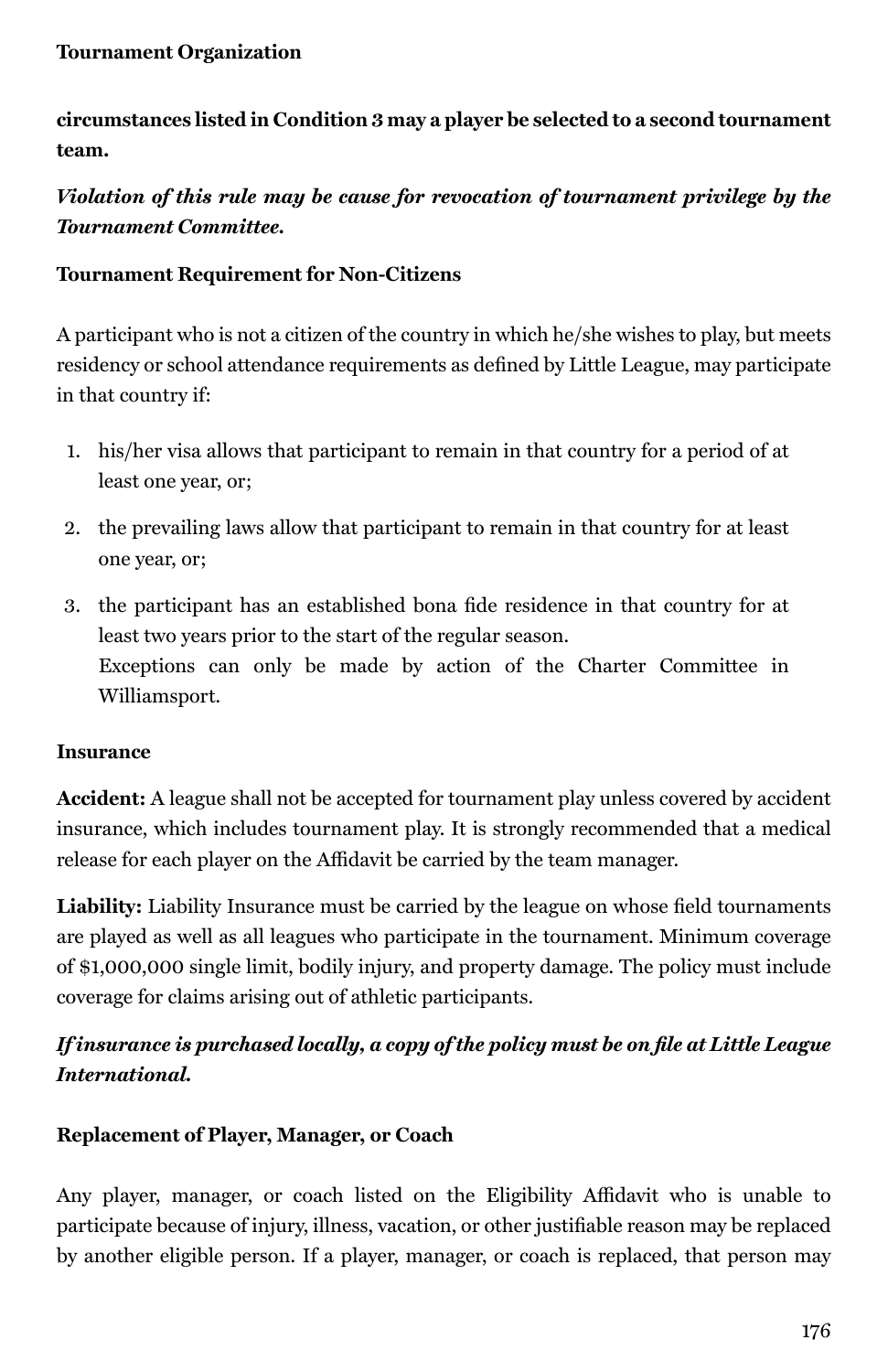not be returned to the Eligibility Affidavit. Permanent replacements must be from the league's regular season teams and meet all eligibility requirements and shall be recorded and approved by the District Administrator or Tournament Director in the space provided on the Eligibility Affidavit.

**Exception: If a manager or coach is unable to attend a game for a justifiable reason, a Tournament Director could approve a temporary replacement as outlined in the Little League Tournament Team Eligibility Affidavit. Temporary replacement of a manager or coach must be entered on the Eligibility Affidavit. A manager or coach who is ejected from a game may not be replaced for the team's next physically played game. (See [Rule 4.07\)](littleleague://Rulebook/3/28/rule-4.-07)**

### **Playing Equipment**

The dimensions and other specifications of all playing equipment used must conform to those set forth in the Little League, Intermediate (50-70) Division, Junior League, and Senior League Baseball Playing Rules except for those noted below:

Every member of the team must wear a conventional uniform which includes shirt, pants, socks, and cap. This may be a regular season uniform.

Each team must provide at least six (6) [7 for **Intermediate (50-70) Division/Junior/ Senior League**] NOCSAE approved safety helmets with warning labels. The batter, [all base runners, on-deck batter for **Intermediate (50-70) Division/Junior/Senior League**], and player base coaches must wear approved helmets. All male players must wear athletic supporters. Catchers (male) must wear the metal, fibre, or plastic type cup.

Catchers must wear a mask with (NOCSAE) approved catchers helmet (**skull cap type are not acceptable**) and "dangling" type throat guard during practice, infield/outfield, pitcher warm-up, and games.

All catchers must wear approved chest protector and shin guards. Catchers must wear approved long or short model chest protectors. Shoes with metal cleats or spikes shall not be worn by players, managers, coaches, or umpires. **Intermediate (50-70) Division/ Junior/Senior League:** Players may wear shoes with metal spikes.

#### **Schedules**

Each District Administrator must finalize tournament schedules two (2) weeks prior to the start of the tournament or June 20 (whichever is earliest). Schedules for each level (District, Section, Division, State, Regional) must utilize Little League International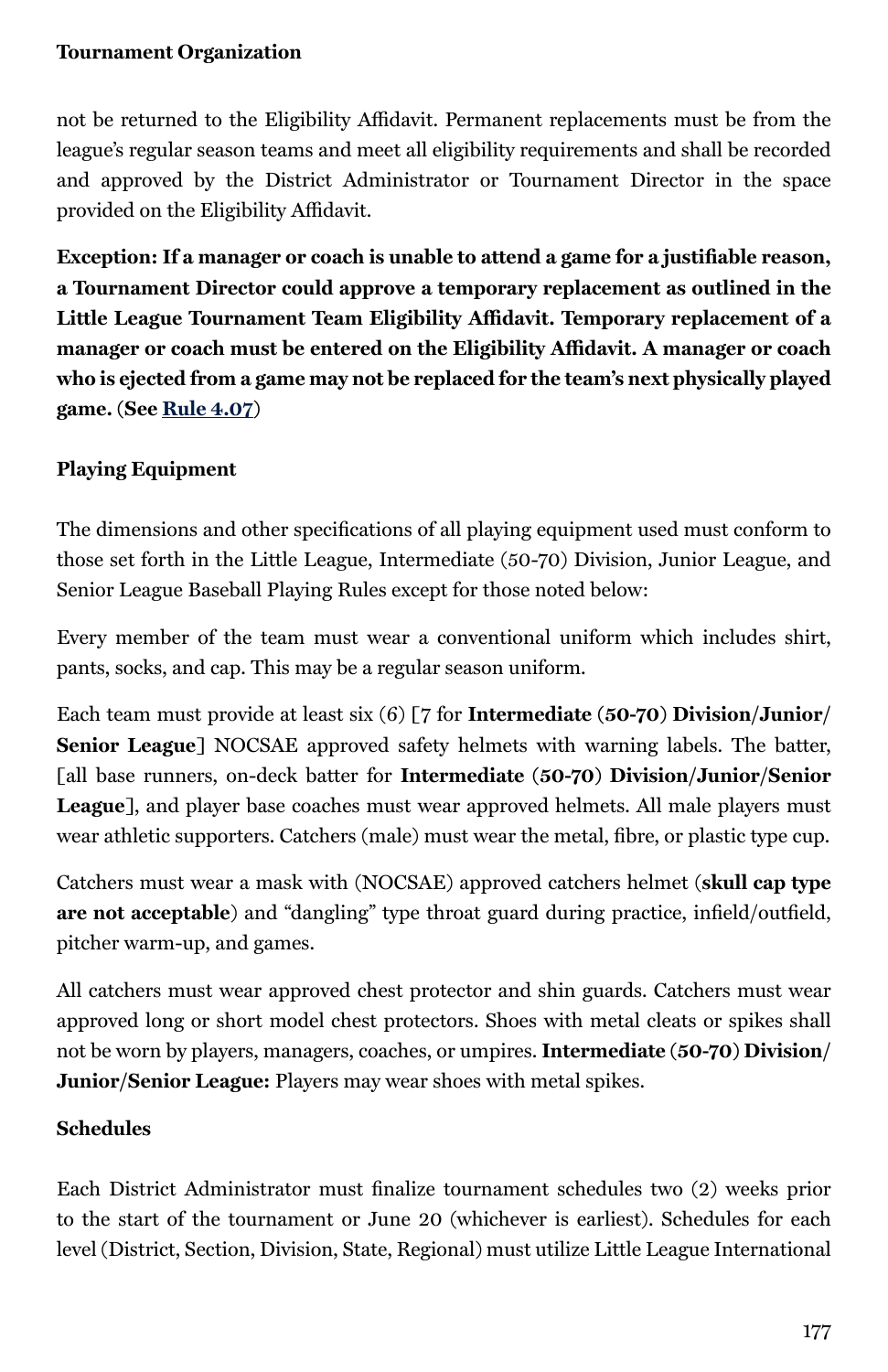approved single elimination brackets, double elimination brackets, modified double elimination brackets, or pool play/elimination format with pool play tie breaker format as noted in this section. All other tournament formats must be approved by the Tournament Committee.

**NOTE:** Schedules shall not be altered once a tournament starts without Tournament Committee approval.

A.R. – A District Administrator may utilize the modified double elimination format for Tournament Play. Modified double elimination must use an approved Little League double elimination bracket, eliminating the "if" game. No other modification are acceptable.

**8- to 10-Year-Old, 9- to 11-Year-Old, and Little League Divisions:** A team may play two (2) games in a day during each level of Tournament (District, Section, Division, State, Regional) without a waiver.

**Intermediate (50-70) Division/Junior/Senior League:** Teams may participate in a maximum of two (2) games in a day.

**NOTE 1:** Inclement weather may be justification to revert to single elimination in order to complete a tournament on schedule, with the approval of the Region Director. **NOTE 2:** The 8- to 10- and 9- to 11-Year-Old Divisions advances to State level only. **NOTE 3:** Consult approved schedules for specific dates. Tournament dates may vary.

#### **Tournament Team Practice**

Try-outs and practices by tournament teams shall not be held before May 15. Tournament team practice may only take place against other Little League teams within the same or contiguous districts in the same division, providing such practice is done out of uniform. (The AIG group accident insurance program for Little League tournament team try-out and practice will not go into effect until May 15.)

Special Games by tournament teams shall not be held before June 1. (The AIG group accident insurance program for Little League tournament teams participating in Special Games will not go into effect until June 1.)

*Violation of this rule may be cause for revocation of tournament privileges by the Tournament Committee.*

#### **Selection of Fields**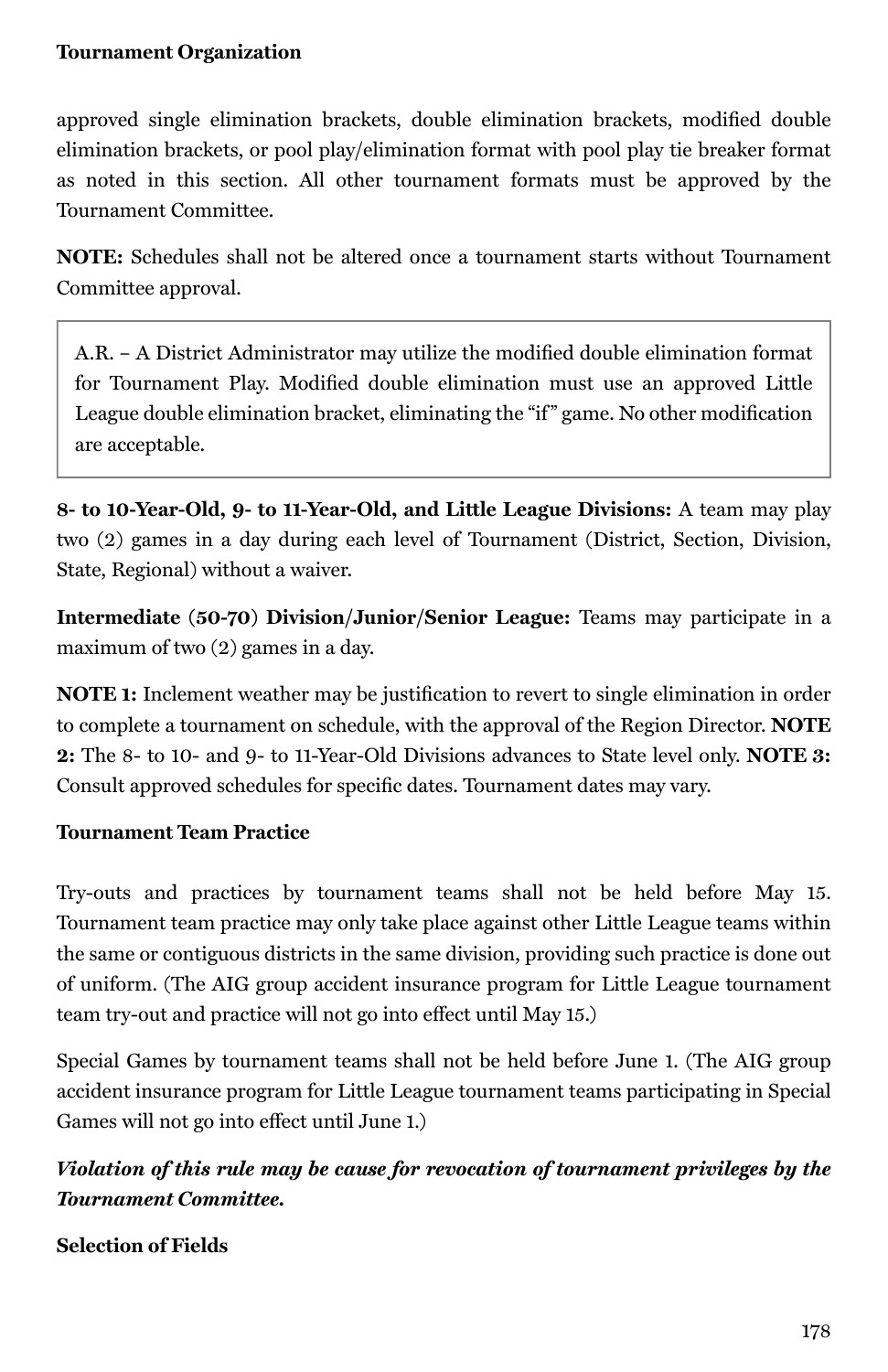Local leagues selected to host a District, Section, State, Division, Region, or World Series tournament must have an approved ASAP safety plan.

All games shall be played upon Little League fields approved by the Tournament Director. Exception to this rule can only be made with the consent of the Region Director.

Fields must be enclosed with an outfield fence. Outfield fences for the **Little League Division** must be a maximum of 225 feet from home plate and a minimum of 195 feet; for **8- to 10- and 9- to 11-Divisions**, a maximum of 225 feet and a minimum of 180 feet; for **Intermediate (50-70) Division**, a maximum of 300 feet and a minimum of 225 feet; for **Junior League**, a maximum of 350 feet and a minimum of 250 feet; for **Senior League**, a maximum of 420 feet and a minimum of 280 feet. Tournament Directors should not permit portable outfield fences to exceed 200 feet [250 feet for **Intermediate (50-70) Division;** and 300 feet for **Junior/Senior League Baseball]**. Conventional dirt mounds are approved for tournament play. A Little League approved artificial mound is permitted at the District level. A request to use an artificial mound for the Section tournament level and above may be submitted to the Tournament Committee in Williamsport (through the District Administrator/Tournament Director and Regional Office). An artificial mound must not be used at the Section level and above unless approved in writing by the Tournament Committee for a specific tournament site/level, and only for the current year. The Tournament Director or assistant shall judge fitness of the playing field before the game starts.

**8- to 10-Year-Old, 9- to 11-Year-Old, Little League Divisions:** The on-deck batter's position is not permitted.

**NOTE:** For additional information about field selection see "Physical Conditions."

## **Games Under Lights**

Games under lights may be scheduled at all levels of tournament play. The District Administrator having jurisdiction must determine that lighting installations meet minimum standards approved by Little League International.

#### **Curfew**

No inning shall start after midnight prevailing time [12:30 a.m. prevailing time for **Intermediate (50-70) Division/Junior League**; 1:00 a.m. prevailing time for **Senior League**].

**NOTE 1:** An inning starts the moment the third out is made completing the previous inning.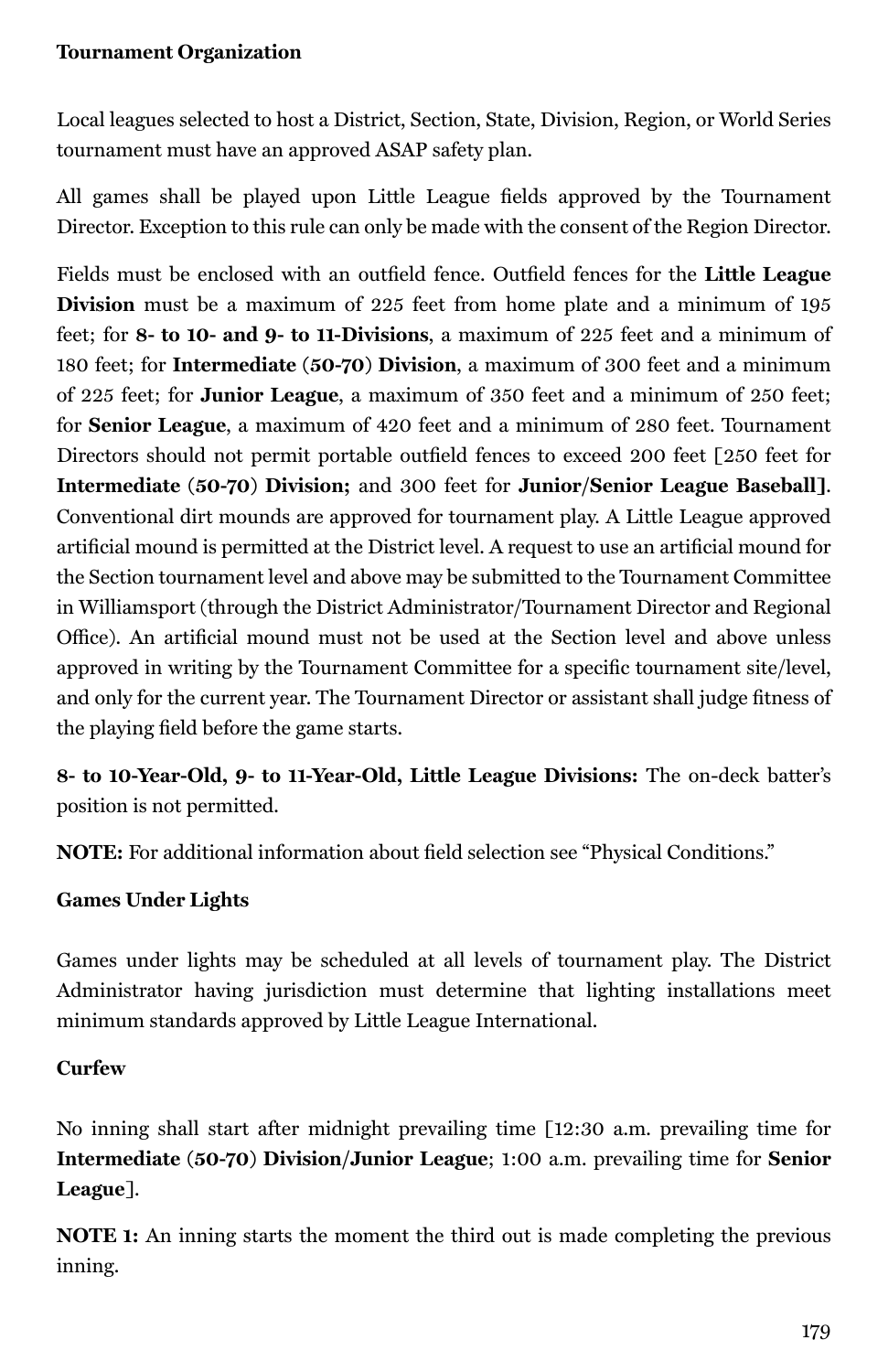**NOTE 2:** Neither Tournament Directors and officials nor tournament teams are permitted to circumvent the curfews established above by continuing, suspending and restarting, or starting a game after curfew has been reached and play is required to be terminated. If the curfew noted above occurs during a game suspended in accordance with Tournament Playing Rule [11](littleleague://Rulebook/3/99/rule--11.), that game must not be continued after the curfew. It must either be resumed on a subsequent day, or declared ended, as determined by rule.

#### **Starting Time of Games**

A game shall not be started unless the Tournament Director or assistant judges there is adequate time to complete the game before darkness or curfew.

#### **Admission Charge**

There shall be no charge for admission to Little League, 8- to 10-Year-Old, or 9- to 11-Year-Old Division Tournament games. An admission charge is permitted for **Intermediate (50-70) Division/Junior/Senior League**.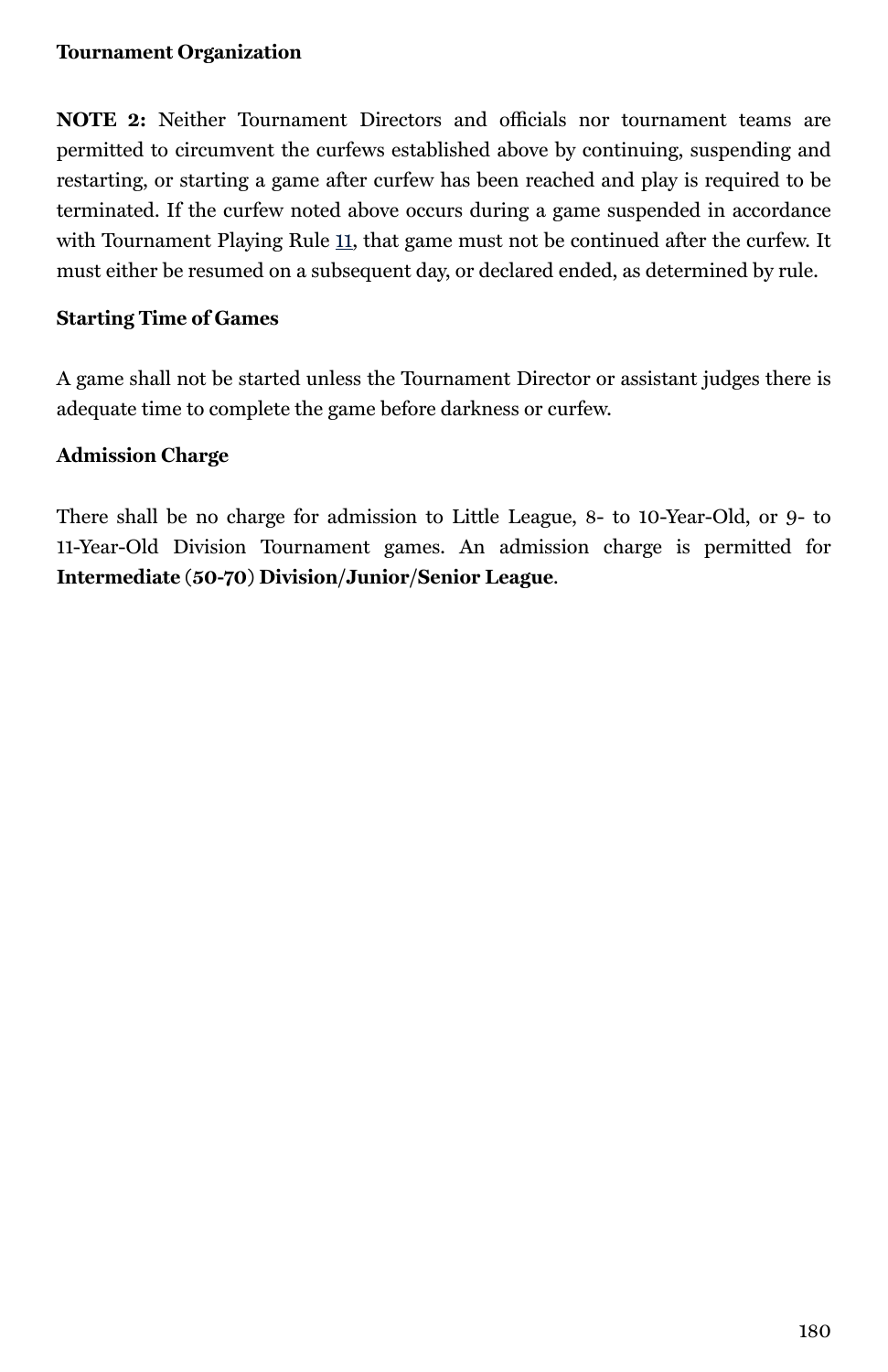#### **Conditions of Tournament Play**

# **Conditions of Tournament Play**

#### **Protests**

This rule replaces [Rule 4.19](littleleague://Rulebook/3/28/rule-4.-19).

No protest shall be considered on a decision involving an umpire's judgment. Equipment which does not meet specifications must be removed from the game.

#### **Protest shall be considered only when based on:**

#### **The violation or interpretation of a playing rule; A.**

When a manager claims that a decision is in violation of the playing rules, the following steps must be taken:

- **1.** A formal (verbal) protest must be made to the Umpire-in-Chief at once by the manager or coach.
- The Umpire-in-Chief must immediately call a conference of all umpires working **2.** the game.
- If the problem cannot be resolved to the satisfaction of the managers, the Umpire-**3.** in-Chief shall be required to consult with the Tournament Director or District Administrator.
- If the managers do not accept the decision of the Tournament Director, either **4.** manager may elect, without penalty, to discontinue play until the matter is referred to the Regional Headquarters. Either the Umpire-in-Chief, Tournament Director or District Administrator will call the Regional Headquarters at this time.
- If the managers do not accept the decision of the Regional Director (or his/her **5.** designated agent), either may insist that the matter be referred to the Tournament Committee in Williamsport. The decision of the Tournament Committee shall be final and binding.

**NOTE 1** – PROTESTS INVOLVING PLAYING RULES NOT RESOLVED BEFORE THE NEXT PITCH OR PLAY SHALL NOT BE CONSIDERED.

**NOTE 2** – UMPIRES, TOURNAMENT DIRECTORS, AND DISTRICT ADMINISTRATORS DO NOT HAVE THE AUTHORITY TO DECLARE A FORFEITURE UNDER ANY CIRCUMSTANCES.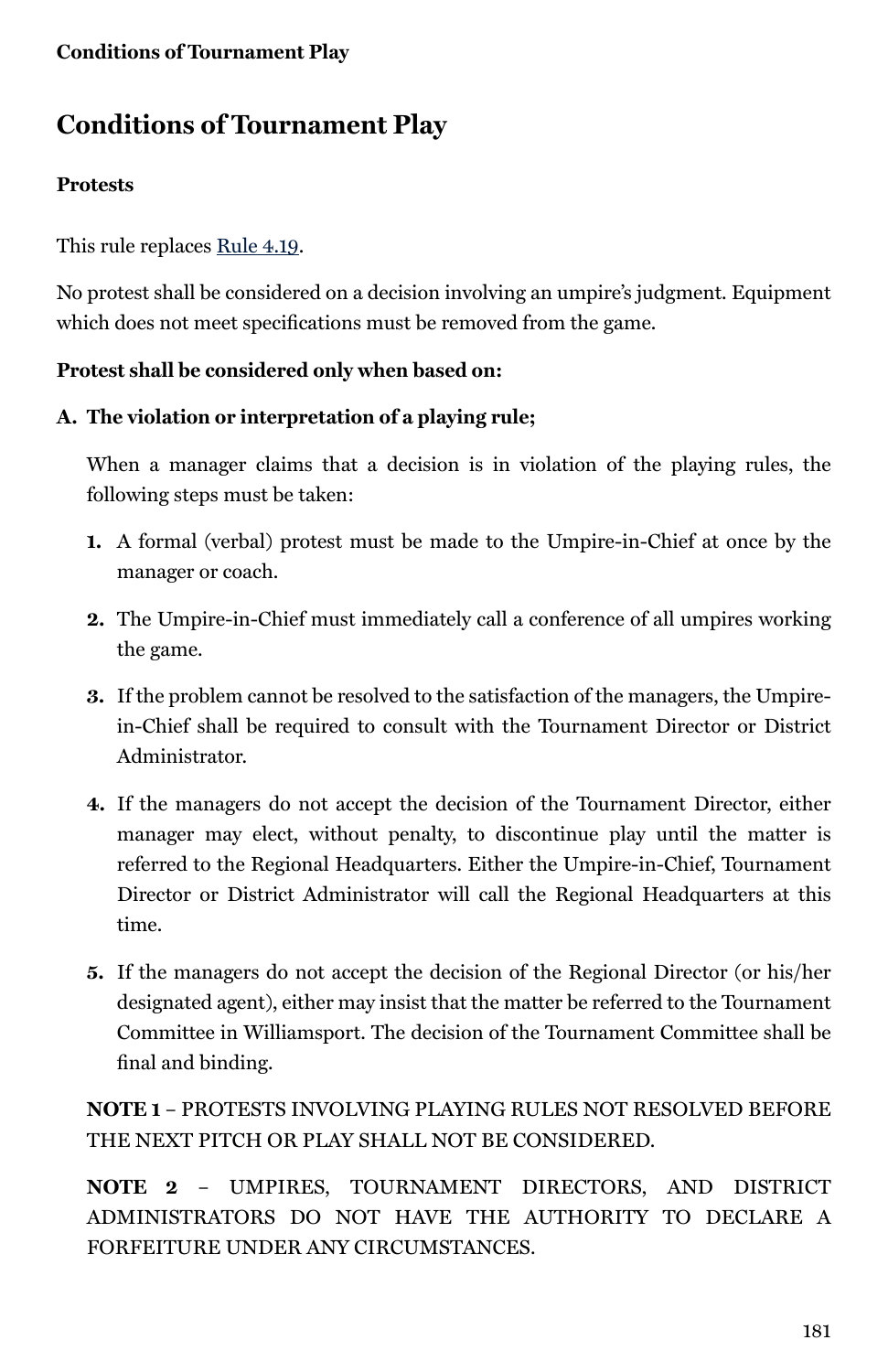#### **The use of an ineligible pitcher. B.**

Ineligibility under this rule applies to violations of [Tournament Playing Rule 4.](/rulebook/3/99/rule--4.) If an ineligible pitcher delivers one or more pitches to a batter, that game is subject to protest and action by Tournament Committee in Williamsport.

- If the facts establishing or verifying an ineligible pitcher become known DURING **1.** a game, and the ineligible pitcher participates in the game, subject to the following conditions:
	- A protest may be lodged by the manager or coach with the Umpire-in-Chief, **(a)** who shall consult with the Tournament Director or District Administrator.
	- (b) The Tournament Director or District Administrator must contact the Regional Director (or his/her appointed agent), who shall contact the Tournament Committee for a decision. The decision of the Tournament Committee shall be final and binding.
- If the facts establishing or verifying an ineligible pitcher become known AFTER a **2.** game, and the ineligible pitcher participated in the game, subject to the following conditions:
	- A protest may be lodged by the manager or coach with the Tournament **(a)** Director or District Administrator. Such protest must be made before either team affected by the protest begins another game.
	- (b) The Tournament Director or District Administrator must contact the Regional Director (or his/her appointed agent), who shall contact the Tournament Committee for a decision. The decision of the Tournament Committee shall be final and binding.

#### PENALTY: See [Tournament Rule 4\(i\).](/rulebook/3/99/rule--4.-i.)

#### **The use of an ineligible player. C.**

Ineligibility under this rule applies to league age, residence or school attendance (as defined by Little League Baseball, Incorporated), participation in other programs, or participation as an eligible player for eight (8) [**Senior:** six (6)] games during the regular season in the proper division.

If the facts establishing or verifying the ineligibility of a player are known to the **1.** complainant, Tournament Official, or Tournament Director after the ineligible player participated in a game during the International Tournament, that team shall be disqualified and removed from the International Tournament, subject to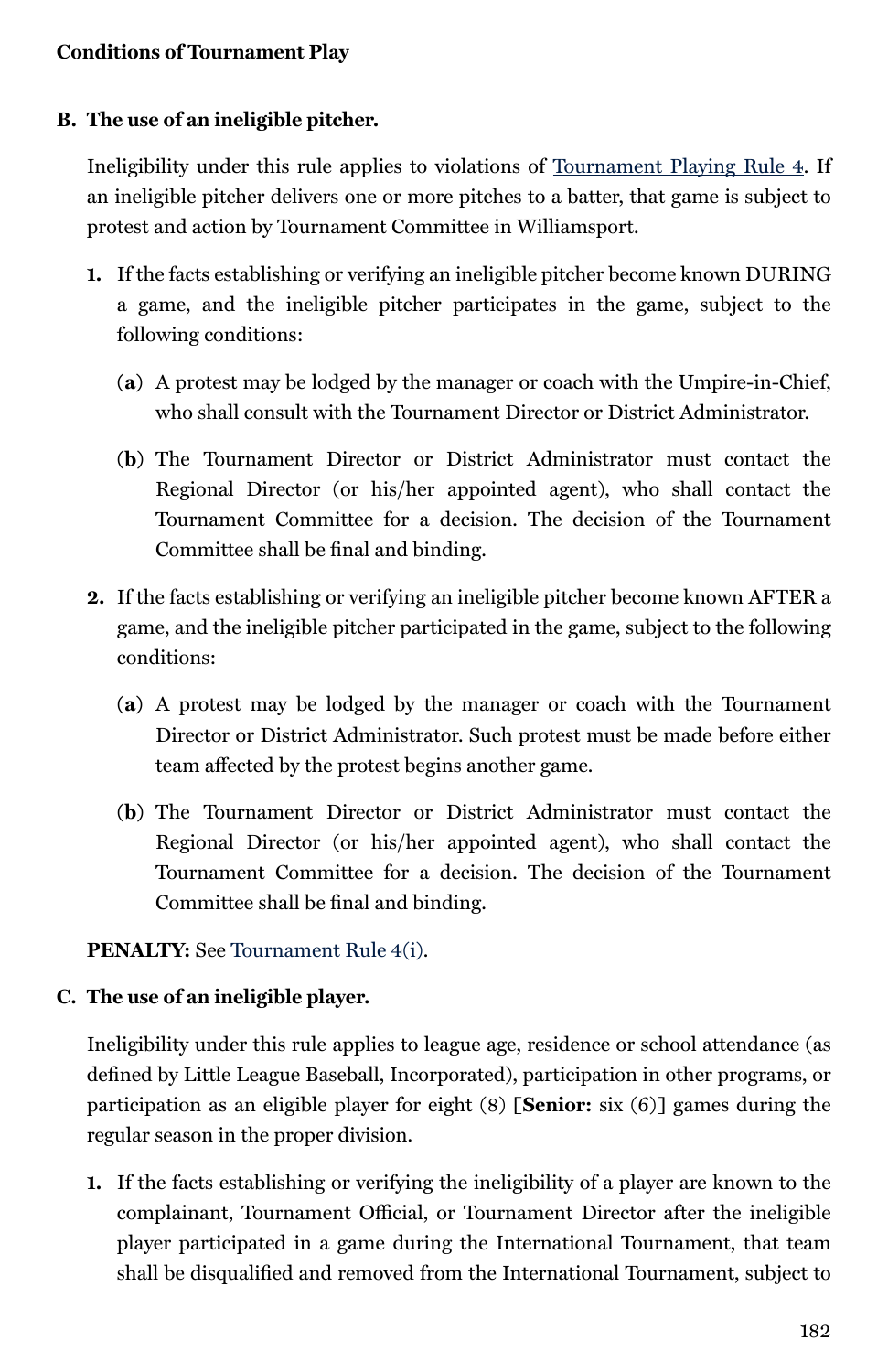any of the following conditions:

- A protest is lodged by the manager or coach with the Umpire-in-Chief, who **(a)** shall consult with the Tournament Director or District Administrator. The Tournament Director or District Administrator must contact the Regional Director (or his/her appointed agent), who shall contact the Tournament Committee for a decision. The decision of the Tournament Committee shall be final and binding.
- The Tournament Director, District Administrator, or Tournament Official **(b)** become aware of the circumstances by any means, they must contact the Regional Director (or his/her appointed agent), who shall contact the Tournament Committee for a decision. The decision of the Tournament Committee shall be final and binding.

In addition to the penalties described above in A, B, and C, the Tournament Committee may disqualify a player, team, or entire league from tournament play. The Tournament Committee may take action as a result of a protest or on its own initiative. Disqualification of a team or player(s) and/or forfeiture of a game must be the decision of the Tournament Committee at Williamsport, and such decisions will be made prior to the continuation of the affected team(s) or player(s) in further tournament play.

**NOTE:** All officials, including all managers, coaches, scorekeepers, umpires, Tournament Directors, District Administrators, etc., should make every effort to prevent a situation that may result in the forfeiture of a game or suspension of tournament privileges. However, failure by any party to prevent such situations shall not affect the validity of a protest.

#### **Must Play To Advance**

A team shall not advance from one level of Tournament to a higher level of tournament play without first having competed against and defeated a scheduled opponent at the tournament level from which it is seeking to advance. Any team advancing without play must do so with the approval of the District Administrator, who must certify that the advancing team has participated in a Little League regular season schedule of games against other Little League teams and has met all other requirements to establish eligibility for tournament play.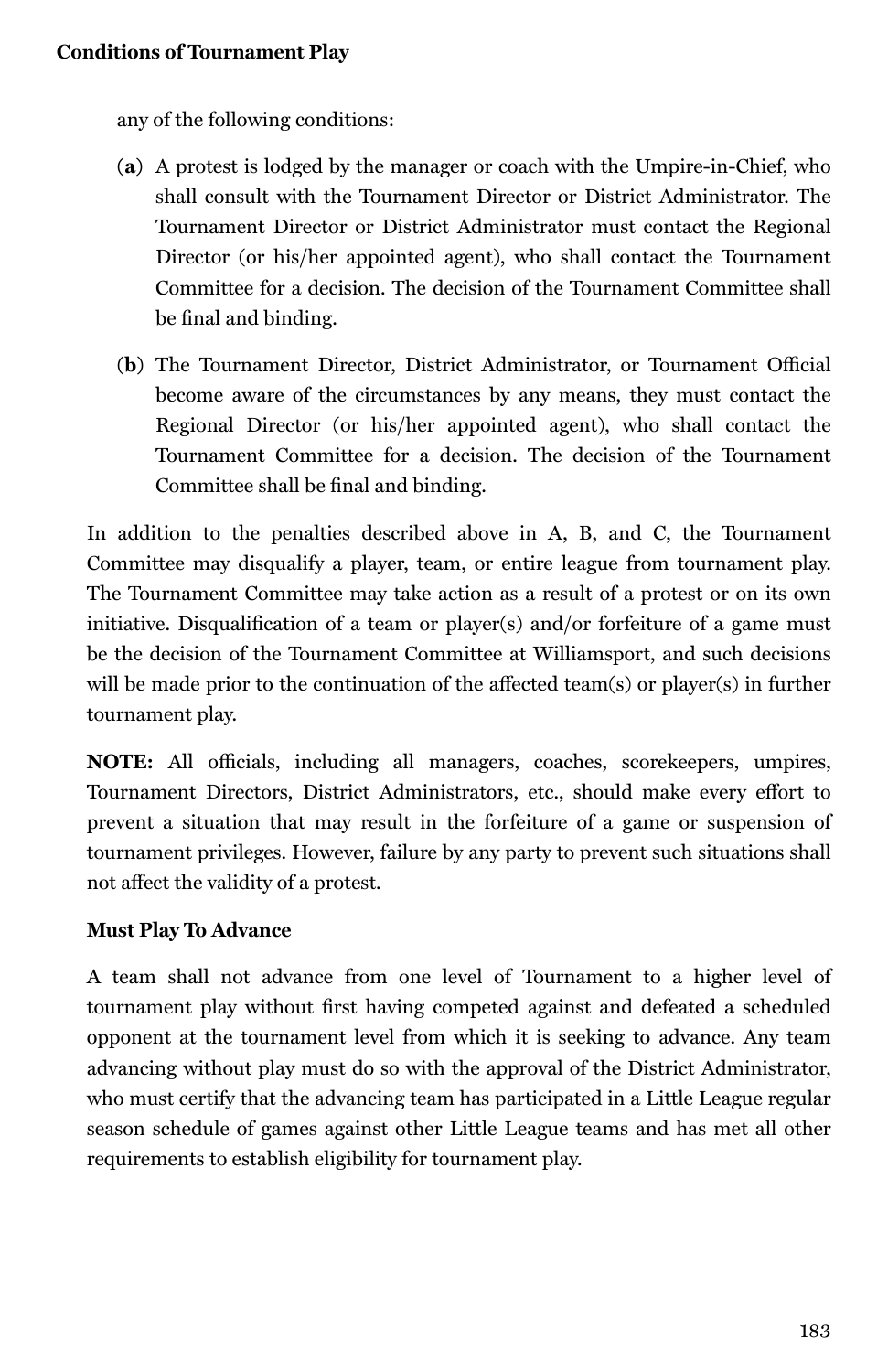## **Tournament Playing Rules**

The Little League, Intermediate (50-70) Division, Junior League, and Senior League Baseball Playing Rules shall govern tournament play except as noted below:

**BASEBALLS:** Baseballs licensed by Little League with the "RS-T" (regular season **1.** and tournament) designation must be used.

**NOTE:** Specific baseball models for tournament play can be found at [LittleLeague.org/TournamentBalls.](https://www.littleleague.org/tournament-resources/approved-balls/?utm_source=Rulebook%20App&utm_medium=Tournament%20Balls&utm_campaign=Rulebook%20App)

- **FIELDS:** All fields are considered neutral. The home team shall be determined by **2.** the toss of a coin, the winner having the choice.
- **PLAYING RULES:** A copy or access to the Little League Rulebook App for Little **3.** League, Intermediate (50-70) Division, Junior League, and Senior League Baseball Regulations and Playing Rules and the Tournament Rules and Guidelines must be available at each tournament site and at the time the game is to be played. This is the responsibility of the Tournament Director. Written ground rules established by the Tournament Director or assistant must be reviewed with both managers and Umpirein-Chief at least ten (10) minutes before the start of the game. It is suggested the same be available to news media if requested.
	- After entering the batter's box, the batter must remain in the box with at least one **a.** foot throughout the at bat.

EXCEPTIONS:

- i. On a swing, slap, or check swing.
- ii. When forced out of the box by a pitch.
- iii. When the batter attempts a "drag bunt."

iv. When the catcher does not catch the pitched ball.

- v. When a play has been attempted.
- vi. When time has been called.

vii. When the pitcher leaves the dirt area of the pitching mound or takes a position more than five feet from the pitcher's plate after receiving the ball or the catcher leaves the catcher's box.

viii. On a three ball count pitch that is a strike that the batter thinks is a ball.

**PENALTY:** If the batter leaves the batter's box or delays play and none of the exceptions apply, the umpire shall warn the batter. After one warning on a batter, the umpire shall call a strike. Any number of strikes can be called on each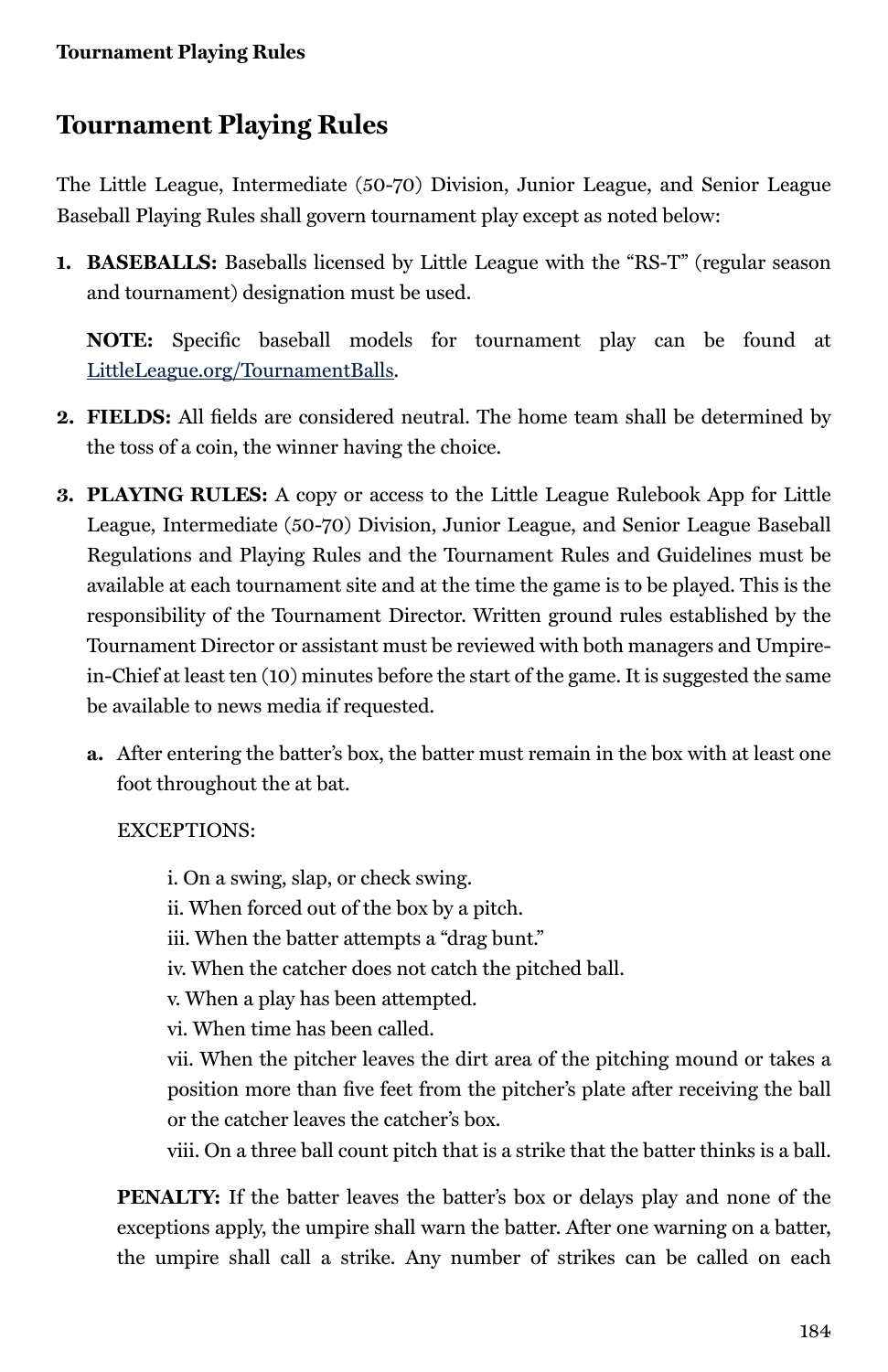batter. **Minor/Major Division:** No pitch has to be thrown, the ball is dead, and no runners may advance. **Intermediate (50-70) Division/Junior/Senior:** No pitch has to be thrown and ball is live.

**NOTE:** The batter may return their position in the batter's box and assume the new count at any time during the at-bat, unless such enforced penalty is the third strike.

**b.** In all Tournament levels and divisions, the penalty for use of an illegal bat [see [Rule 6.06 \(d\)](/rulebook/3/30/rule-6.-06-(d))], if discovered before the next player enters the batter's box following the turn at bat of the player who used an illegal bat, is:

> i. The batter is out (**NOTE:** The manager of the defense may advise the plate umpire of a decision to decline this portion of the penalty and accept the play. Such election shall be made immediately at the end of the play), and; ii. The manager of the team will be ejected from the game, the batter who violated the rule will be ejected from the game, and the offensive team will lose one eligible adult base coach for the duration of the game.

- **9- to 11-Year-Old Division:** The batter may advance on an uncaught third strike **c.** [\(6.05](/rulebook/3/30/rule-6.-05)/[6.09\)](/rulebook/3/30/rule-6.-09). This rule will not apply for the **8- to 10-Year-Old Division**.
- Twice a game but not more than one time per inning, a team may utilize a player **d.** who is not in the batting order as a special pinch-runner for any offensive player. A player may only be removed for a special pinch-runner one time during a game. The player for whom the pinch-runner runs is not subject to removal from the lineup. If the pinch-runner remains in the game as a substitute defensive or offensive player, the player may not be used again as a pinch-runner while in the batting order. However, if removed for another substitute that player or any player not in the line-up, is again eligible to be used as a pinch-runner.
- Each umpire has authority to disqualify any player, coach, manager, or substitute **e.** for objecting to decisions or for unsportsmanlike conduct or language and to eject such disqualified person from the playing field. If an umpire disqualifies a player while a play is in progress, the disqualification shall not take effect until no further action is possible in that play. The stealing and relaying of signs to alert the batter of pitch selection and/or location is unsportsmanlike behavior. If, in the judgment of the umpire this behavior is occurring, the team manager and those responsible including any player(s) and/or coach(es) shall be warned after the first offense. Those responsible including any player(s), coach(es), and/or manager shall be ejected from the game for a team's subsequent offense.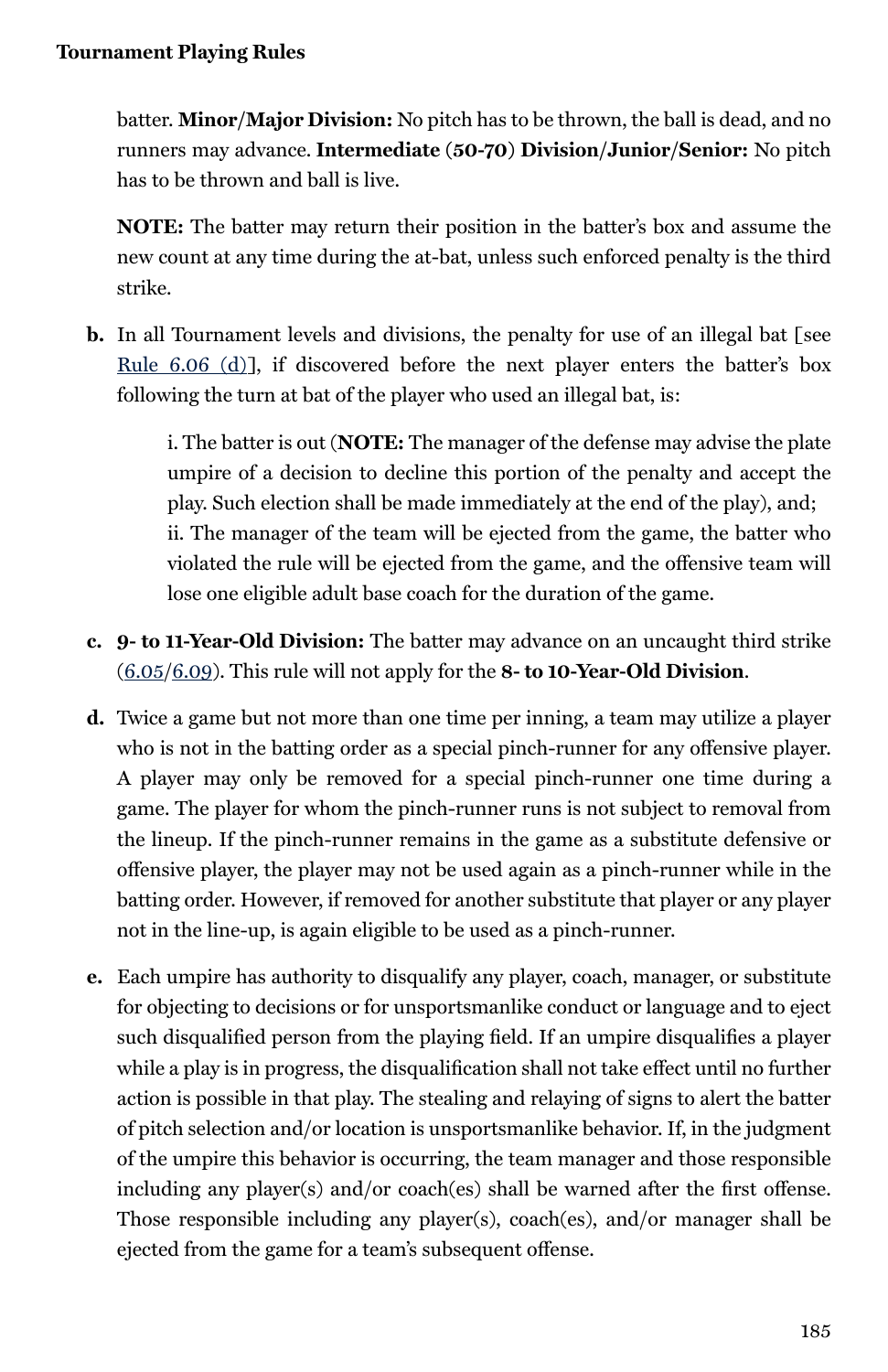## **PITCHING RULES – LITTLE LEAGUE, 8- TO 10-YEAR-OLD, 9- TO 11-YEAR-4. OLD, INTERMEDIATE (50-70) DIVISION, AND JUNIOR LEAGUE**

These rules replace the regular season pitching regulations.

*Violation of these pitching rules is subject to protest and action by the Tournament Committee in Williamsport if protested or brought to the Tournament Committee's attention.*

Any player on a tournament team may pitch. Exception: Any player, who has **a.** played the position of catcher in four (4) or more innings in a game, is not eligible to pitch on that calendar day.

A player who played the position of catcher for three (3) innings or less, moves to the pitcher position, and delivers 21 pitches or more in the same day, may not return to the catcher position on that calendar day. **EXCEPTION:** If the pitcher reaches the 20-pitch limit while facing a batter, the pitcher may continue to pitch, and maintain their eligibility to return to the catcher position, until any one of the following conditions occur: (1) that batter reaches base; (2) that batter is retired; (3) the third out is made to complete the half-inning or the game; or (4) the pitcher is removed from the mound prior to the batter completing his/her at-bat.

- A tournament pitcher may not pitch in regular season or Special Games while the **b.** team the player is a member of is still participating in the tournament.
- Pitchers once removed from the mound may not return as pitchers. **Intermediate c. (50-70) Division/Junior League:** A pitcher remaining in the game, but moving to a different position, can return as a pitcher anytime in the remainder of the game, but only once per game.
- The manager must remove the pitcher when said pitcher reaches the pitch limit **d.** for his/her age group as noted below, but the pitcher may remain in the game at another position:

| <b>League Age</b> |                    |  |
|-------------------|--------------------|--|
| Age               | <b>Pitch Limit</b> |  |
| $13 - 14$         | 95 pitches per day |  |
| $11 - 12$         | 85 pitches per day |  |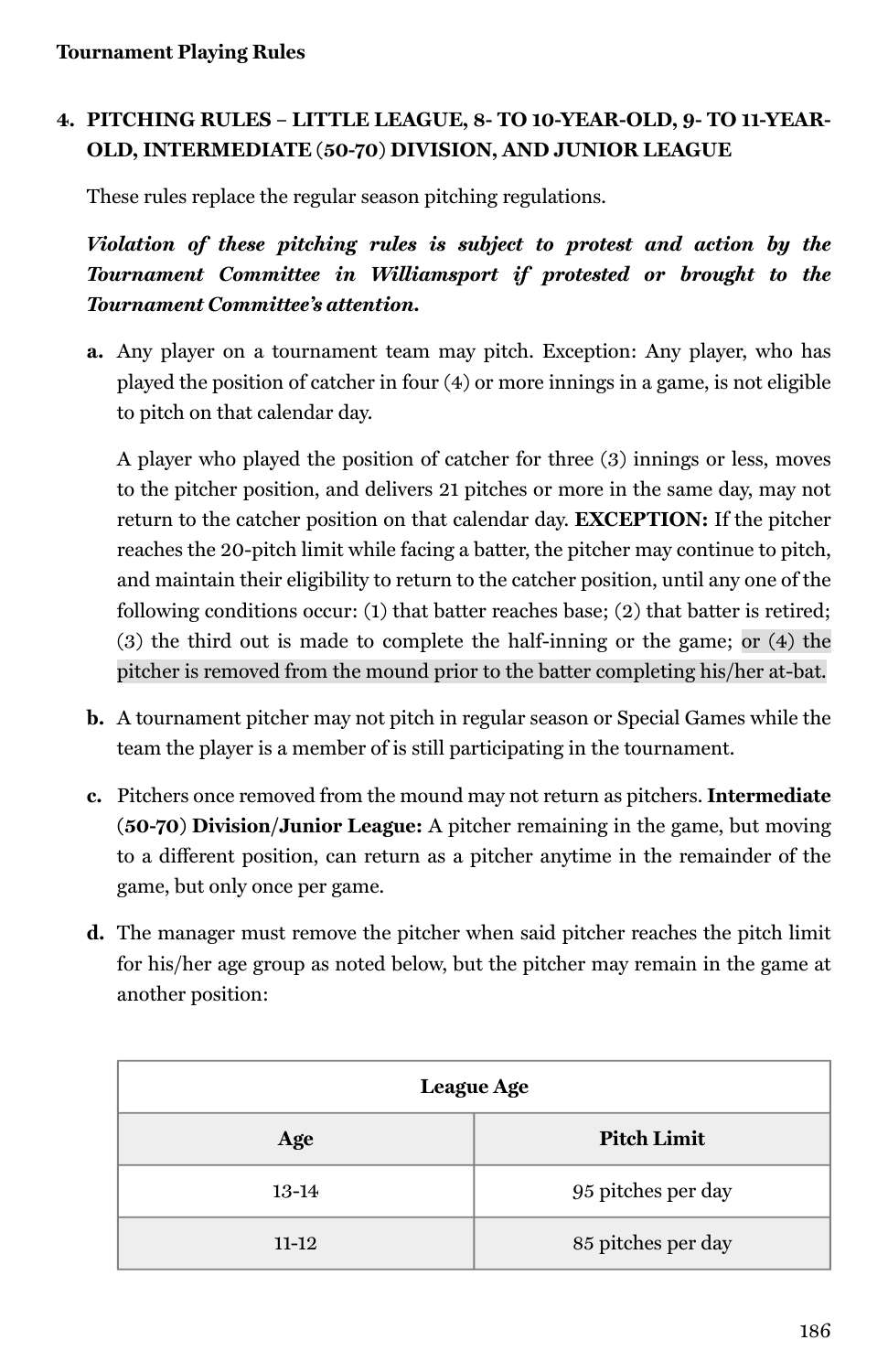#### **Tournament Playing Rules**

| $9-10$ | 75 pitches per day |
|--------|--------------------|
|        | 50 pitches per day |

**EXCEPTION:** If a pitcher reaches the pitch limit imposed above for his/her league age while facing a batter, the pitcher may continue to pitch until any one of the following conditions occurs: (1) that batter reaches base; (2) that batter is retired; (3) the third out is made to complete the half inning or the game; or (4) the pitcher is removed from the mound prior to the batter completing his/her atbat. **(NOTE: If a pitcher reaches 40 pitches while facing a batter, the pitcher may continue to pitch, and maintain their eligibility to play the position of catcher for the remainder of that day, until any one of the following conditions occurs: (1) that batter reaches base; (2) that batter is retired; (3) the third out is made to complete the half inning or the game; or (4) the pitcher is removed from the mound prior to the batter completing his/her at-bat. The pitcher would be allowed to play the catcher position provided that pitcher is moved, removed, or the game is completed before delivering a pitch to another batter. If a player delivers 41 or more pitches, and is not covered under the threshold exception, the player may not play the position of catcher for the remainder of that day.)**

- Pitchers league age 14 and under must adhere to the following rest requirements: **e.**
	- If a player pitches 66 or more pitches in a day, four (4) calendar days of rest must be observed.
	- If a player pitches 51-65 pitches in a day, three (3) calendar days of rest must be observed.
	- If a player pitches 36-50 pitches in a day, two (2) calendar days of rest must be observed.
	- If a player pitches 21-35 pitches in a day, one (1) calendar day of rest must be observed.
	- If a player pitches 1-20 pitches in a day, no (0) calendar day of rest is required.

**NOTE 1:** Under no circumstance shall a player pitch in three (3) consecutive days.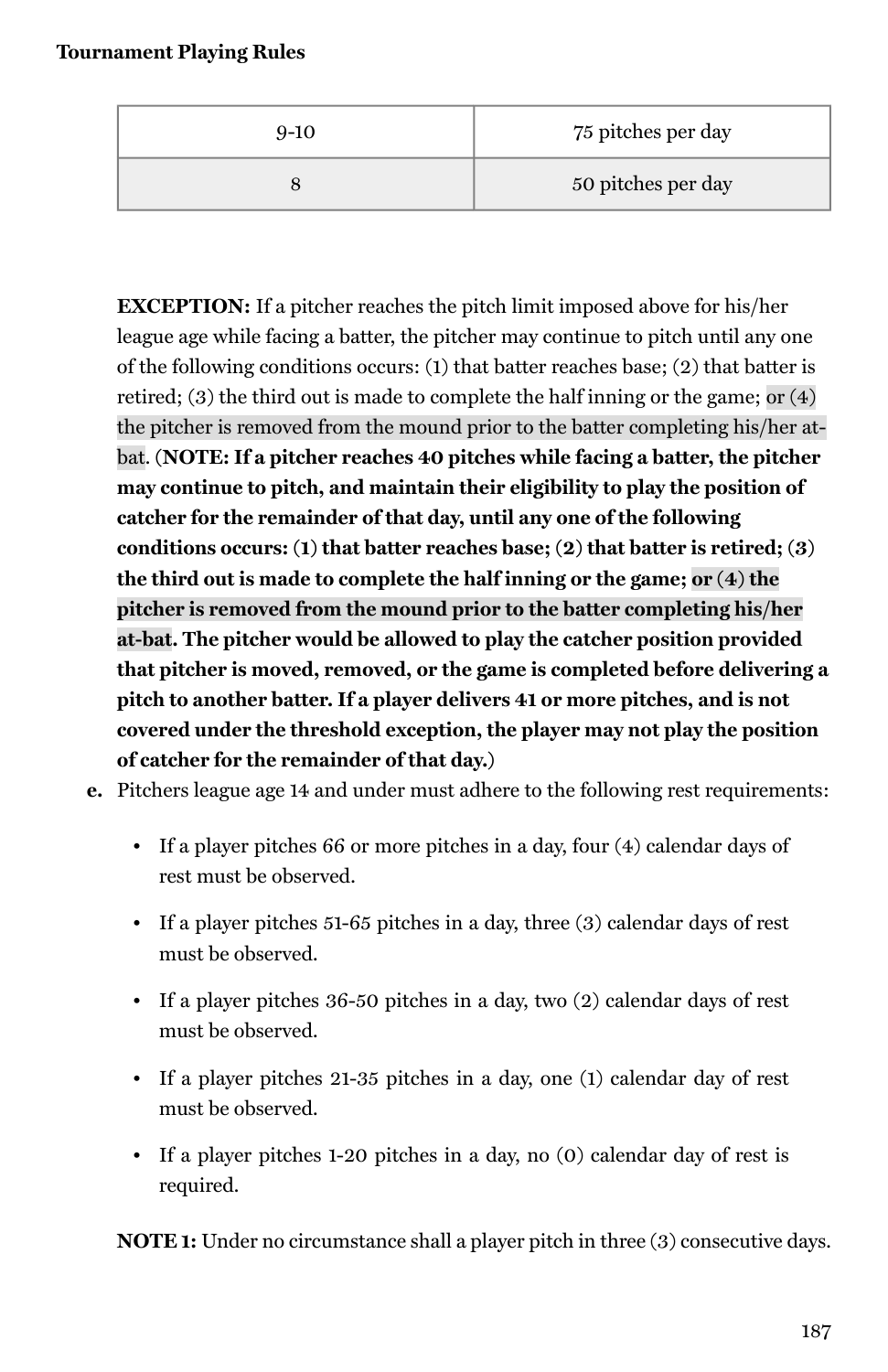NOTE 2: A pitcher's pitch count for the purposes of day(s) rest threshold is determined by the first pitch thrown to a batter. The pitcher may not start a new batter once the limit imposed in Regulation VI(c) has been met.

**A player cannot pitch in two games in a day. f.**

**(EXCEPTION: Junior League – If a pitcher reaches 30 pitches while facing a batter in the first game, the pitcher may continue to pitch, and maintain their eligibility to pitch in the second game on that day, until any one of the following conditions occurs: (1) that batter reaches base; (2) that batter is retired; (3) the third out is made to complete the half inning or the game; or (4) the pitcher is removed from the mound prior to the batter completing his/ her at-bat. The pitcher would be allowed to pitch in a second game provided that pitcher is moved, removed, or the game is completed before delivering a pitch to another batter. If a player delivers 31 or more pitches in the first game, and is not covered under the threshold exception, the player may not pitch in the second game that day. League age 12-year-olds participating in the Junior Division are not eligible to pitch in two games in a day.);**

- In a game suspended by darkness, weather, or other causes and resumed the **g.** following calendar day, the pitcher of record at the time the game was halted may continue to the extent of his/her eligibility, provided he/she delivered 40 or less pitches, and subject to each of these conditions:
	- If the pitcher delivered 20 or less pitches before the game was suspended, **1.** that pitcher's pitch count will begin at zero for the continuation portion of the game.
	- If the pitcher delivered between 21 and 40 pitches before the game was **2.** suspended, that pitcher's pitch count will begin with the number of pitches delivered in that game.
- In a game ("Game A") suspended by darkness, weather, or other causes and **h.** resumed more than one calendar day later, the provisions of  $(g)$  above shall apply, unless the pitcher of record pitched in another game or games after Game A was halted. In that event, eligibility to pitch in the continuation portion of Game A shall be determined by the number of pitches delivered in the game or games after Game A was halted.
- Failure to remove a pitcher who has reached his/her maximum number of pitches **i.** required by league age or use of an ineligible pitcher is basis for protest. Violations protested or brought to the Tournament Committee's attention, shall result (by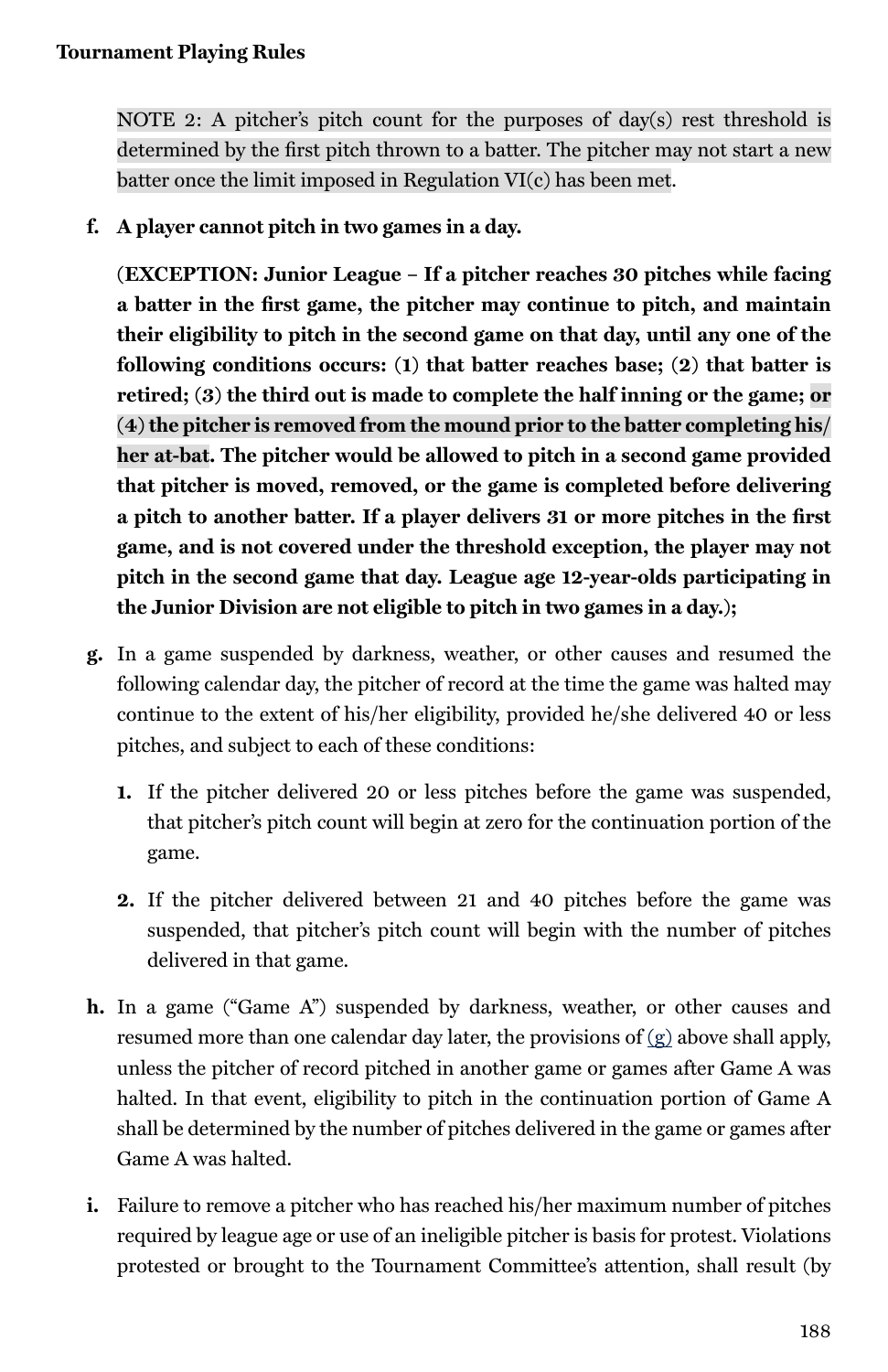action of the Tournament Committee) in the suspension of the team's manager for the next two scheduled tournament games, even if those games are played at the next tournament level. Additional penalties (up to and including forfeiture of a game and/or disqualification of the team, managers, or coaches from further tournament participation) may be imposed if, in the opinion of the Tournament Committee:

- a manager or coach takes any action that results in making a travesty of the **1.** game, or;
- a team fails to meet the requirements of this rule more than once during the **2.** International Tournament, which begins with District play and ends at the World Series level (State level for 8- to 10- and 9- to 11-), or;
- **3.** a manager willfully and knowingly disregards the requirements of this rule.

A manager or coach suspended for any reason is not permitted to be at the game site and must not take any part in the game, nor have any communications whatsoever with any persons at the game site. This includes pregame and postgame activities. Violation may result, by action of the Tournament Committee, in further suspension; forfeiture of a game; and/or disqualification of the team, managers, or coaches from further tournament participation.

#### **PITCHING RULES – SENIOR LEAGUE 4.**

These rules replace the regular season pitching regulations. Violation of these pitching rules is subject to protest and action by the Tournament Committee in Williamsport if protested or brought to the Tournament Committee's attention.

Any player on a tournament team may pitch. **EXCEPTION:** Any player, who has **a.** played the position of catcher in four (4) or more innings in a game, is not eligible to pitch on that calendar day.

A player who played the position of catcher for three (3) innings or less, moves to the pitcher position, and delivers 31 pitches or more in the same day, may not return to the catcher position on that calendar day. **EXCEPTION:** If the pitcher reaches the 30-pitch limit while facing a batter, the pitcher may continue to pitch, and maintain their eligibility to return to the catcher position, until any one of the following conditions occur: (1) that batter reaches base; (2) that batter is retired; (3) the third out is made to complete the half inning or the game; or (4) the pitcher is removed from the mound prior to the batter completing his/her at-bat.

**b.** A Tournament pitcher may not pitch in regular season or Special Games while the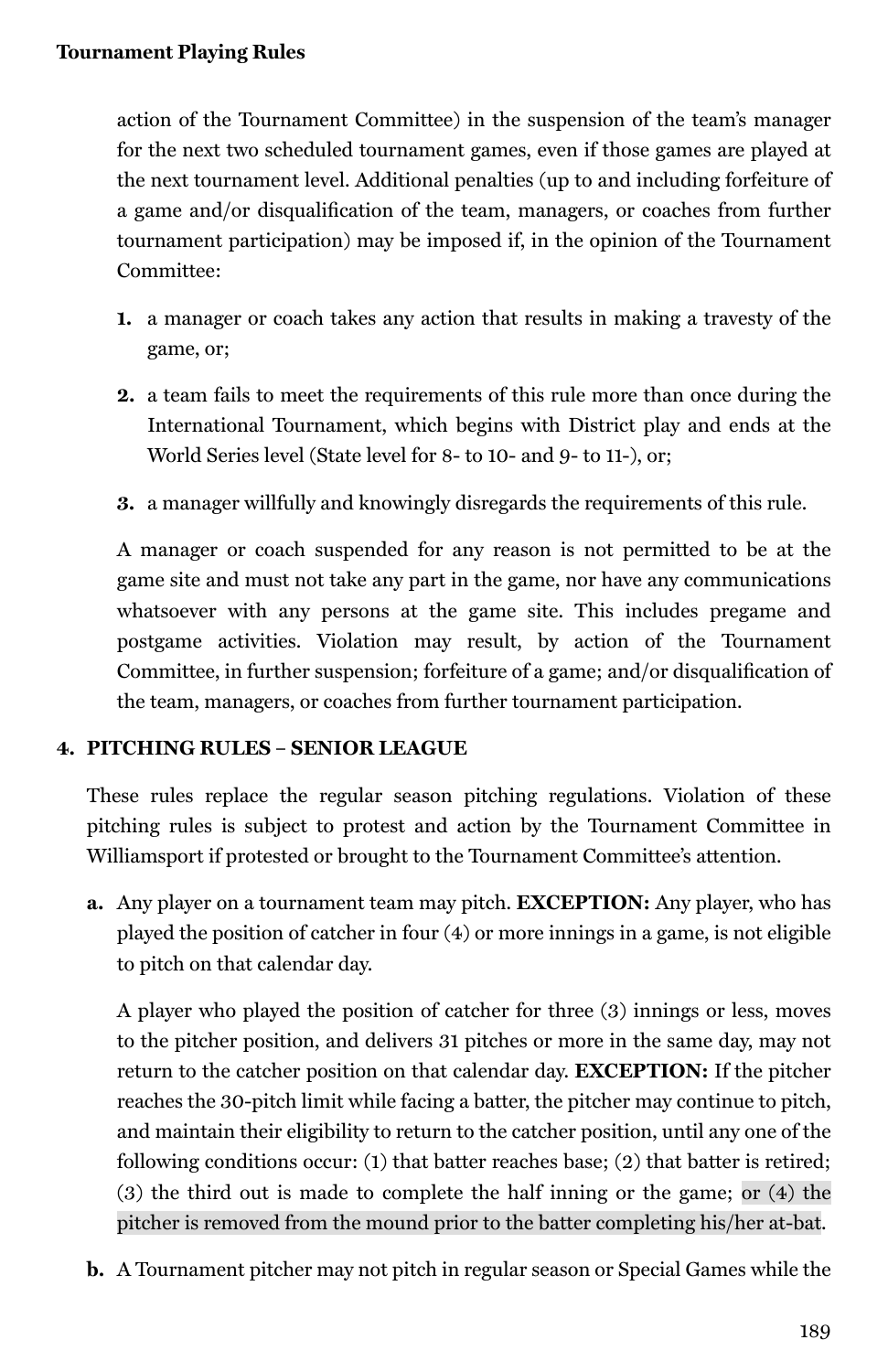team is still participating in the Tournament.

- A pitcher remaining in the game, but moving to a different position, can return as **c.** a pitcher anytime in the remainder of the game, but only once per game.
- The manager must remove the pitcher when said pitcher reaches the pitch limit **d.** for his/her age group as noted below, but the pitcher may remain in the game at another position:

League Age: 13 – 16 (Senior League) 95 pitches per day; 12, 85 pitches per day

**EXCEPTION:** If a pitcher reaches the pitch limit imposed above for his/her league age while facing a batter, the pitcher may continue to pitch until any one of the following conditions occurs: (1) That batter reaches base; (2) That batter is retired; (3) The third out is made to complete the half-inning or the game. **NOTE: If a pitcher reaches 40 pitches while facing a batter, the pitcher may continue to pitch, and maintain their eligibility to play the position of catcher for the remainder of that day, until any one of the following conditions occurs: (1) that batter reaches base; (2) that batter is retired; or (3) the third out is made to complete the half-inning or the game. The pitcher would be allowed to play the catcher position provided that pitcher is moved, removed, or the game is completed before delivering a pitch to another batter. If a player delivers 41 or more pitches, and is not covered under the threshold exception, the player may not play the position of catcher for the remainder of that day.**

- Pitchers league age 13-16 (Pitchers league age 12 must adhere to the appropriate **e.** requirements for their league age as outlined in Tournament Rule 4(e).) must adhere to the following rest requirements:
	- If a player pitches 76 or more pitches in a day, four (4) calendar days of rest must be observed.
	- If a player pitches 61-75 pitches in a day, three (3) calendar days of rest must be observed.
	- If a player pitches 46-60 pitches in a day, two (2) calendar days of rest must be observed.
	- If a player pitches 31-45 pitches in a day, one (1) calendar day of rest must be observed.
	- If a player pitches 1-30 pitches in a day, no (0) calendar day of rest is required.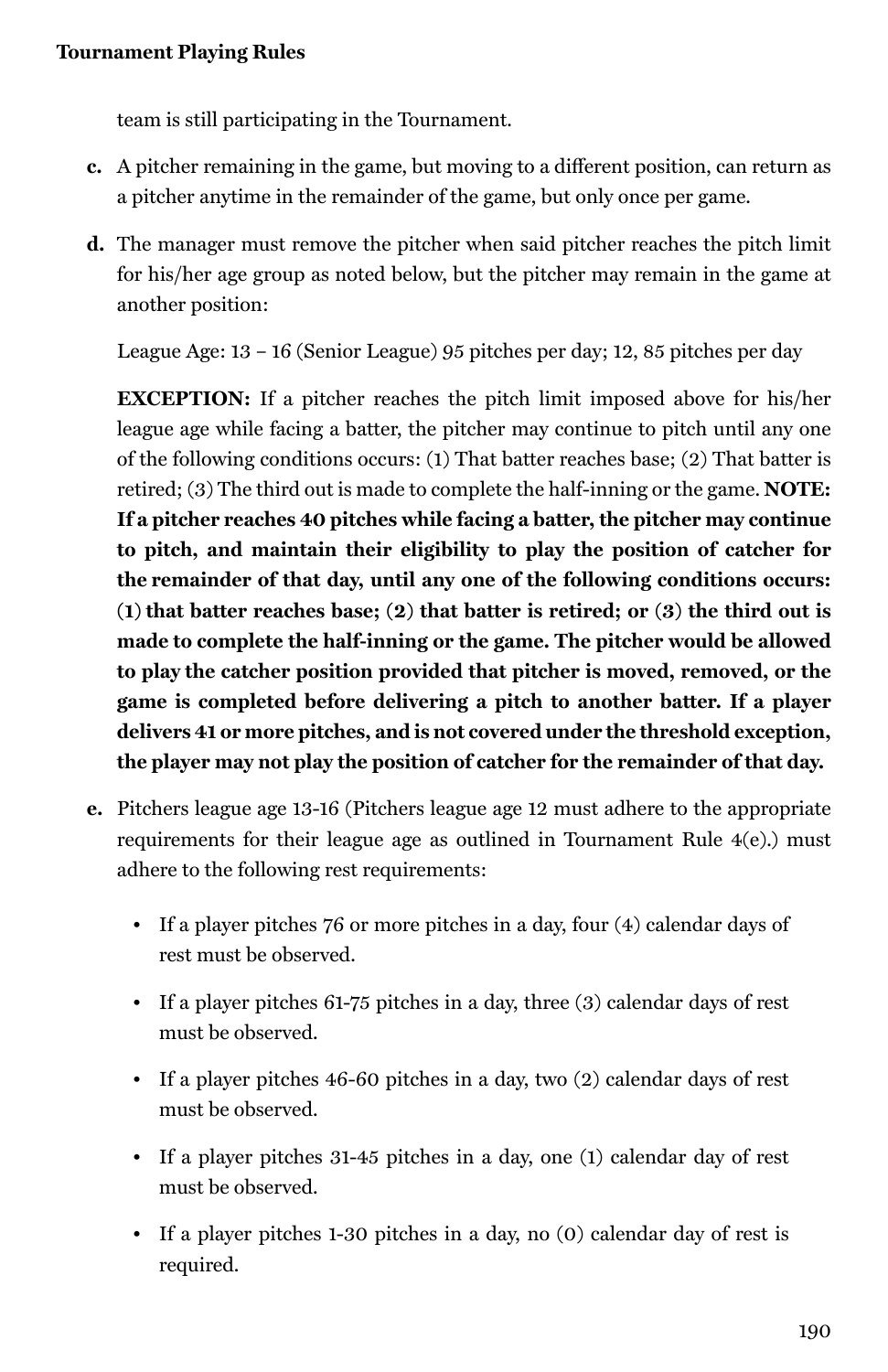**NOTE 1:** Under no circumstance shall a player pitch in three (3) consecutive days.

NOTE 2: A pitcher's pitch count for the purposes of day(s) rest threshold is determined by the first pitch thrown to a batter. The pitcher may not start a new batter once the limit imposed in Regulation VI(c) has been met.

**A player may be used as a pitcher in up to two games in a day. f.**

**(EXCEPTION: If a pitcher reaches 30 pitches while facing a batter in the first game, the pitcher may continue to pitch, and maintain their eligibility to pitch in the second game on that day, until any one of the following conditions occurs: (1) that batter reaches base; (2) that batter is retired; (3) the third out is made to complete the half inning or the game; or (4) the pitcher is removed from the mound prior to the batter completing his/her at-bat. The pitcher would be allowed to pitch in a second game provided that pitcher is moved, removed, or the game is completed before delivering a pitch to another batter. If a player delivers 31 or more pitches in the first game, and is not covered under the threshold exception, the player may not pitch in the second game that day. League age 12-year-olds participating in the Senior Division are not eligible to pitch in two games in a day.);**

- In a game suspended by darkness, weather, or other causes and resumed the **g.** following calendar day, the pitcher of record at the time the game was halted may continue to the extent of his/her eligibility, provided he/she delivered 60 or less pitches, and subject to each of these conditions:
	- If the pitcher delivered 30 or less pitches before the game was suspended, **1.** that pitcher's pitch count will begin at zero for the continuation portion of the game;
	- If the pitcher delivered between 31 and 60 pitches before the game was **2.** suspended, that pitcher's pitch count will begin with the number of pitches delivered in that game;
- In a game ("Game A") suspended by darkness, weather, or other causes and **h.** resumed more than one calendar day later, the provisions of [\(g\)](/rulebook/3/99/rule--4.-g.) above shall apply, unless the pitcher of record pitched in another game or games after Game A was halted. In that event, eligibility to pitch in the continuation portion of Game A shall be determined by the number of pitches delivered in the game or games after Game A was halted.
- **i.** Failure to remove a pitcher who has reached his/her maximum number of pitches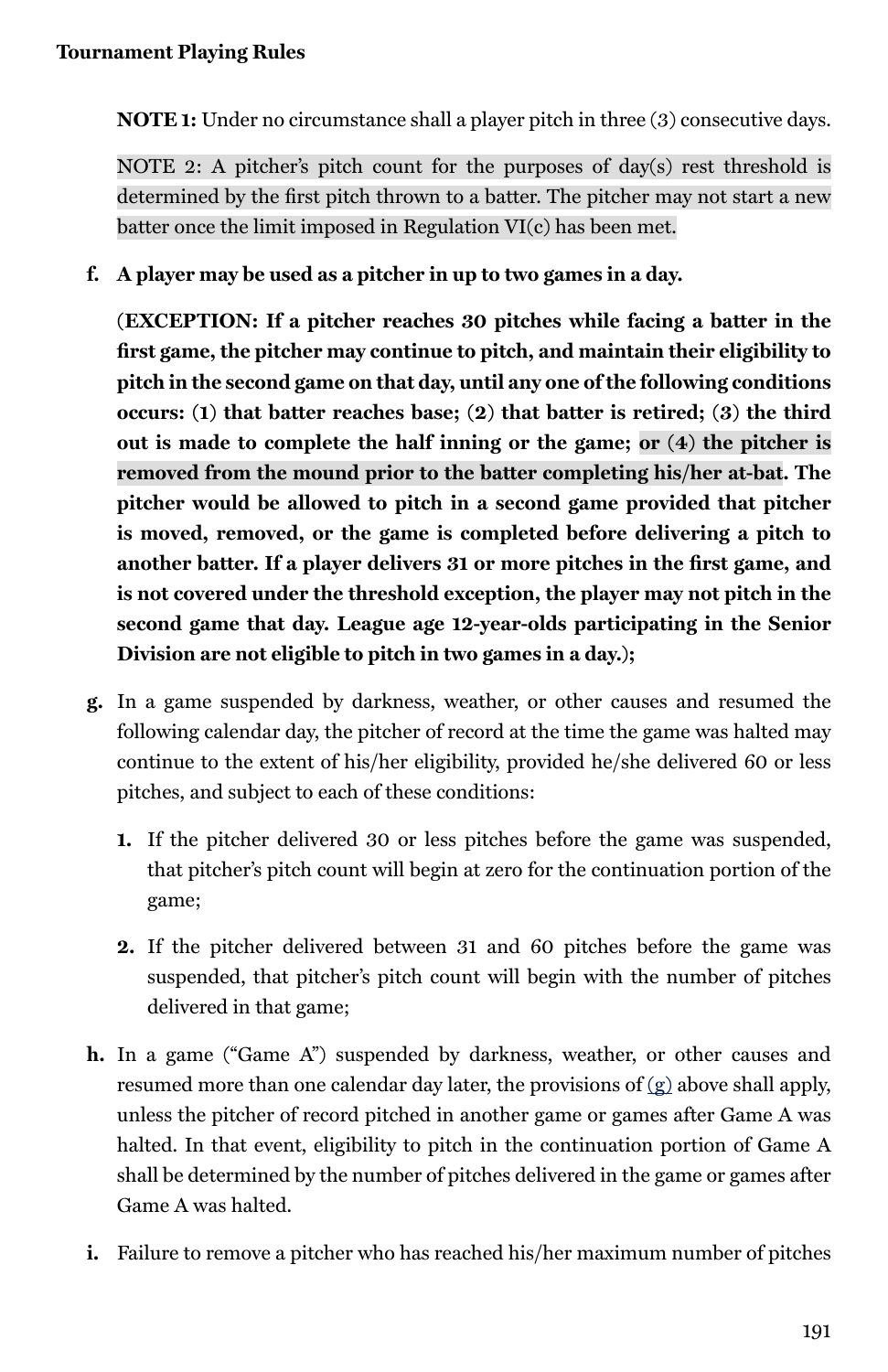required by league age or use of an ineligible pitcher is basis for protest. Violations protested or brought to the attention of the Tournament Committee, shall result (by action of the Tournament Committee) in the suspension of the team's manager for the next two scheduled tournament games, even if those games are played at the next tournament level. Additional penalties (up to and including forfeiture of a game and/or disqualification of the team, managers or coaches from further tournament participation) may be imposed if, in the opinion of the Tournament Committee:

- a manager or coach takes any action that results in making a travesty of the **1.** game,
- a team fails to meet the requirements of this rule more than once during the **2.** International Tournament, which begins with District play and ends at the World Series level or;
- **3.** a manager willfully and knowingly disregards the requirements of this rule.

A manager or coach suspended for any reason is not permitted to be at the game site and must not take any part in the game, nor have any communications whatsoever with any persons at the game site. This includes pregame and postgame activities. Violation may result, by action of the Tournament Committee, in further suspension, forfeiture of a game and/or disqualification of the team, managers or coaches from further tournament participation.

- **FORFEITS:** No game may be forfeited or a team disqualified without the **5.** authorization of the Tournament Committee. Violations which may result in forfeiture or disqualification must be reported immediately to the Regional Director before further play takes place which would involve a team or teams affected by such action.
- **BENCH/DUGOUT:** No one except the players, manager, and coach(es) shall occupy **6.** the bench or dugout during a game. Base coaches may be players or adults. Two (2) adult base coaches are permitted at all levels subject to [playing rule 4.05\(b\)](/rulebook/3/28/rule-4.-05-(b)).
- **VISITS:** A manager or coach may not leave a dugout for any reason during a game **7.** without receiving permission from an umpire. The manager or coach may be removed from the field for the remainder of the game for violation of this rule. When permission is granted, the manager or coach will be permitted to go to the mound to confer with the pitcher or any defensive player(s). A manager or coach who is granted a time out to talk to any defensive player will be charged with a visit to the pitcher.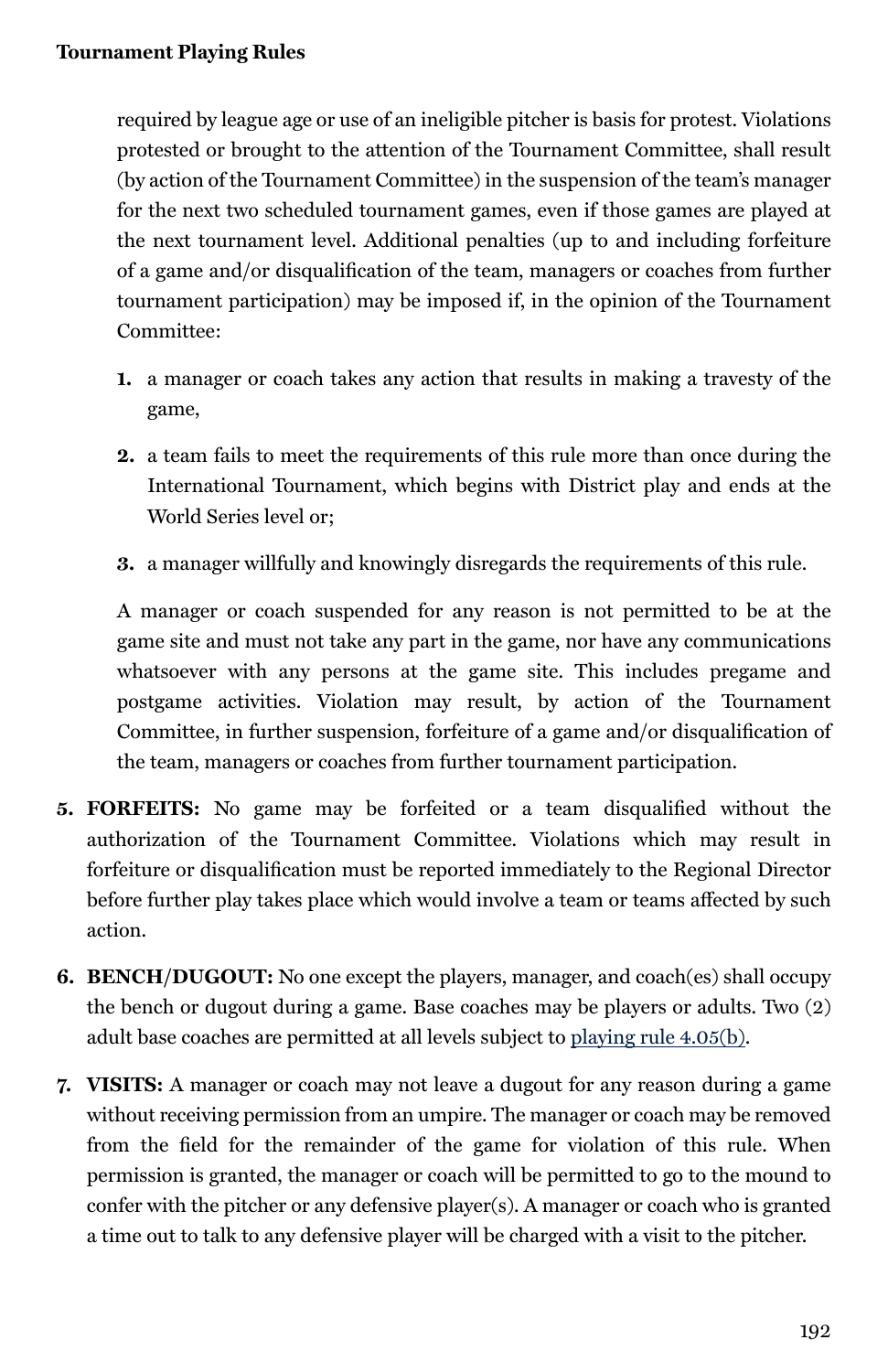**9- to 11-Year-Old Division, Little League, Intermediate (50-70) Division, Junior League, and Senior League:** A manager or coach may come out once in one inning to visit with the pitcher, but the second time out, the player must be removed as a pitcher. The manager or coach may come out twice in a game to visit with the pitcher, but the third time out, the player must be removed as a pitcher. The rule applies to each pitcher who enters a game.

**8- to 10-Year-Old Division:** A manager or coach may come out twice in one inning to visit with the pitcher, but the third time out, the player must be removed as a pitcher. The manager or coach may come out three times in a game to visit with the pitcher, but the fourth time out, the player must be removed as a pitcher. The rule applies to each pitcher who enters a game.

**NOTE:** Only one offensive time-out will be permitted each inning.

- **INJURY/ILLNESS:** If a player is injured or becomes ill during a game, the decision **8.** of a doctor (if present) or medical personnel will be final as to whether or not the player may continue in the game.
- **MANDATORY PLAY: 8- to 10-Year-Old Division, 9- to 11-Year-Old Division, 9. Little League, Intermediate (50-70) Division and Junior League: If a tournament team has thirteen (13) or more eligible players in uniform at a game, then every player on a team roster shall participate in each game for a minimum of one (1) at bat. If a tournament team has twelve (12) or fewer eligible players in uniform at a game, then every player on a team roster shall participate in each game for a minimum of six (6) consecutive defensive outs and bat at least one (1) time.**
	- **a.** Prior to the start of play in the top of the fourth inning [Intermediate (50-70) **Division/Junior League:** fifth inning], the umpire-in-chief or other individual designated by the game Tournament Director in consultation with the official scorekeeper, shall advise both team managers of their obligation to insert all players who have not completed their mandatory play requirement into the lineup as outlined below. A manager's failure/refusal to insert players into the line-up as outlined below shall result in immediate ejection of the manager and removal for the remainder of the International Tournament.
		- If a team has 12 or fewer players in uniform at the start of a game, and is: **1.**
			- **Visiting Team:** Any player(s) who has yet to enter the game to meet the **a.** defensive requirement of mandatory play must be inserted prior to the first pitch or play in the bottom half of the fourth inning [**Intermediate**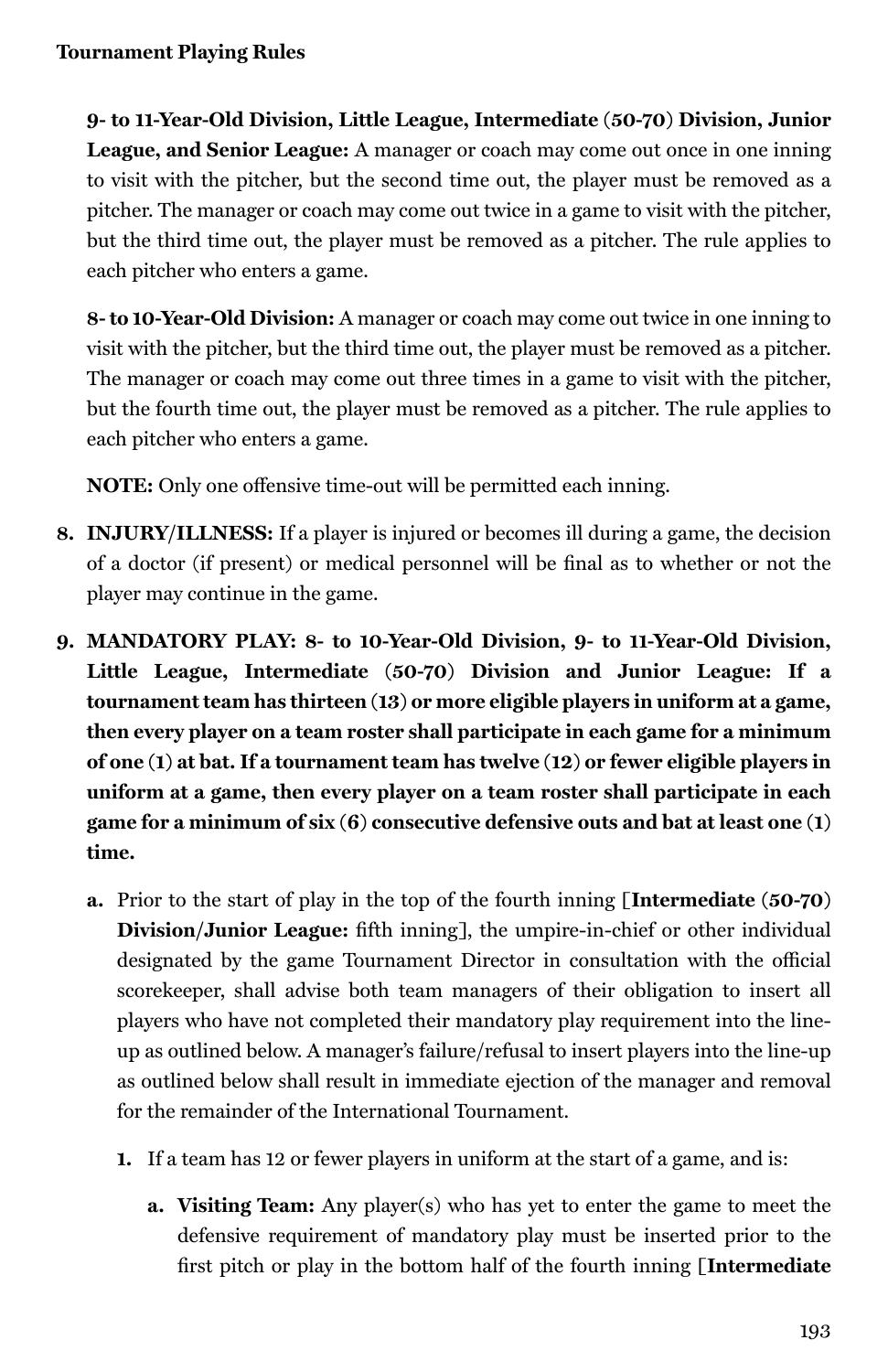**(50-70) Division/Junior League:** fifth inning] into one of the next six (6) positions in the line-up, that will ensure all requirements of mandatory play will be satisfied, absent a shortened game, including one at-bat.

- **Home Team:** Any player(s) who has yet to enter the game to meet the **b.** defensive requirement of mandatory play must be inserted prior to the first pitch or play in the top half of the fifth inning [**Intermediate (50-70) Division/Junior League:** sixth inning] into one of the next three (3) positions in the line-up, that will ensure all requirements of mandatory play will be satisfied, absent a shortened game, including one at-bat.
- If a team has 13 or more players in uniform at the start of a game, players must **2.** be inserted into the line-up to bat offensively during the:
	- **Visiting Team:** fourth or fifth inning, or as one of the first three batters in **a.** the sixth inning [**Intermediate (50-70) Division/Junior League:** fifth or sixth inning, or as one of the first three batters in the seventh inning], that will allow their one at-bat to be satisfied.
	- **Home Team:** fourth inning or as one of the first three batters in the fifth **b.** inning [**Intermediate (50-70) Division/Junior League:** fifth inning or as one of the first three batters in sixth inning], that will allow their one at-bat to be satisfied.
- **b.** Managers are solely responsible for ensuring that all players fulfill the requirements of mandatory play, even if notification is not made.
- There is no exception to this rule unless the game is shortened for any reason. **c.**

**NOTE:** A game is not considered shortened if the home team does not complete the offensive half of the sixth or seventh inning (or any extra inning) due to winning the game.

**Failure to meet the mandatory play requirements in this rule is a basis for d. protest. If one or more players on a roster do not meet this requirement, and if protested or brought to the Tournament Committee's attention, in the removal of the team's manager, without replacement, for the remainder of the International Tournament. EXCEPTION: A player removed prior to meeting the running portion of their Mandatory Play requirement will be treated as an improper substitute. Additional penalties (including but not limited to forfeiture of a game, additional mandatory play requirements for players who failed to meet mandatory play, and/or disqualification of the**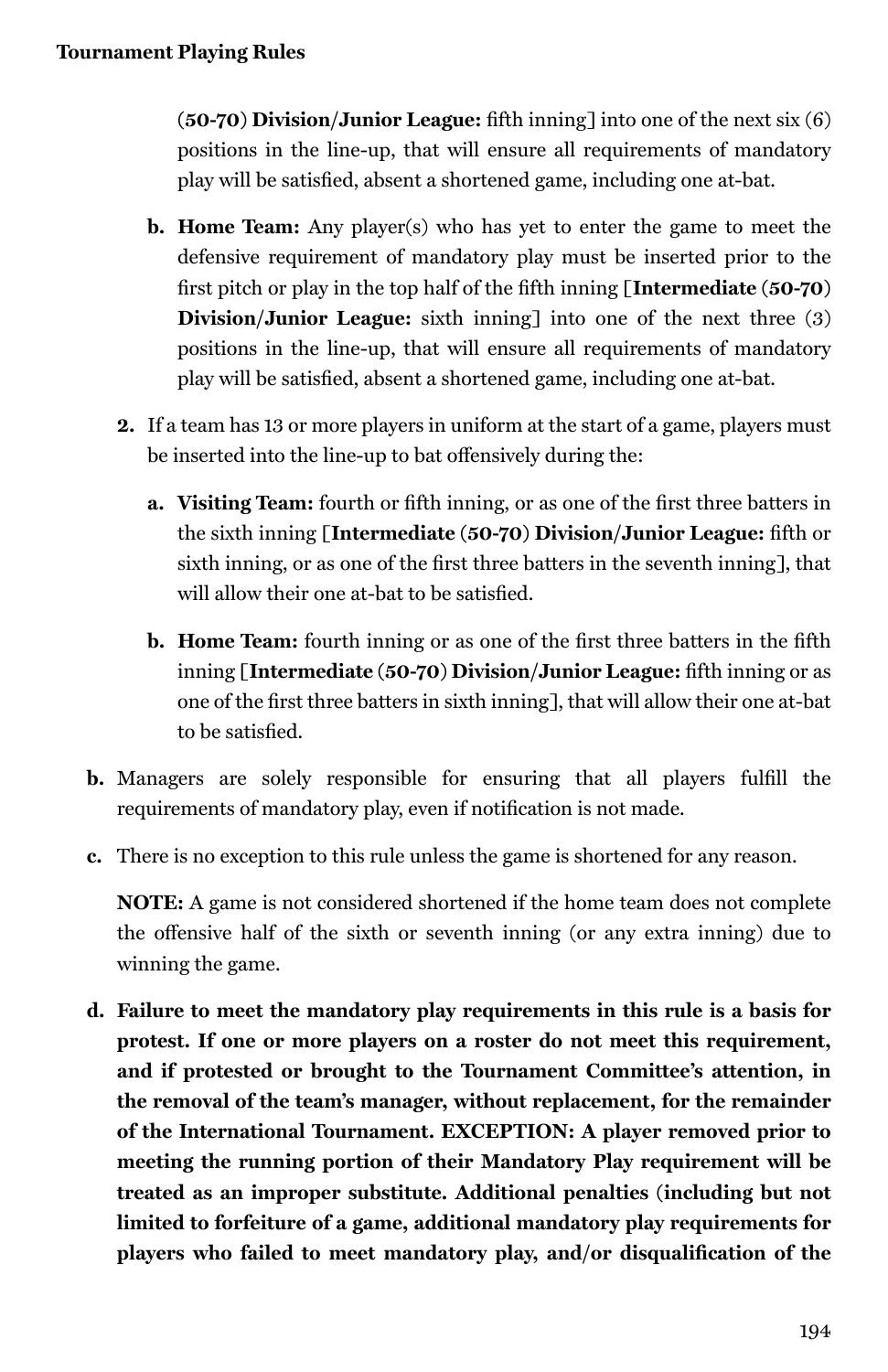**team or coaches from further tournament participation) may be imposed if, in the opinion of the Tournament Committee:**

- **a manager or coach takes any action that results in making a travesty of 1. the game, causing players to intentionally perform poorly for the purpose of extending or shortening a game, or;**
- **a team fails to meet the requirements of this rule more than once during 2. the International Tournament, which begins with District play and ends at the World Series level (State level for 8- to 10- and 9- to 11-Year-Old Divisions), or;**
- **a manager willfully and knowingly disregards the requirements of this 3. rule.**

**A manager or coach suspended for any reason is not permitted to be at the game site and must not take any part in the game, nor have any communications whatsoever with any persons at the game site. This includes pregame and postgame activities. Violation may result, by action of the Tournament Committee, in further suspension; forfeiture of a game; and/or disqualification of the team, managers, or coaches from further tournament participation.**

For the purposes of this rule, "six (6) consecutive defensive outs" is defined as: A **e.** player enters the field in one of the nine defensive positions when his/her team is on defense and occupies such position while six consecutive outs are made; "bat at least one (1) time" is defined as: A player enters the batter's box with no count and completes that time at bat by being retired, retired as a batter-runner or runner, scores, reaches base safely, or, after reaching base safely, the inning or game ends.

APPROVED RULING: While at-bat, if the third out of the half-inning is recorded by putting out another base-runner prior to the occurrence of any of the above, that batter must return as the first batter in the next half-inning.

NOTE: For the purpose of satisfying the requirements of Mandatory Play, when appearing offensively for the first time in the game, a player must remain in the game until one of the following occurs:

- He/She is retired as a batter; or
- He/She is retired as a batter-runner; or,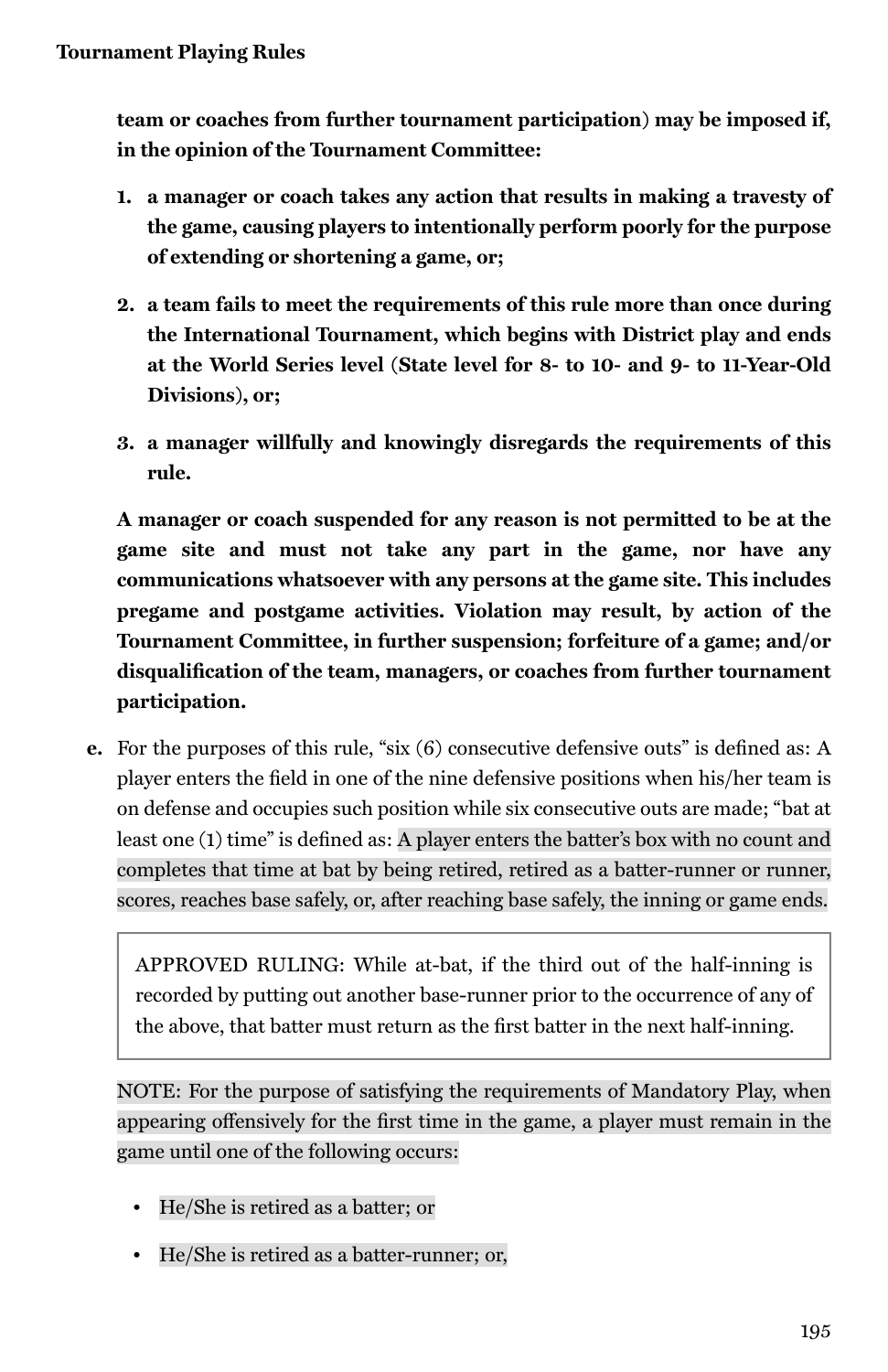#### **Tournament Playing Rules**

- He/She reaches base and scores: or
- After he/she reaches base, the inning or game ends.

For more information and frequently asked questions on Tournament Mandatory Play visit: [LittleLeague.org/MandatoryPlay](https://www.littleleague.org/university/articles/mandatory-play-little-league-international-tournament-rule-9/).

- **SUBSTITUTIONS/RE-ENTRY:** This tournament rule replaces regular season **10.** [Rule 3.03](/rulebook/3/25/rule-3.-03) (re-entry) for all levels of tournament play.
	- **a.** If illness, injury, or the ejection of a player prevents a team from fielding nine (9) players, a player previously used in the lineup may be inserted, but only if there are no other eligible substitutes available. The opposing team manager shall select the player to re-enter the lineup. A player ejected from the game is not eligible for re-entry.
	- **b.** Any player who has been removed for a substitute may re-enter the game in the **SAME** position in the batting order.
	- **A substitute entering the game for the first time may not be removed prior c. to completion of her/his mandatory play requirements.**

**NOTE 1:** See definitions in [Rule 9\(d\)](/rulebook/3/99/rule--9.-d.) above on complying with this rule defensively and offensively. [Tournament Playing Rule 10\(c\)](/rulebook/3/99/rule--10.-c.) does not apply to Senior League.

**NOTE 2:** A player who has met the mandatory play requirements, and is a pitcher at the time she/he is removed, may be removed for a substitute batter and re-enter the game as a pitcher once, provided the pitcher was not physically replaced on the mound. If a team has thirteen (13) or more players in uniform at the start of a game and is the visiting team, they may substitute a batter for the starting pitcher listed in the line-up prior to the pitcher facing a batter without violating [Rule 3.03\(c\)](/rulebook/3/25/rule-3.-03-(c)) provided that the pitcher of record pitches to the first batter in the bottom of the first inning in accordance with [Rule 3.05](/rulebook/3/25/rule-3.-05). All other rules governing the pitcher are still in effect.

**EXCEPTION:** Does not apply to Senior League.

**EXAMPLE:** Player A is a starter and not a pitcher, Player B substitutes into the game for player A. Both players have met mandatory play by completing one time at bat and/or 6 consecutive outs and both occupy the same spot in the batting order. In the fifth inning player A becomes a pitcher and is scheduled to bat in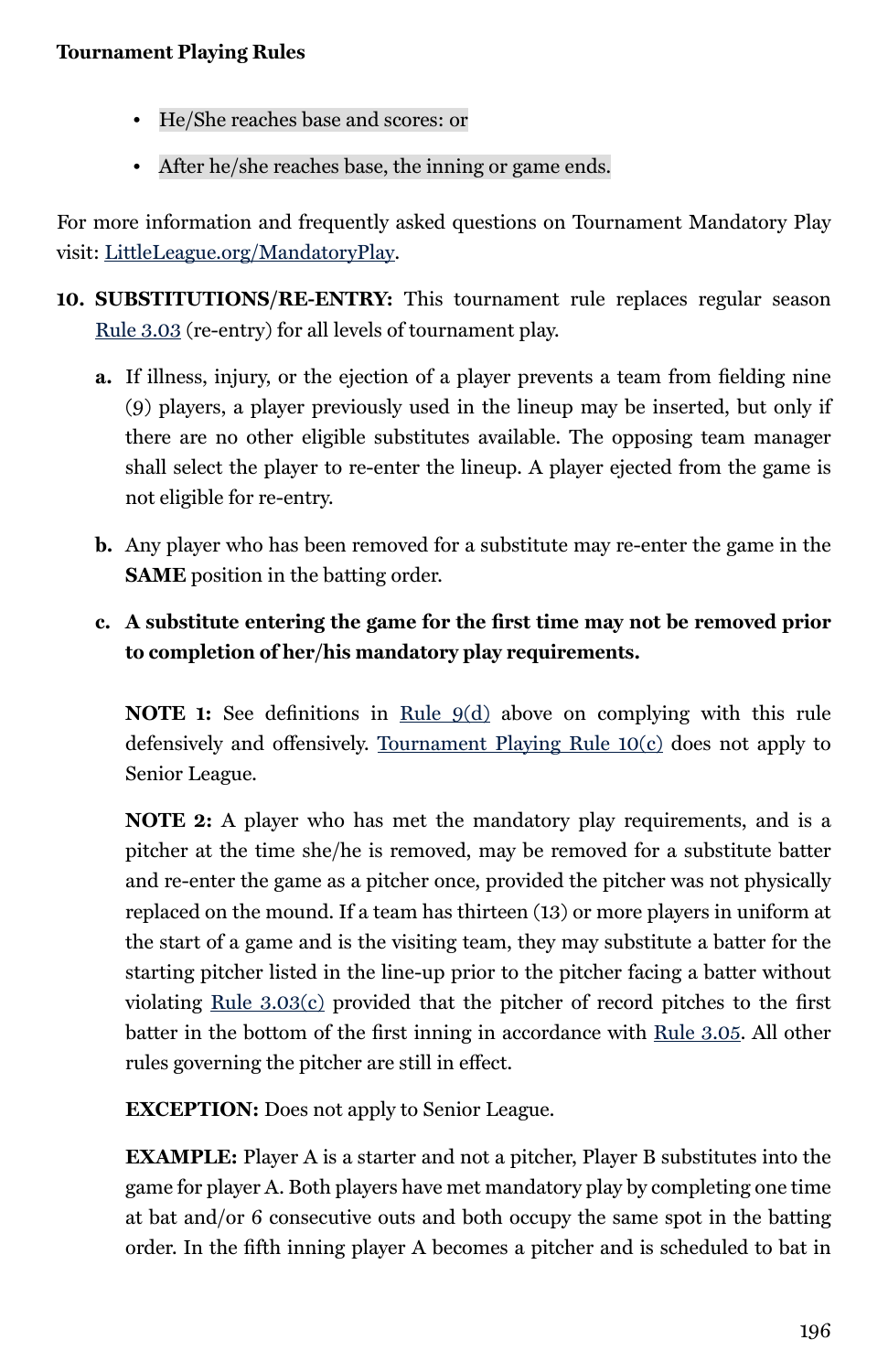the sixth inning, but player B bats for player A. Both players have met mandatory play requirements and player A was not physically replaced on the mound as a pitcher, therefore, player A can return to pitch the sixth inning.

- Defensive substitutions must be made while the team is on defense. Offensive **d.** substitutions must be made at the time the offensive player has her/his turn at bat or is on base.
- A starter and her/his substitute must not be in the lineup at the same time, **e.** except as provided in [Playing Rule 10\(a\)](/rulebook/3/99/rule--10.-a.).
- Improper substitution is a basis for protest. Protests involving improper **f.** substitution not resolved before the next pitch or play shall not be considered. **8- to 10-, 9- to 11-, 10- to 12-, Intermediate (50-70) Division, and Junior League:** Mandatory Play improper substitutions [see Tournament Rule 9(d)], if discovered, shall be resolved regardless if a pitch or play has occurred.
- **g.** [Tournament Rule 3\(d\)](/rulebook/3/99/rule--3.-d.) will replace [Rule 7.14,](/rulebook/3/31/rule-7.-14) as the Special Pinch Runner rule.
- **Intermediate (50-70) Division/Junior/Senior League only:** A pitcher **h.** remaining in the game, but moving to a different position, can return as a pitcher anytime in the remainder of the game, but only once per game. **Senior League only:** [Rule 3.03,](/rulebook/3/25/rule-3.-03) Designated Hitter, WILL apply during the tournament.
- **Senior League:** Any player in the starting line-up, including the designated **i.** hitter, who has been removed for a substitute may re-enter the game ONCE, provided such player occupies the same batting position as he or she did in the starting line-up. A substitute (non-starter) may not re-enter the game in any position once that player is removed from the line-up.
- **SUSPENDED GAMES:** Any game in which a winner cannot be determined in **11.** accordance with the playing rules shall be resumed from the exact point at which it was suspended regardless of the number of innings played. Incomplete (not regulation) or tie games are considered suspended games.

**NOTE:** A contest decided by forfeit does not constitute a "game" for the purposes of this rule, unless one complete inning was physically played before the game was forfeited. (Forfeits are only by decree of the Tournament Committee in Williamsport.)

**RUN RULE:** If at the end of three (3) innings [**Intermediate (50-70) Division/ 12. Junior/Senior League:** four innings], two and one-half innings [**Intermediate (50-70) Division/Junior/Senior League:** three and one-half innings] if the home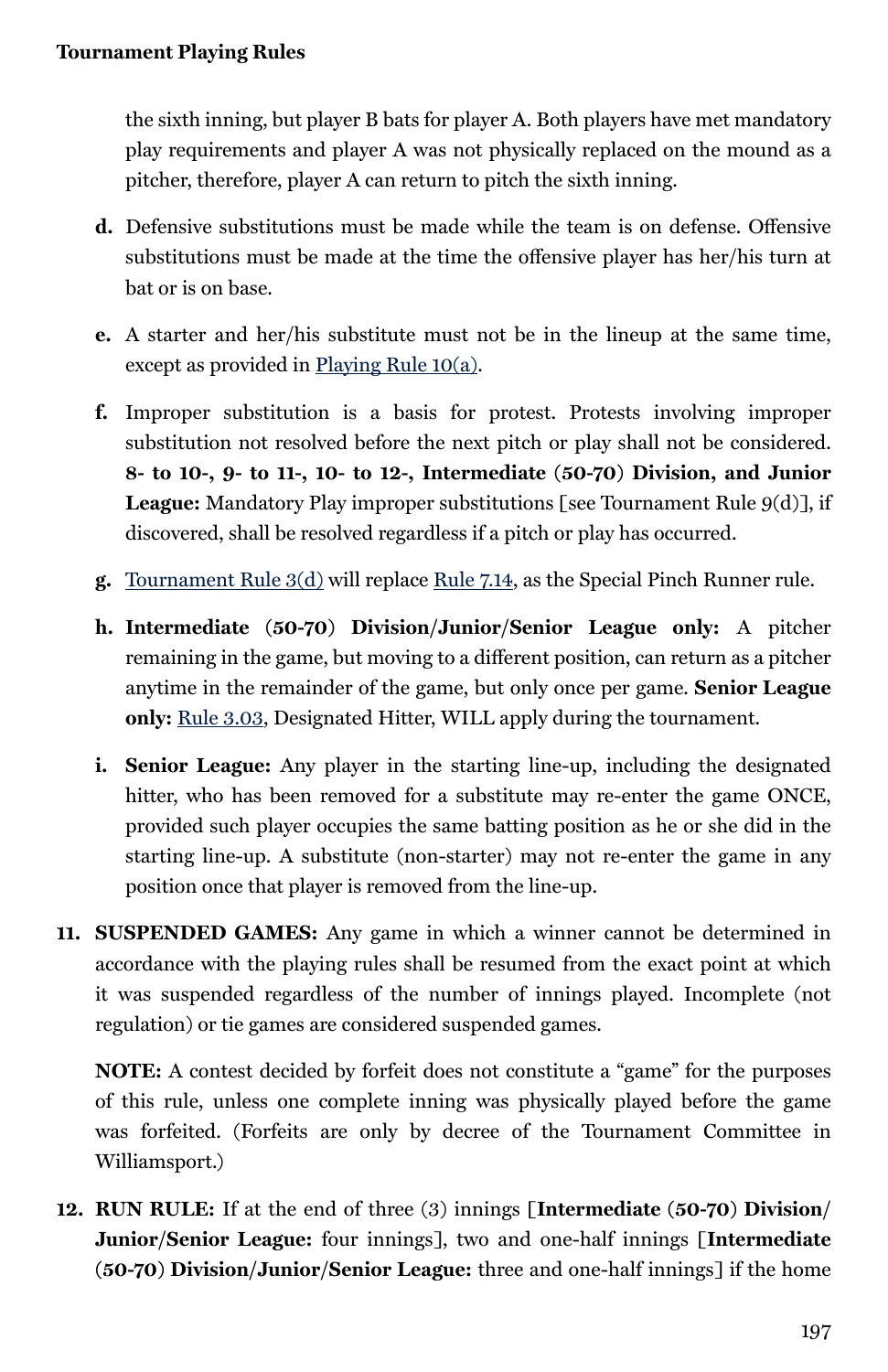team is ahead, one team has a lead of fifteen (15) runs or more, the manager of the team with the least runs shall concede the victory to the opponent. If at the end of a regulation game one team has a lead of ten (10) runs or more, the manager of the team with the least runs shall concede the victory to the opponent.

**NOTE 1:** If the visiting team has a lead of fifteen (15) or ten (10) or more runs respectively, the home team must bat in its half of the inning.

**NOTE 2:** A game determined by the 15-run rule, shall be considered a regulation game.

- **REGULATION GAME:** Each tournament game must be played to the point of **13.** being an official game:
	- **a.** Regulation games are of four or more innings [five or more innings for **Intermediate (50-70) Division/Junior/Senior League**] in which one team has scored more runs than the other [three and one-half  $(31/2)$  if the home team is ahead or four and one-half (41/2) if the home team is ahead in **Intermediate (50-70) Division/Junior/Senior League**].
	- **b.** Regulation games (when a winner can be determined) terminated because of weather, darkness, or curfew must be resumed if the visiting team ties the game or takes the lead in its half of the inning and the home team does not complete its at bat or take the lead in an incomplete inning. This does not apply to games suspended or delayed by weather that may still be resumed before darkness or curfew (as defined in Tournament Rules and Guidelines – Curfew) on the same day.
	- If two games are scheduled for the same site, no "time limit" may be imposed on **c.** the first game.
- **TIE GAME:** When the completion of six innings [**Intermediate (50-70) Division/ 14. Junior/Senior League:** seven innings] and the score is tied, the following tiebreaker will be played to determine a winning team:
	- The seventh inning [**Intermediate (50-70) Division/Junior/Senior League: a.** eighth inning] will be played as normal.
	- **b.** Starting in the top of the eighth inning [Intermediate (50-70) Division/ **Junior/Senior League:** ninth inning], and each half inning thereafter, the offensive team shall begin its turn at bat with the player who is scheduled to bat last in that respective half inning being placed on second base.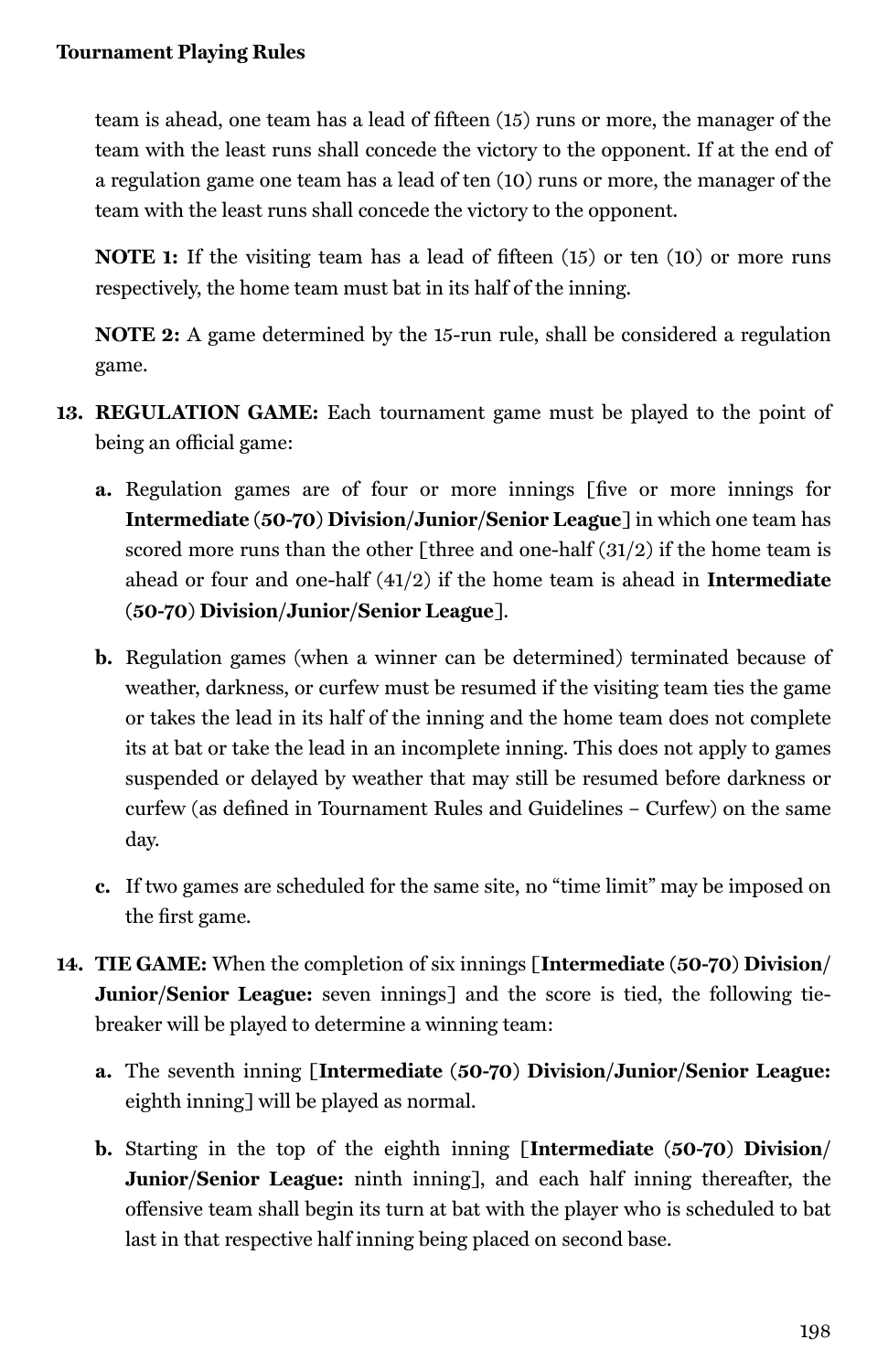**EXAMPLE:** If the number five batter is the lead-off batter, the number four batter in the batting order will be placed on second base. An eligible substitute or special pinch runner may be inserted for the runner.

- **REPLAYING GAMES:** No tournament game may be replayed without specific **15.** approval from the Tournament Committee at Williamsport.
- **UNAUTHORIZED AGREEMENTS:** No agreements shall be made between **16.** managers, and/or Tournament Directors, and/or umpires contrary to Tournament Rules.
- **ALTERCATIONS:** A manager, coach, or player shall not leave their position in the **17.** field or bench area during a fight or physical confrontation; a manager or coach who attempts to prevent a fight or restore order, in the umpire's judgment, is not in violation of this rule.

**Penalty:** The umpire shall eject the offender(s) from the game immediately. Failure to comply with the ejection may result in the umpire suspending the game. The Tournament Director shall refer all incidents to the Tournament Committee who may impose additional penalties and/or actions towards individuals and/or teams up to and including forfeiture of a game, further suspension and/or disqualification.

**EJECTIONS:** Any manager, coach, or player ejected from a game will be suspended **18.** for the next physically played game (See [Rule 4.07](/rulebook/3/28/rule-4.-07)). This includes pregame and postgame activities. Ejections shall be noted in the tournament team's eligibility affidavit in the Record of Ejections on page 4. Entry should include member's name and date ejected and be signed by the Tournament Director or District Administrator.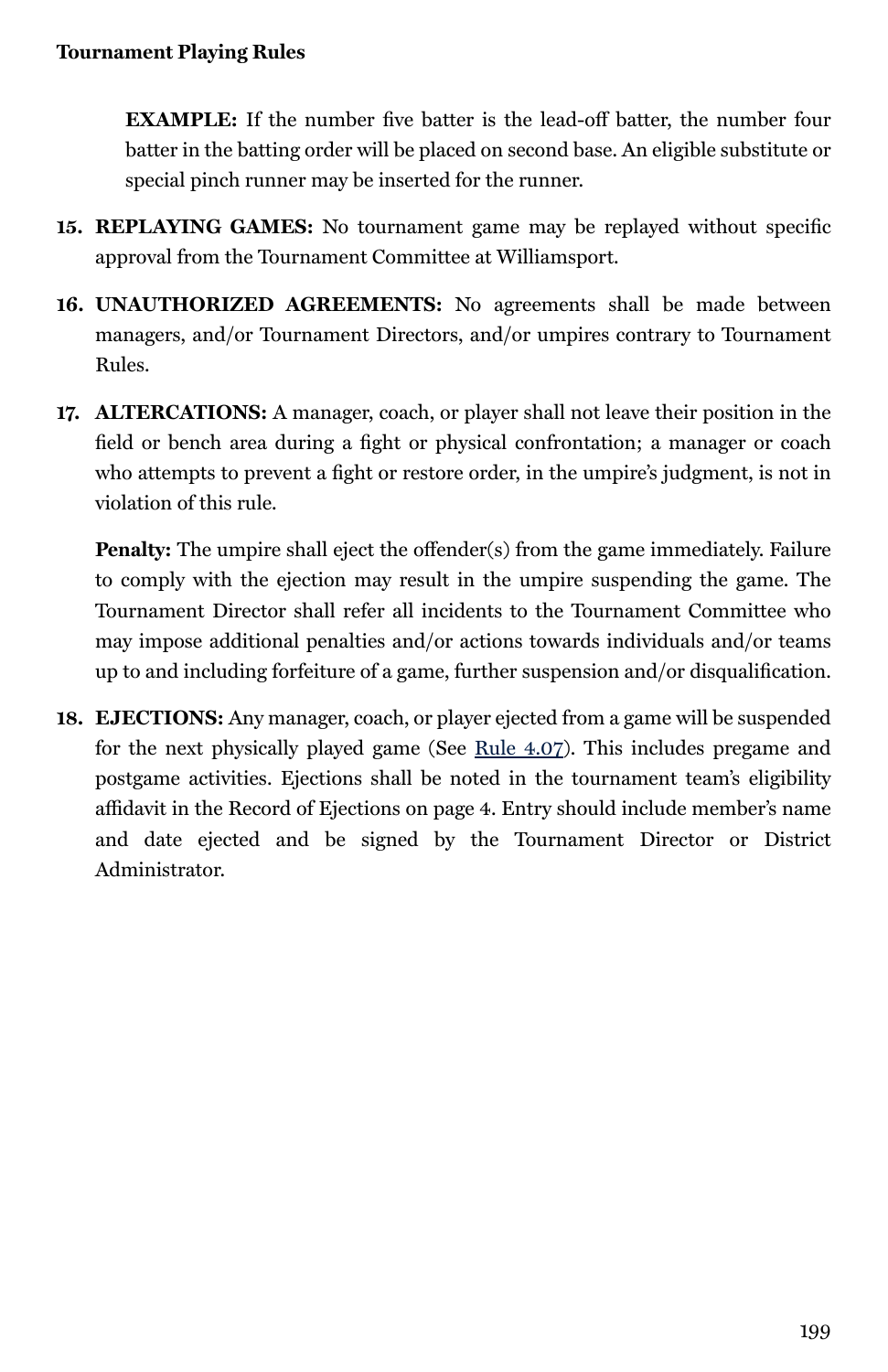#### **Officials**

# **Officials**

#### **Scorers**

The Tournament Director having jurisdiction shall appoint and provide an official scorer for each game. The official scorer shall, immediately following each game, enter each team's Eligibility Affidavit:

- 1. Date of game.
- 2. Name of each player who pitched.
- 3. Number of pitches.
- 4. Name of opponent.
- 5. Score of game.
- 6. Signature of Tournament Director or assistant. This record shall be accepted as official.

#### **Financial Responsibility**

Unless officially notified to the contrary by Little League International Headquarters in Williamsport, Pennsylvania, each league shall assume full responsibility for expenses incurred in tournament competition. Participating teams which choose not to accept housing and/or meals provided by the host shall reside and eat elsewhere at their own expense, and shall be responsible for their own local transportation.

Compensation to defray travel expenses for teams traveling 150 miles or more per one round trip, to Section tournaments and beyond will be paid by Little League Baseball, Incorporated, to local leagues in the form of a credit toward the next year's fees (U.S. leagues only). All Tournament fees and adjustments to Tournament Teams enrolled must be submitted through the Little League Data Center [\(LittleLeague.org/DataCenter\)](https://apps.littleleague.org/dc/account/login?utm_source=Rulebook%20App&utm_medium=Data%20Center&utm_campaign=Rulebook%20App) to Little League International by September 15, 2022. **NOTE:** A maximum of one round trip will be compensated per tournament site at each level of play. Mileage forms must be completed and submitted through the Little League Data Center ([LittleLeague.org/](https://apps.littleleague.org/dc/account/login?utm_source=Rulebook%20App&utm_medium=Data%20Center&utm_campaign=Rulebook%20App) [DataCenter\)](https://apps.littleleague.org/dc/account/login?utm_source=Rulebook%20App&utm_medium=Data%20Center&utm_campaign=Rulebook%20App) to Little League International by September 15, 2022, in order for reimbursement to be paid. **EXCEPTION:** The local league president may request, in writing, reimbursement by check. This request must accompany the mileage reimbursement form.

Mileage compensation is \$1 per mile. Little League International, Williamsport,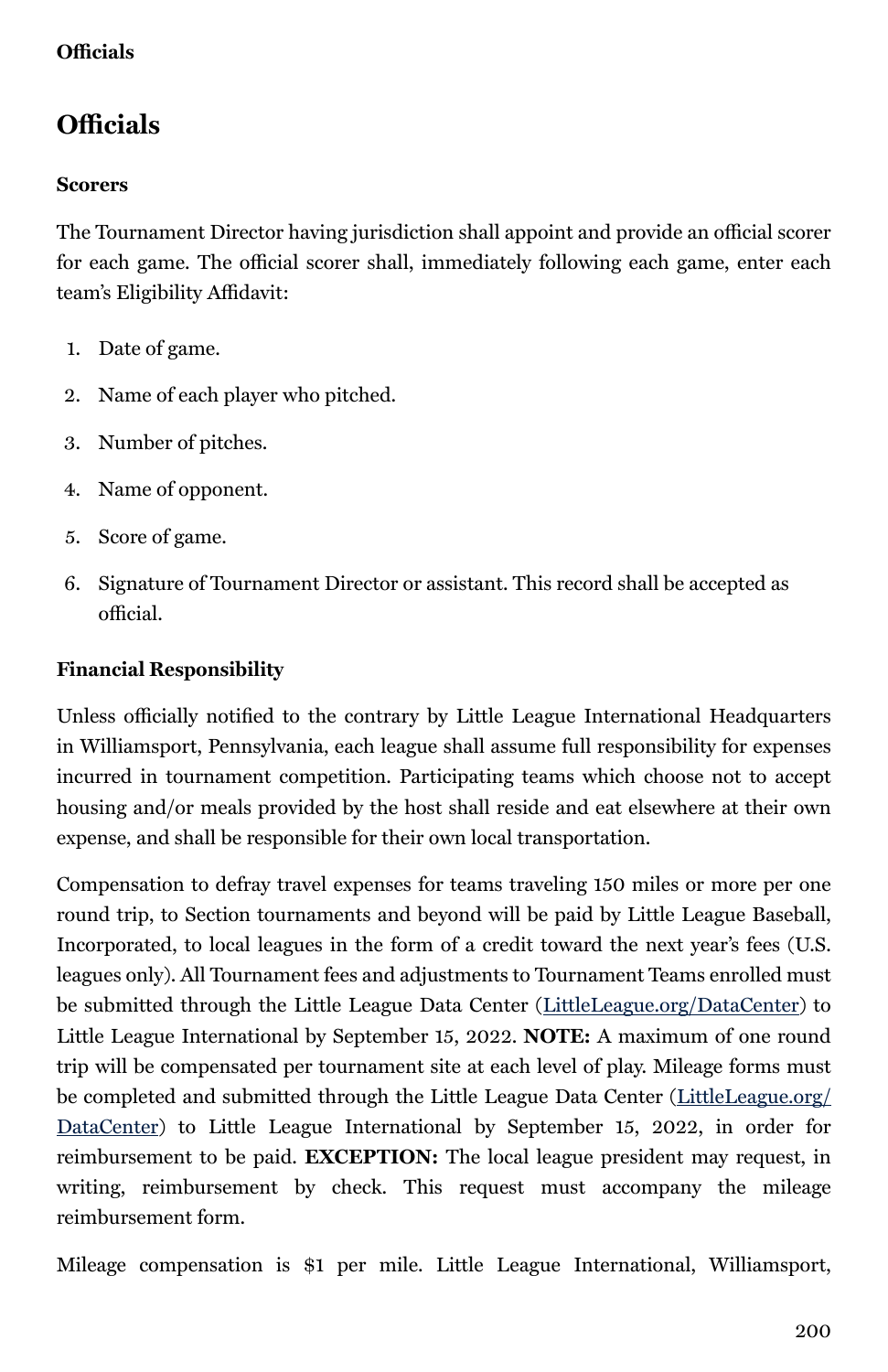## **Officials**

Pennsylvania, will make all arrangements and reservations for transporting the Regional champions to and from the World Series.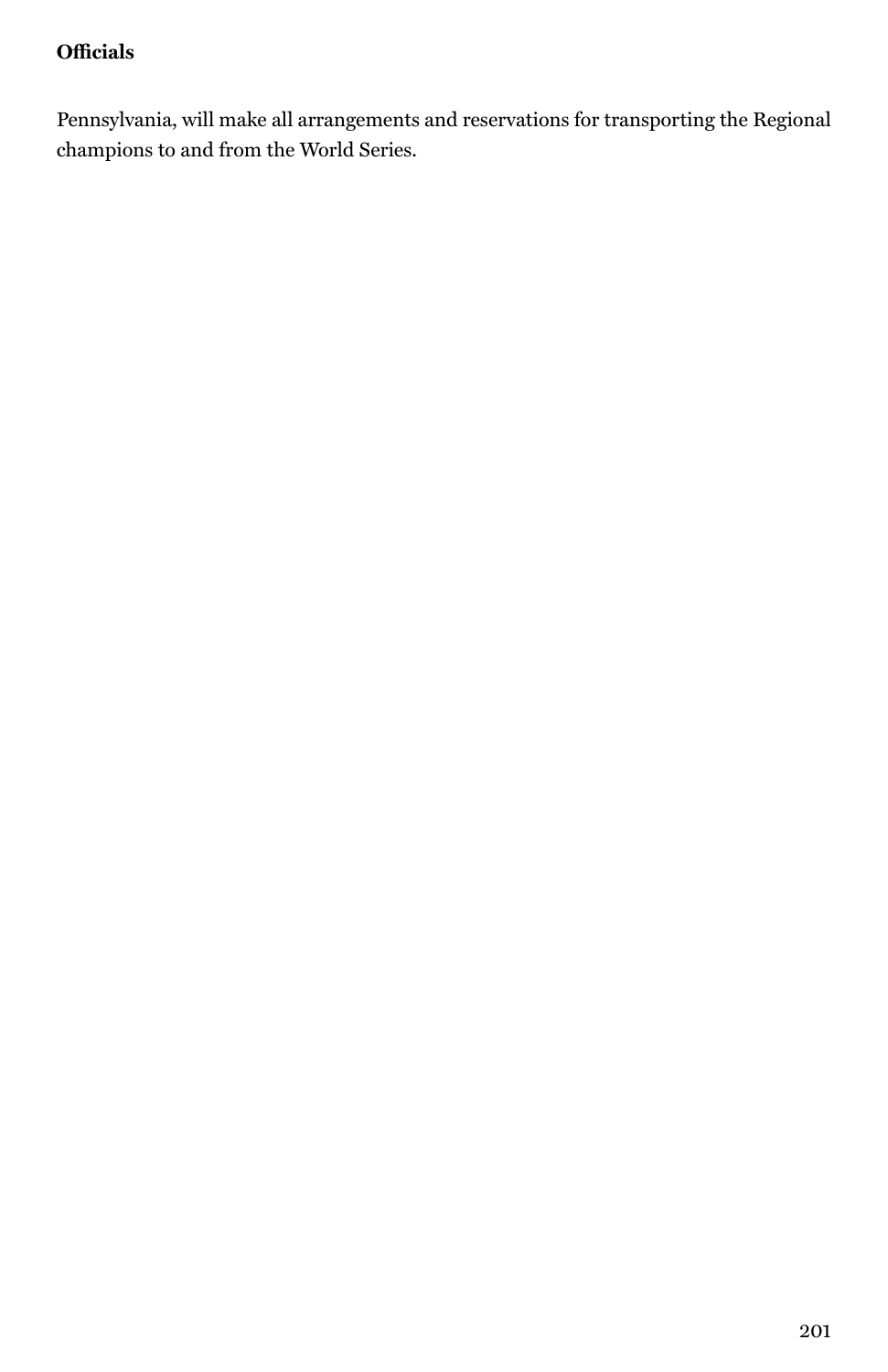## **Guidelines for Conduct of Tournament**

The following standards for the conduct of tournament play are for the guidance and information of Tournament Directors and participating leagues. Experience of hundreds of field directors responsible for the conduct of the tournament at all levels over many years is reflected in these guidelines which should be studied carefully and applied totally to assure successful staging of the various levels of play.

#### **District Administrators**

District Administrators or their appointed assistants will direct the tournaments. This responsibility may not be delegated to a local league. The Tournament Director conducts or supervises play up to and including the final game of that level; collects or directs the collection of all funds belonging to the tournament; pays or directs payments from moneys so collected or received; and makes required reports to leagues involved and to the Regional Office.

The league or leagues hosting tournaments may not assume responsibility for, nor physically operate, the tournament. The league or leagues may not retain tournament income, may not make payments from nor obligate tournament funds for any purpose.

At the district tournament meeting the Tournament Rules should be reviewed in briefing league representatives, umpires, and others involved in the tournament. Before assigning tournament games, the District Administrators should inspect all prospective sites. It cannot be emphasized too strongly that providing the best possible playing conditions on regular fields is the obligation of the District Administrator.

#### **Tournament Director**

- District, Sectional, Divisional, State, or Regional Tournament Director may **1.** provide appropriate awards to participating teams and players.
- Each Tournament Director shall report as follows: **2.**
	- **a.** Advise each participating league of schedule, time, and site of games.
	- **b.** Forward completed schedule to the Regional Director showing winners at each level of play.
	- **c.** Pay allowable expenses and distribute balance of tournament income to the District Fund and/or leagues on a per-game basis. Where one or more teams travel greater distances than others, a mileage allowance may be paid before distributing the per-game shares.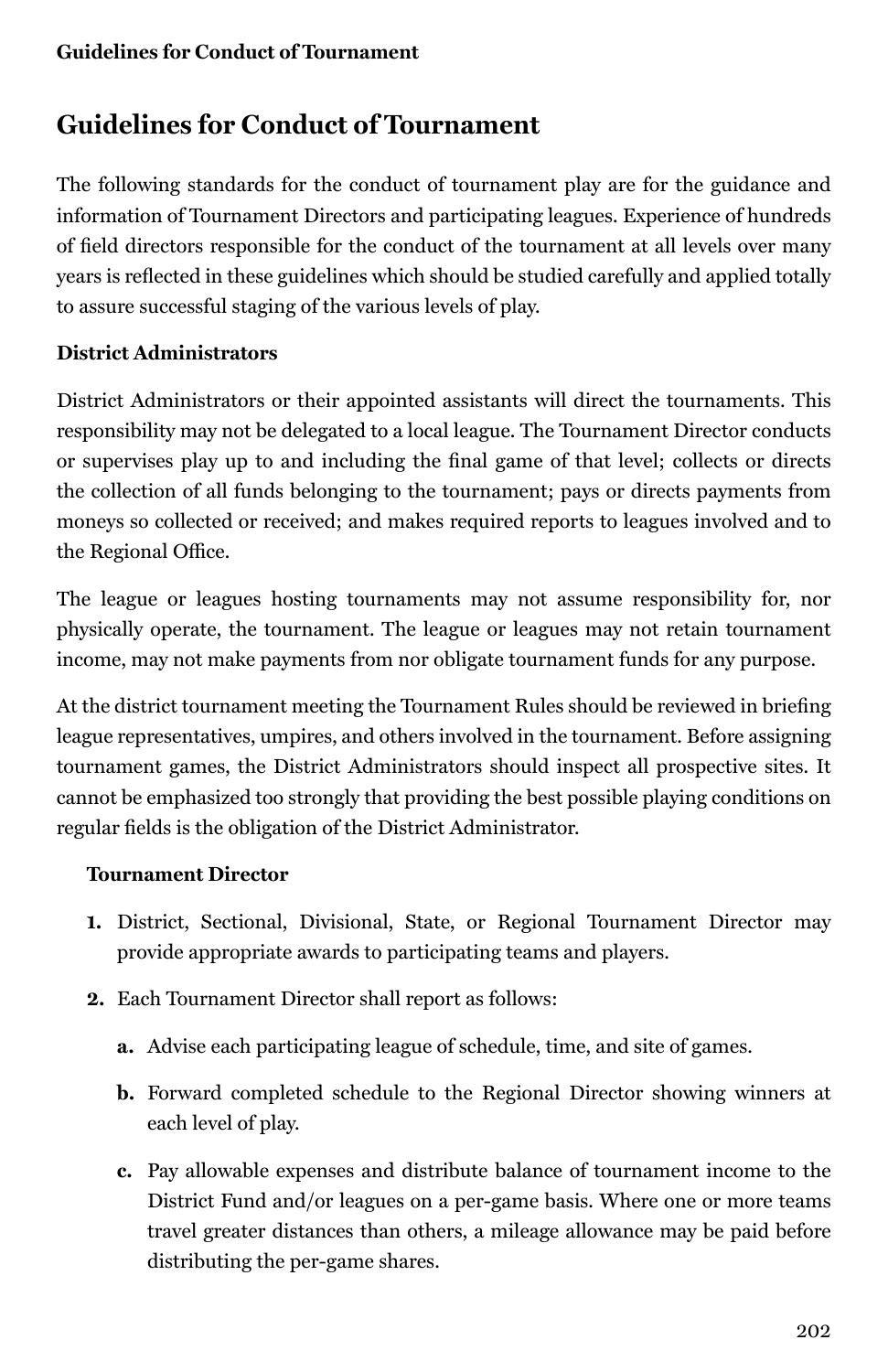**d.** Forward completed financial report to the Regional Director within ten (10) days following final game of each level of tournament.

**NOTE:** 8- to 10-Year-Old Division and 9- to 11-Year-Old Division advances to State level only.

#### **Physical Conditions**

It is essential that the best possible playing conditions be provided at every level of the tournament. The following conditions are recommended for tournament games:

- Facilities: **1.**
	- Grass outfield (Regional, Divisional, State, and Sectional Tournaments). Grass **a.** infield (Regional, Divisional, and State Tournaments).
	- **b.** Outfield fences must be a maximum of 225 feet from home plate and a minimum of 195 feet (**Little League**); For **8- to 10- and 9- to 11-Year Old**, a maximum of 225 feet and a minimum of 180 feet; For **Intermediate (50-70) Division**, a maximum of 300 feet and a minimum of 225 feet; For **Junior League**, a maximum of 350 feet and a minimum of 250 feet; For **Senior League**, a maximum of 420 feet and a minimum of 280 feet.
	- Outfield fences of safe-type construction, a minimum of 4 feet in height, **c.** maximum of 6 feet.
	- **d.** Batter's eye 24 feet wide minimum at center field.
	- Backstop not less than 20 feet from home plate. **Intermediate (50-70) e. Division/Junior/Senior League** backstop should not be less than 35 feet from home plate.
	- Back drop of 6 to 8 feet of canvas in back of home plate if no press box is in **f.** that position.
	- **g.** Two foul poles at least 6 feet above the top of the fence.
	- **h.** A protective screen in front of dugouts.
	- **i.** Lights, if used, must meet minimum Little League standards.
	- Only conventional dirt pitching mounds are approved for tournament play. **j.**

**Exception:** A Little League approved artificial mound is permitted at the District level. A list of licensed and approved artificial mounds can be found at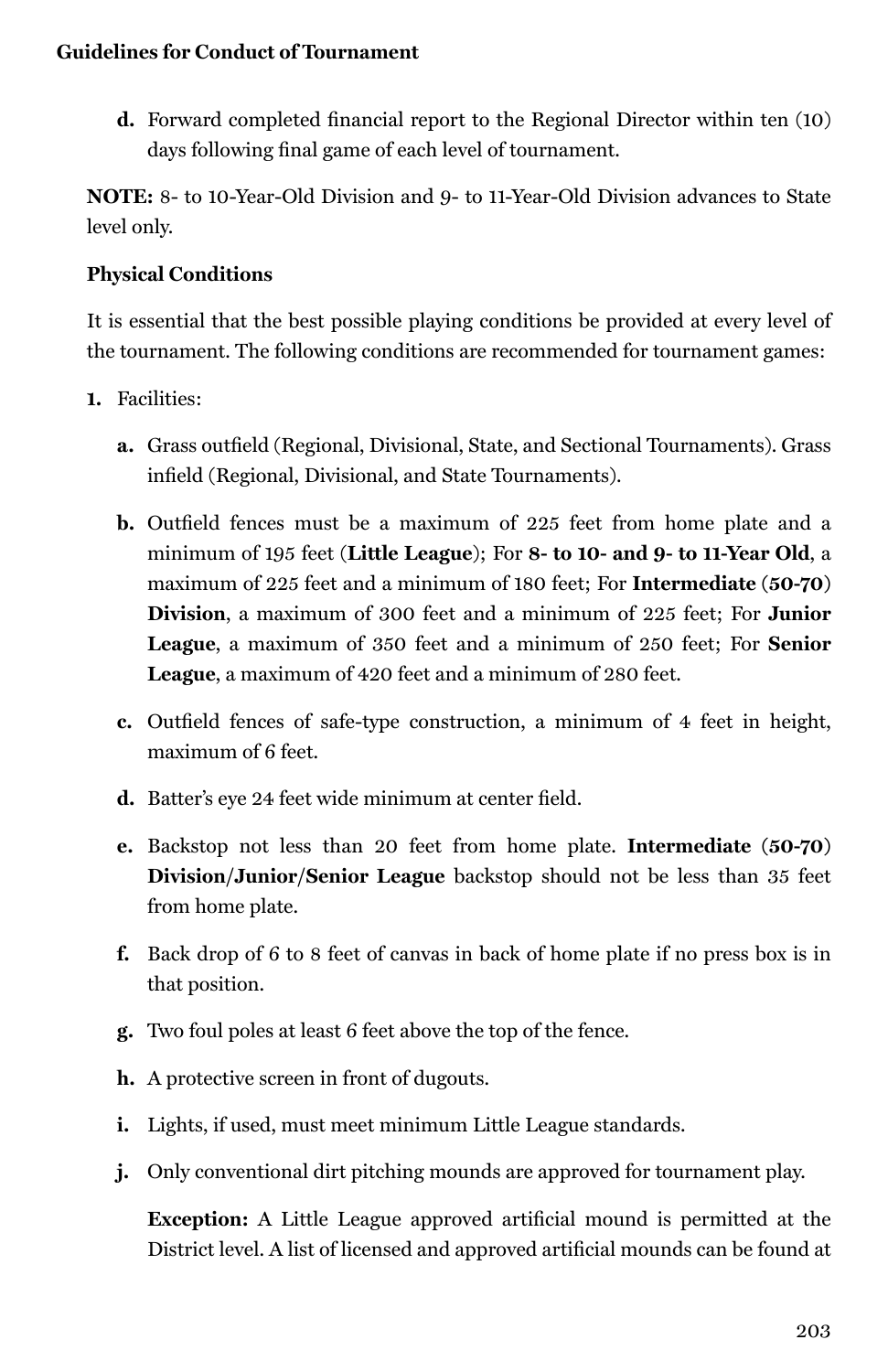[LittleLeague.org/FieldSupplies.](https://www.littleleague.org/partnerships/licensing/bases-field-maintenance/?utm_source=Rulebook%20App&utm_medium=Field%20Supplies&utm_campaign=Rulebook%20App)

- Groundskeeper's services: **2.**
	- **a.** Grass cut to proper height. No holes or other unsafe conditions.
	- **b.** Infield dragged and in playable condition.
	- Markings according to regulations. Bases must be regulation size and properly **c.** secured.
- Additional Facilities: **3.**
	- **a.** Public address system and announcer.
	- **b.** Scoreboard and operator(s).
	- Adequate seating (Sectional 500; Divisional/State 1,000; Regional 1,500 **c.** minimum).
	- **d.** Adequate parking.
	- **e.** Policing. Local police departments should be advised of the event and requested to cooperate with league personnel.
	- **f.** First aid, medical, and ambulance services available.
	- **g.** Rest rooms.
	- **h.** Baseballs (if not otherwise provided by Tournament Director).
	- **i.** Adult volunteer insurance should be provided by each league involved.

**NOTE 1:** 8- to 10-Year-Old and 9- to 11-Year-Old Divisions advance to State level only.

**NOTE 2:** Host leagues may retain concession income.

#### **Assistants and Committees**

To assure a successful tournament, it is desirable that the director (particularly at Sectional, Divisional, State, and Regional levels) appoint assistants and committee chairpersons to undertake the various functions which are essential. The following are suggested:

**Finance:** To solicit donations, supervise collections at games, sale of advertising **1.** and programs, etc. Host leagues may not conduct fund raising projects unless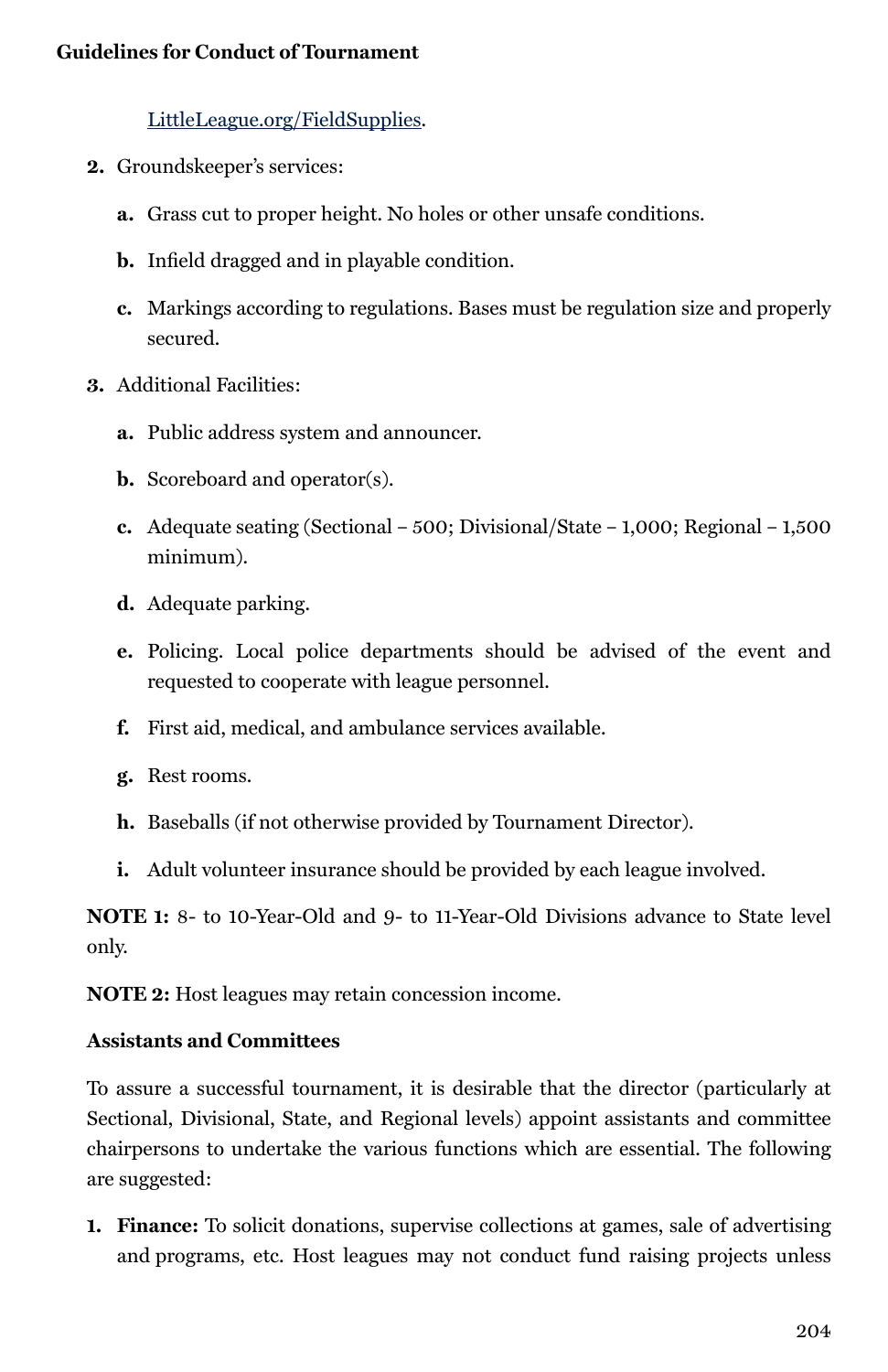approved by the Tournament Director.

- **Housing:** Players, managers, coaches, and umpires may be provided hotel or **2.** motel accommodations and food allowance.
- **Publicity:** Obtain and make available to all news media names of teams, players, **3.** time of games and sites, results of games, and other information essential to news media in the interest of promoting the tournament. Addresses and/or telephone numbers of players must not be released to anyone for any purpose.
- **Transportation:** Arrangements for meeting teams upon arrival and delivery to **4.** points of departure. Arrange for transportation of managers and coaches.
- **Program:** When authorized by the Tournament Director as a fund raising project, **5.** the Program Chairperson should work with the Finance Chairperson to assemble material, sell ads, etc. Programs should not be published unless self-supporting.
- **Parking and Police:** If deemed necessary, arrange for traffic control, parking, and **6.** related functions.
- **Medical:** Have names and phone numbers of doctors, nurses, ambulance, and **7.** hospital available and arrangements made for their services, if required. If possible, a doctor or nurse should be in attendance.
- **Ceremonies:** Arrange for flag raising, welcome, introductions, etc. These should **8.** be brief and meaningful.
- **Umpires:** Recommended minimum of two, a maximum of six. Services on a **9.** voluntary basis. Normal expenses may be provided.

#### **10. Official scorekeepers.**

#### **Expenses**

Tournament Directors are authorized to pay from tournament income the following costs:

- **1.** Championship pennant.
- Approved Little League pins for players, managers, coaches (all teams), and **2.** umpires.
- **3.** Postage, telephone, and out-of-pocket expenses.
- **4.** Housing and food allowance for players, managers, coaches, and umpires.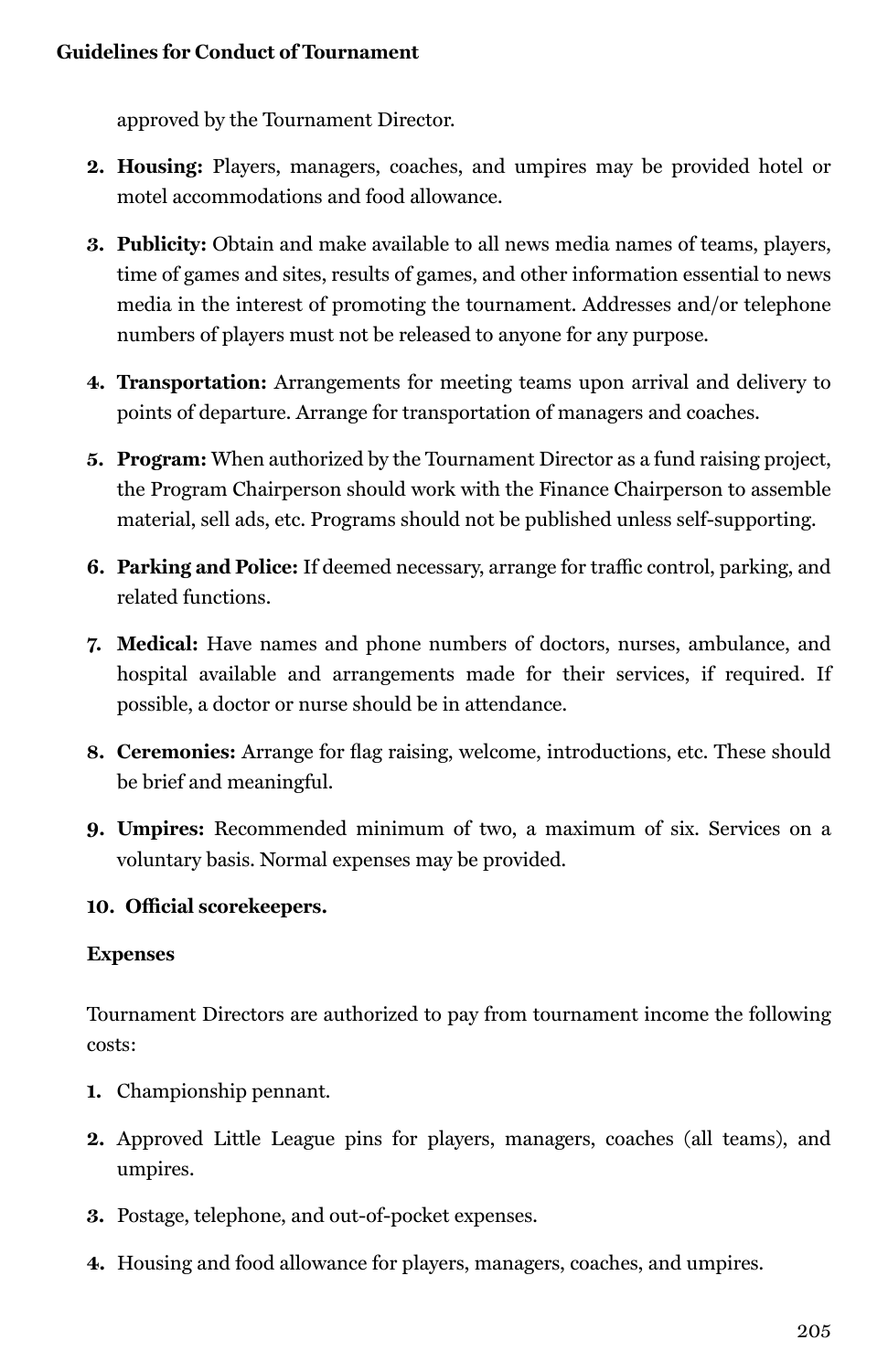#### **Guidelines for Conduct of Tournament**

**NOTE:** Tournament Director should secure, at no cost to the tournament, baseballs (if not provided by host league), umpires, scorekeepers, and housing for players.

#### **Radio**

Broadcasting of tournament games is permitted with authorization from the Tournament Director. Commercial sponsorship must be consistent with Little League policy. Fees or donations paid for the broadcasting rights must accrue to the tournament fund at that level.

#### **Television**

Only Little League International may authorize the televising or streaming (live or recorded) of any tournament games during the International Tournament on a media entity's digital/app/web platforms. The District Administrator or Tournament Director may recommend approval, but may not make commitments or sign any agreement or contracts for the televising of games. Not later than two weeks prior to the start of the tournament at the level to be televised, the director having jurisdiction shall submit in writing complete details, including any commercial advertising or sponsorship, of the proposal to Little League International. Videotaping, or digital recording of games is permissible provided digital tapes are not sold or used for any commercial purposes. Brief, televised reports on tournament games and activities on news programs are permitted.

#### **Livestreaming**

With livestreaming becoming much easier to accomplish, local leagues may be interested in webcasting or livestreaming games through their owned and/or officially operated local league website, official social media account(s), subscriptionbased platforms, or other digital platform. Leagues are permitted to stream/webcast games, both regular season and International Tournament games through the State/ Country level through these league-owned and managed platforms (for example: official league social media accounts, subscription-based livestream platform, website) granted they follow all Little League policies regarding commercialization and trademarks and have the appropriate releases from all participants and notices for attendees.

For any stream/webcast that is through any outlet that is not fully owned and/or operated by a local league, or for Little League International Tournament Regional level games, an agreement is required to outline the livestreaming/webcasting agreement. Agreements may be arranged with Little League International by contacting [Media@LittleLeague.org.](mailto:Media@LittleLeague.org)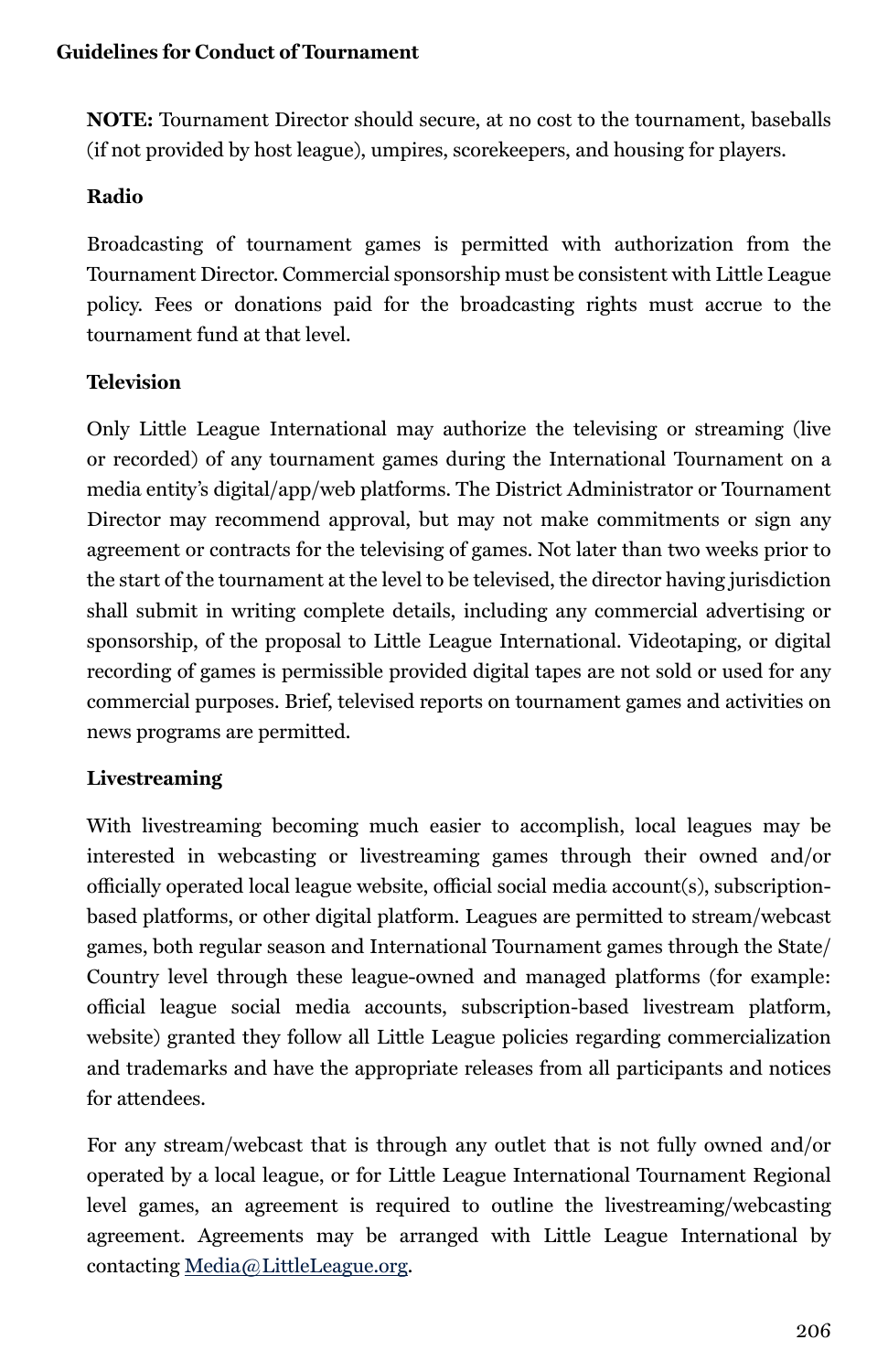#### **Guidelines for Conduct of Tournament**

For more information on livestreaming/webcasting of Little League International Tournament games, visit [LittleLeague.org/TournamentStreaming](https://www.littleleague.org/university/articles/little-league-online-internet-webcast-and-streaming-faqs-guidelines-and-policies/). Guidance on regular season streaming/webcasting can be found in the FAQ section of the Rulebook and at [LittleLeague.org/Livestreaming.](https://www.littleleague.org/university/articles/little-league-online-internet-webcast-and-streaming-faqs-guidelines-and-policies/) (See [Regulation XV.](/rulebook/3/57/rule--a.))

Little League reserves the right to modify or change requirements around broadcasting, livestreaming and/or the distribution of regular season and tournament games at any time with updated guidance available at [LittleLeague.org/](https://www.littleleague.org/university/articles/little-league-online-internet-webcast-and-streaming-faqs-guidelines-and-policies/) [Livestreaming](https://www.littleleague.org/university/articles/little-league-online-internet-webcast-and-streaming-faqs-guidelines-and-policies/).

#### **Programs**

The District Administrator or Tournament Director may authorize the publication of a program or scorecard as a means of providing additional financing for the tournament at that level. However, they may not execute contracts or other commitments in the name of, or as agents for, Little League International.

All funds (net) realized from advertising and/or sale of programs must be applied to the tournament fund at that level.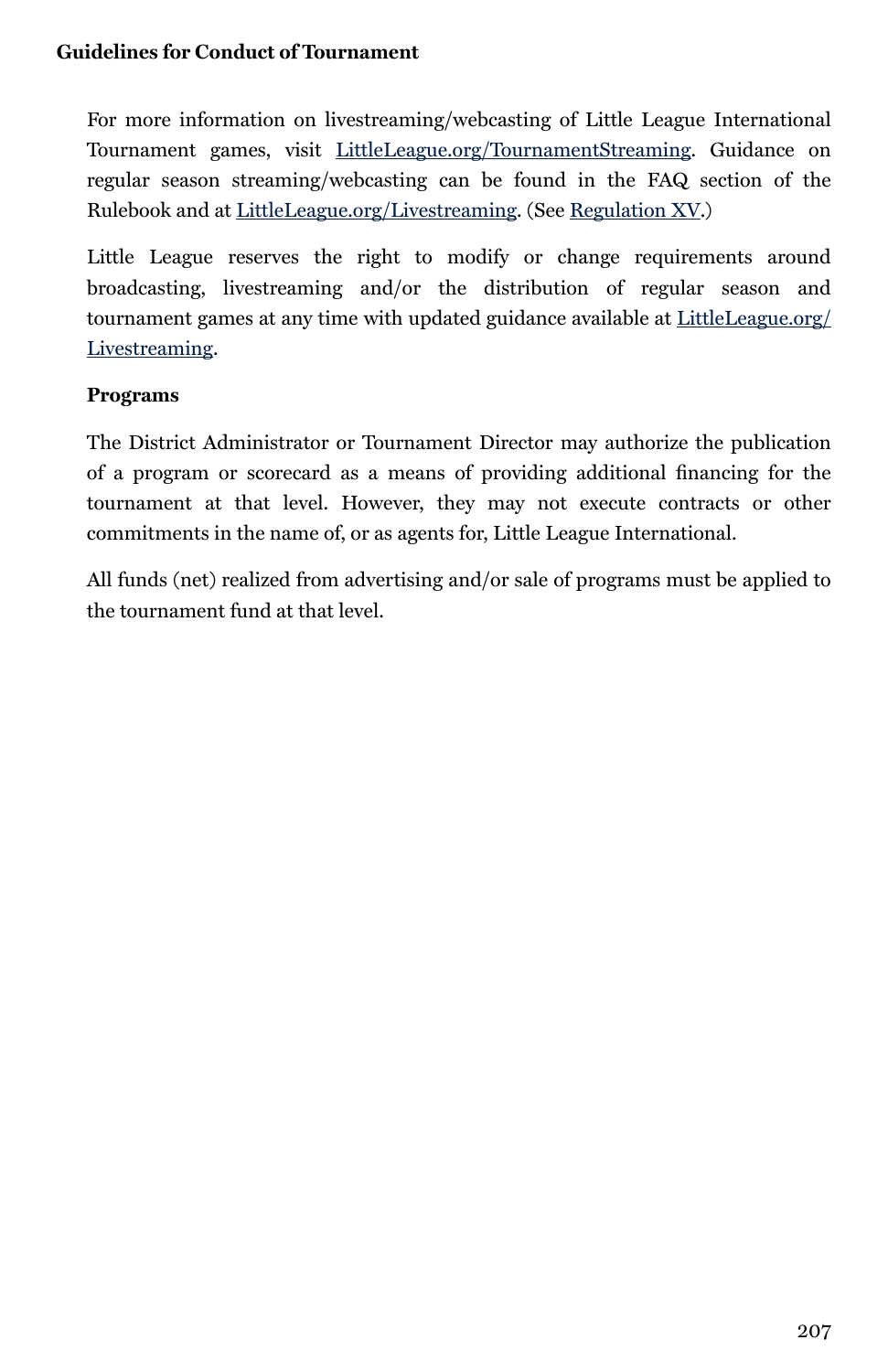# **International Tournament Pool Play Format: Section I – Guidelines**

The Pool Play Format should only be used in divisions in which there is a reasonable expectation for all teams to play all games for which they are scheduled. In divisions in which teams traditionally drop out at the last moment, or partway through the tournament, the standard double-elimination or single-elimination formats should be used instead.

The following conditions must apply to all Pool Play Format tournaments, unless specified as optional:

- In the event a team or teams drop out of a pool play format tournament before the **A.** first game of the tournament is played (by any team in the tournament), the pools must be redrawn. If a team or teams drop out or is/are removed by action of the Tournament Committee after the first game is played, the matter must be referred to the Tournament Committee for a decision.
- **B.** A Pool Play Format tournament may have one or more pools.
- The pool assignments (or "draw") must either be a blind draw, or must be based on **C.** geographic considerations. Pool assignments must never be "seeded" based on the expected ability of the teams.
- In all cases, the results of Pool Play have no bearing on the next segment of play, with **D.** the exception of rules and regulations regarding rest periods for pitchers, (i.e., losses do not "carry over").
- It is preferable for each team in a given pool to be scheduled to play all other teams in **E.** that pool once.
- Each team within any one pool must be scheduled to play an equal number of games **F.** as the other teams in that pool.
- In the case of a one-pool tournament, one team may advance to become the **G.** tournament champion, based solely on the results of pool play, at the discretion of the tournament director. More commonly in a one-pool tournament, however, two teams advance to play each other for the tournament championship.
- If more than one pool is used, and the total number of teams in the largest and **H.** smallest of the pools combined is less than ten (10), the number of teams in the largest pool must be no more than one team greater than the number of teams in the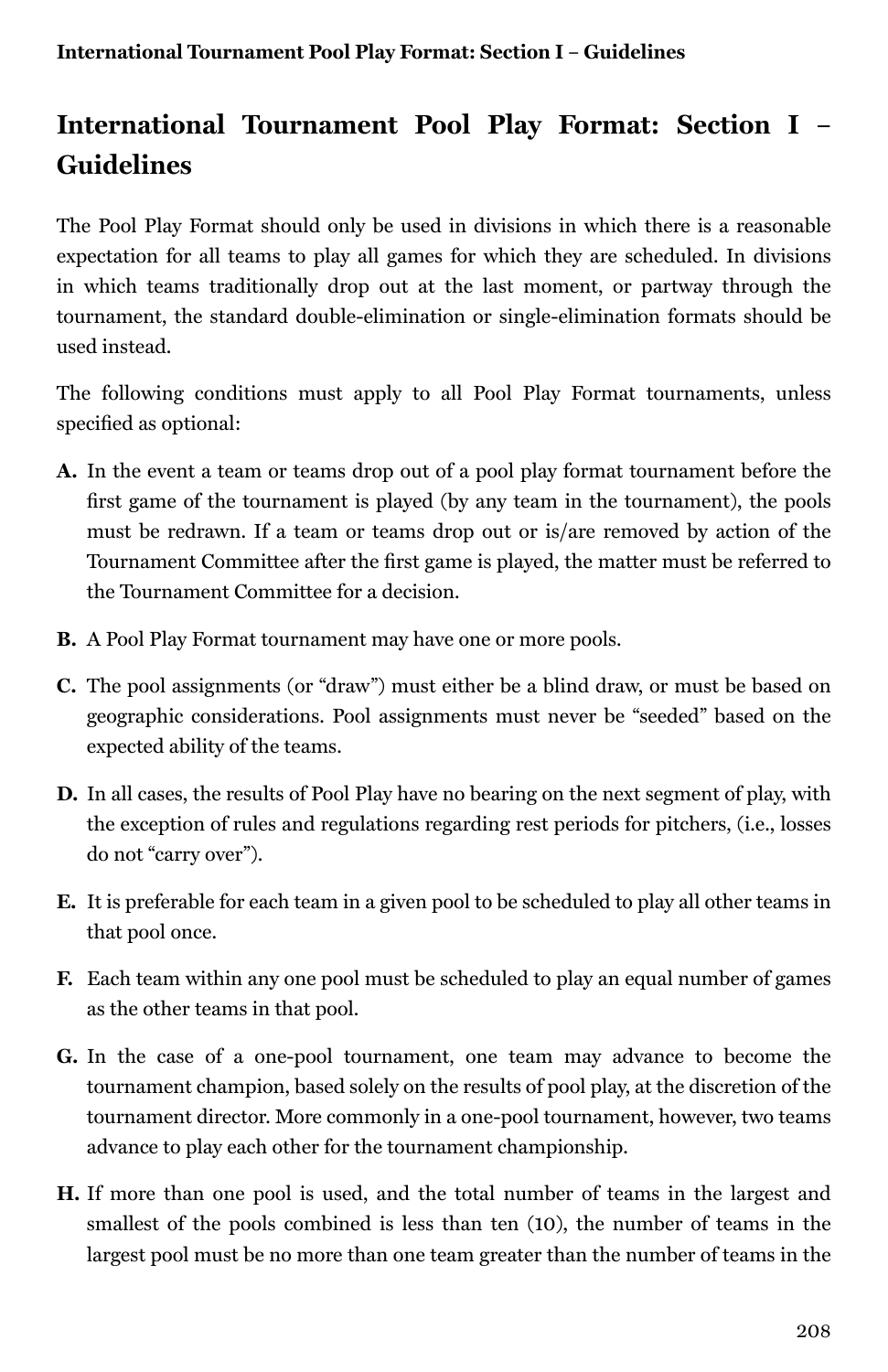#### **International Tournament Pool Play Format: Section I – Guidelines**

smallest pool. Example:

| Acceptable |         |  |
|------------|---------|--|
| Pool A     | Pool B  |  |
| 4 teams    | 5 teams |  |

| Not Acceptable |         |  |
|----------------|---------|--|
| Pool A         | Pool B  |  |
| 3 teams        | 6 teams |  |

If more than one pool is used, and the total number of teams in the largest and **I.** smallest of the pools is ten (10) or more, the number of teams in the largest pool must be no more than two teams greater than the number of teams in smallest pool. Example:

| Acceptable |         |  |
|------------|---------|--|
| Pool A     | Pool B  |  |
| 4 teams    | 6 teams |  |

| Not Acceptable |         |  |
|----------------|---------|--|
| Pool A         | Pool B  |  |
| 3 teams        | 7 teams |  |

- In the case of tournaments involving more than one pool, one or more teams may **J.** advance out of each pool to the next segment. In most cases, when two teams advance, the schedule may be arranged so that teams will "cross over" for the purpose of seeding in the next round. For example, in a two-pool tournament:
	- **1.** The first-place team in Pool A plays the second-place team in Pool B.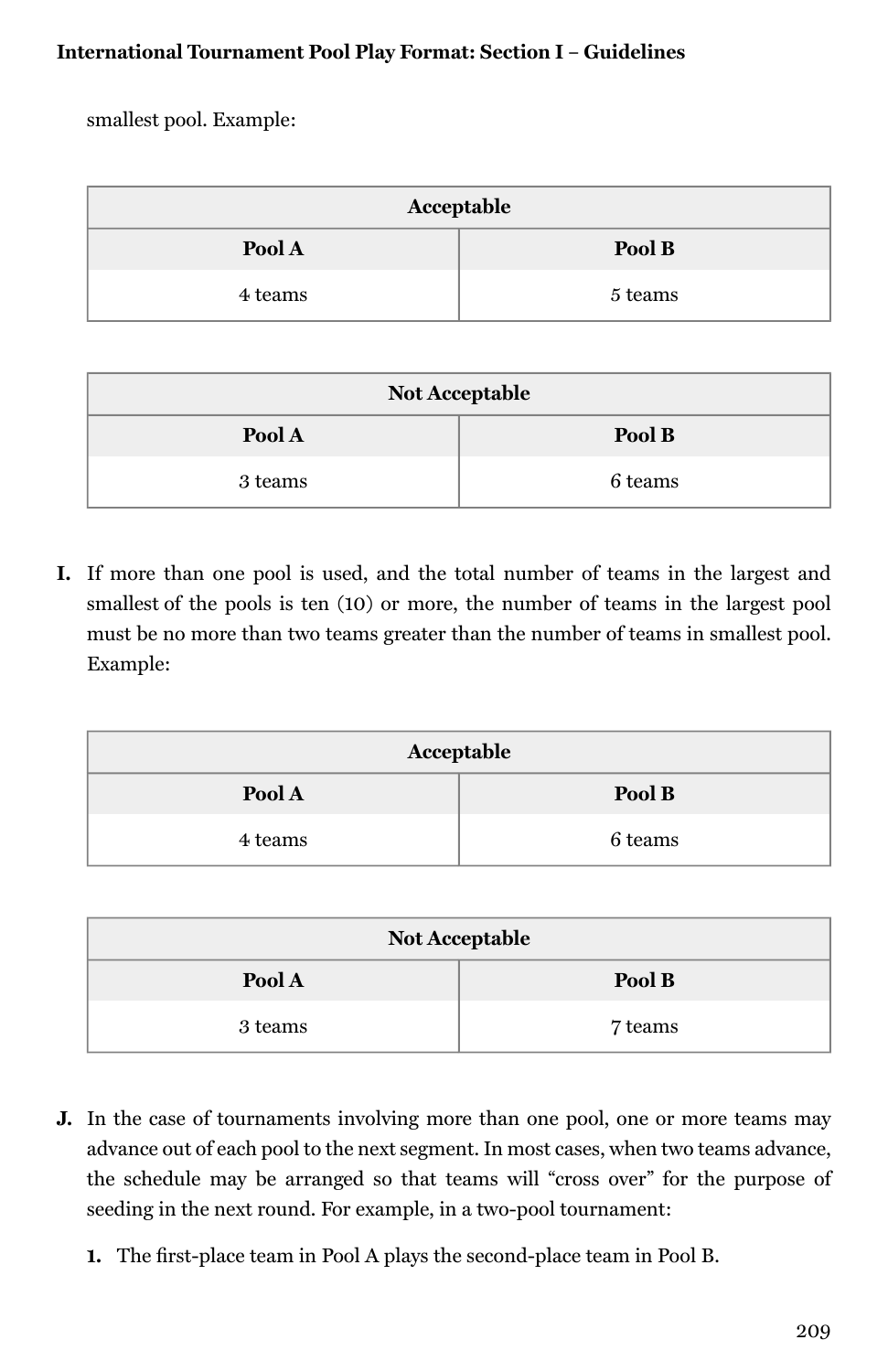- **2.** The first-place team in Pool B plays the second-place team in Pool A.
- **3.** The winners of those two games play each other for the championship.
- A consolation game may be scheduled between the losing teams. The crossover **4.** method, however, is not required. At the discretion of the tournament director, the teams advancing from pool play could be re-drawn for placement in the next round via blind draw.
- **K.** In the case of tournaments involving more than one team advancing out of pool play into a playoff, the playoff format may be single- or double elimination, at the discretion of the tournament director. However, if the published format calls for double-elimination, and the tournament director subsequently wishes for it to revert to single-elimination because of delays caused by weather, etc., this can only be approved by the Tournament Committee in Williamsport.
- The tournament director may, at his/her discretion, use a format in which all teams **L.** that finish the pool play round with a specific won-lost record will advance. In the following examples, the format calls for advancing all teams (from a 10-team pool in which each team plays only seven games) that finish pool play with zero or one loss. Example 1: Among the 10 teams in the pool, two finished with 7-0 records, while two others finished with 6-1 records. Result – These four teams advance and the other six teams are eliminated. Example 2: Among the 10 teams in the pool, one finished with a 7-0 record, while two others finished with 6-1 records. Result – These three teams advance and the other seven teams are eliminated.
- The tiebreaker methods published herein by Little League International are the **M.** only methods that will be used when a tiebreaker is required. If any question or controversy arises, it must be referred to the Regional Headquarters before advancing a team.
- A manager is not permitted to purposely forfeit any game for the purpose of **N.** engineering the outcome of pool play, and may be removed from the tournament by action of the Tournament Committee in Williamsport. Additionally, the Tournament Committee may remove such a team from further tournament play.
- Only the Tournament Committee can forfeit a game in the International Tournament, **O.** and reserves the right to disregard the results of a forfeited game in computing a team's won-lost record and Runs-Allowed Ratio. ([Section IV\)](/rulebook/3/108/rule--A.)
- When a manager or coach instructs his/her players to play poorly for any reason, such **P.** as, but not limited to the following, such action may result in the manager's removal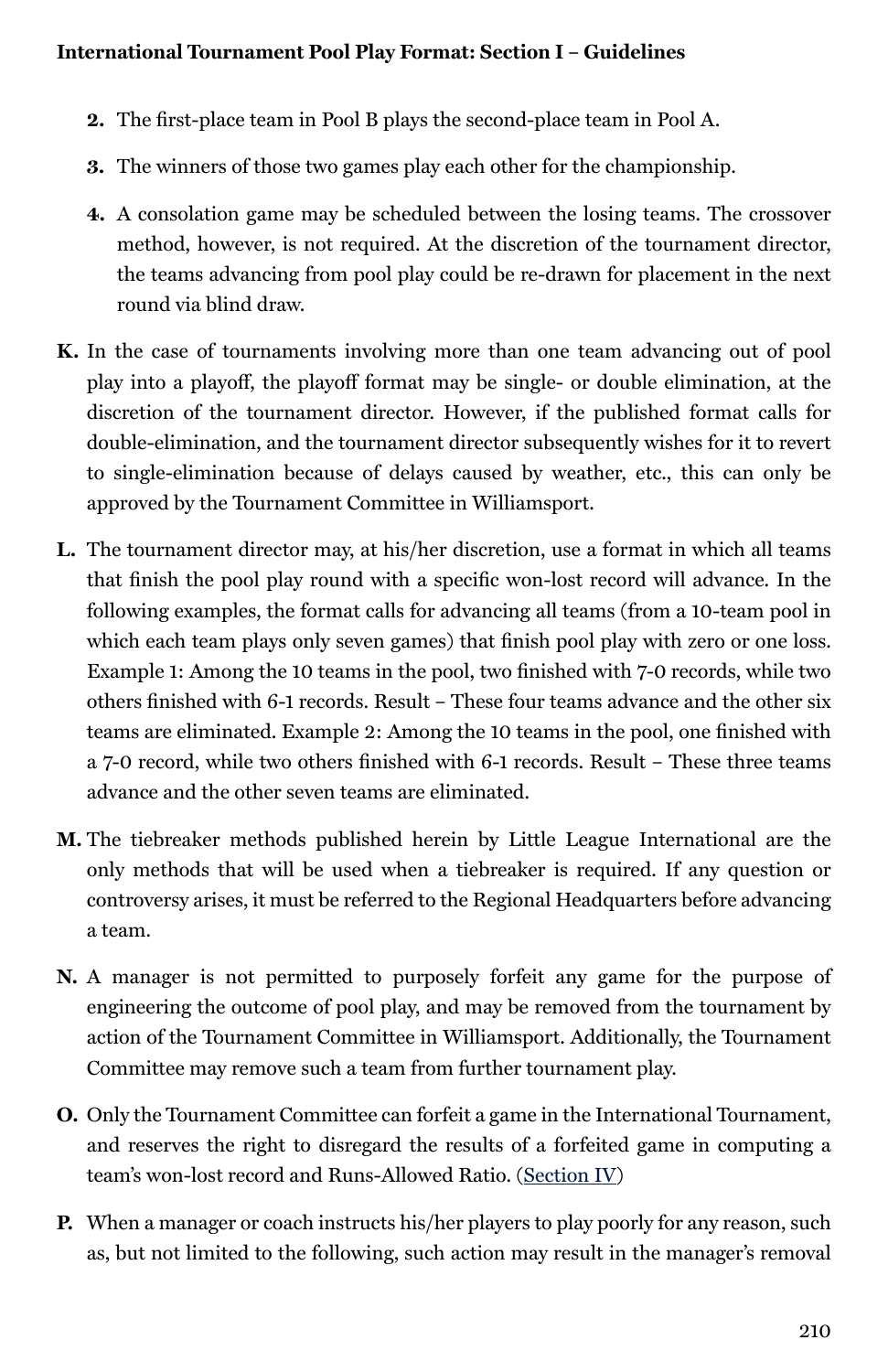by the Umpire-in-Chief, and/or removal of the manager, coach(es) and/or team from further tournament play.

**NOTE:** This policy is not intended to prevent a manager from using lesser-skilled players more frequently if he or she wishes, even if such action may result in losing a game:

- **1.** losing a game to effect a particular outcome in a Pool Play Format tournament;
- **2.** so as to lose a game by the 10-run rule;
- **3.** to delay the game until the curfew; to allow an opponent to tie the score so that more innings may be played, etc.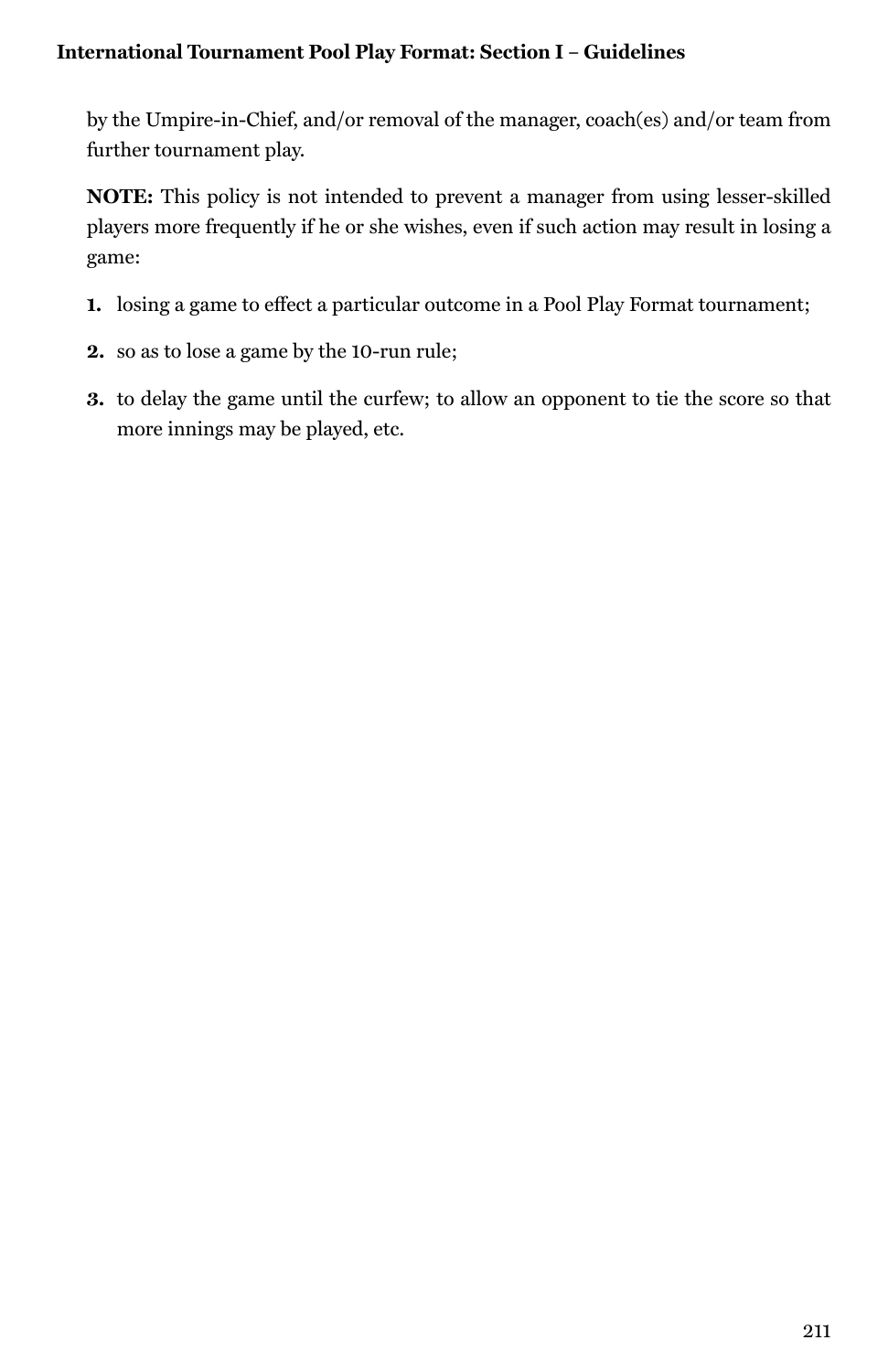# **International Tournament Pool Play Format: Section II – Segments of a Pool Play Tournament**

- Under this format, there are two distinct segments to a pool play format tournament. **A.**
	- In Segment 1 The Pool Play Round, the teams are divided into a number of **1.** pools (usually two to four pools). Each team in each of the pools should play the other teams in that pool once. By decision of the tournament director, one or more teams with the best records(s) in the pool will advance to the next segment.

**NOTE:** In a one-pool format, one or more teams may advance to become the tournament champion. If only one team advances, there is no second segment.

- In Segment 2 The Elimination Round, the teams advancing out of Segment 1 are **2.** matched up in either a standard single-elimination format, or a standard doubleelimination format.
- **B.** Once a segment is completed, games played previously have no bearing on the next segment, with the exception of:
	- **1.** rules and regulations regarding the required rest periods for pitchers;
	- **2.** rules and regulations regarding players, managers and/or coaches that were ejected and the prescribed penalties resulting from the ejection.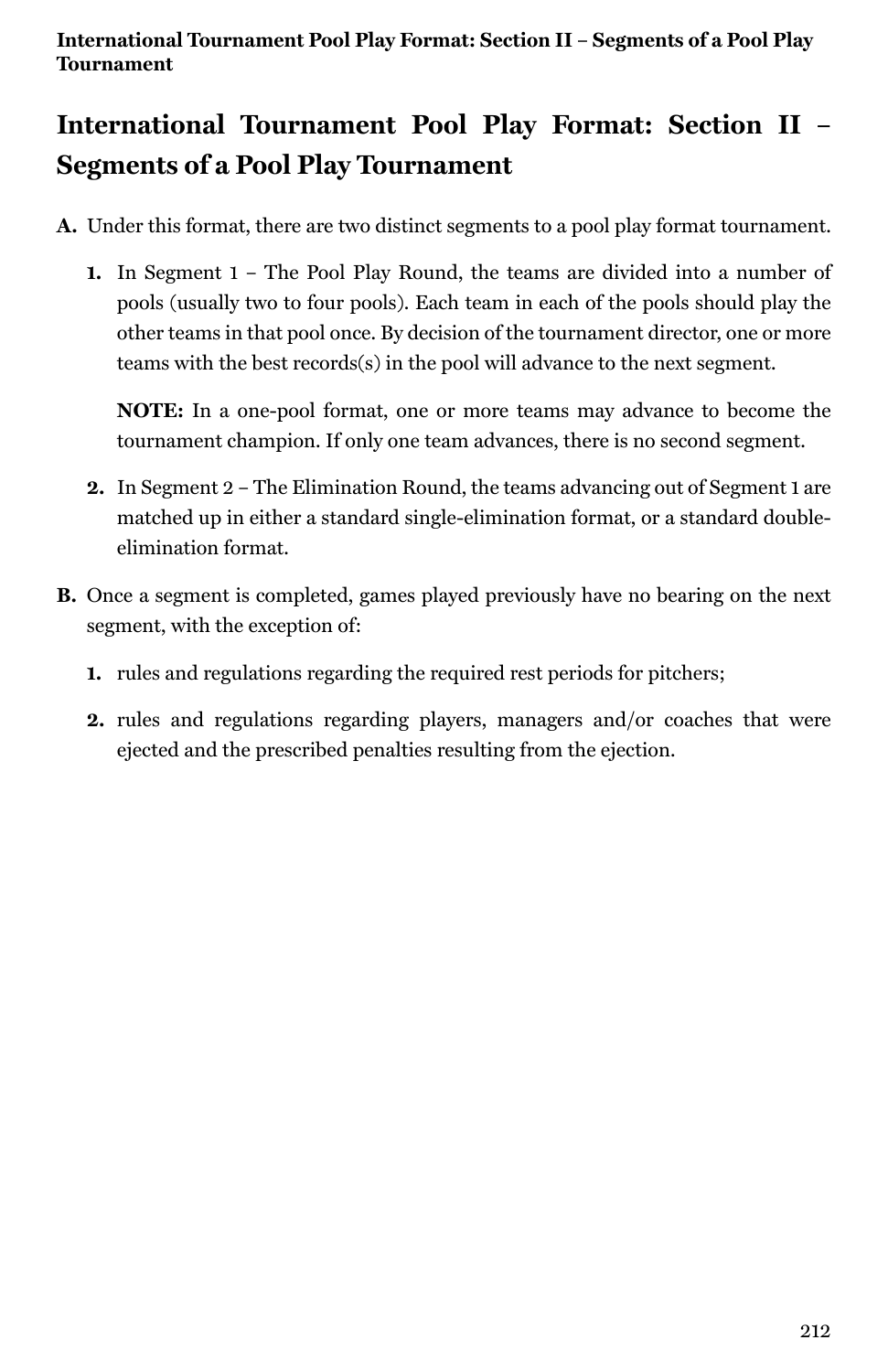# **International Tournament Pool Play Format: Section III – Tiebreaker Procedures**

- In all cases, the team(s) advancing past Segment 1 must be the team(s) with the best **A.** won-lost record(s) during pool play. The tournament director will decide the number of teams that will advance beyond pool play, and such determination must be made available to the leagues/teams involved before the tournament begins.
- When records are tied, however, the following procedures must be applied in order, **B.** so that the tie can be broken. These procedures also apply to determining the seeding for Segment 2 (the playoff round), if seeding for Segment 2 is based on results of pool play.
	- The first tiebreaker is the result of the head-to-head match-up(s) during pool play **1.** (Segment 1) of the teams that are involved in the tie.
		- **a.** If one of the teams involved in the tie has accomplished EVERY ONE of the following, then that team will advance:
			- **i.** Defeated all of the other teams involved in the tie at least once; AND,
			- Defeated all of the other teams involved in the tie in every one of the pool **ii.** play games it played against those teams; AND,
			- Played each of the teams involved in the tie an equal number of times. **iii.**

**Example:** Three teams are tied with identical records for first place at the end of pool play, and one team is to advance to Segment 2. Teams A, B and C played against each other once in pool play. Team A won all of its games against Team B and Team C during pool play. Result – Team A advances, while Team B and Team C are eliminated.

- If the results of the head-to-head match-up(s) during pool play of the teams that **2.** are involved in the tie cannot break the tie (because no team defeated each of the other teams in the tie each time they played, or because no team has defeated all of the other teams involved in the tie in every one of the pool play games played between those teams, or because the teams involved in the tie did not play one another an equal number of times during pool play), then the tie is broken using the Runs-Allowed Ratio (see [Section IV\)](/rulebook/3/108/rule--A.).
- In all cases, if the tie-breaking principles herein are correctly applied and fail to break **C.** the tie, or if these guidelines are not applied correctly (in the judgment of the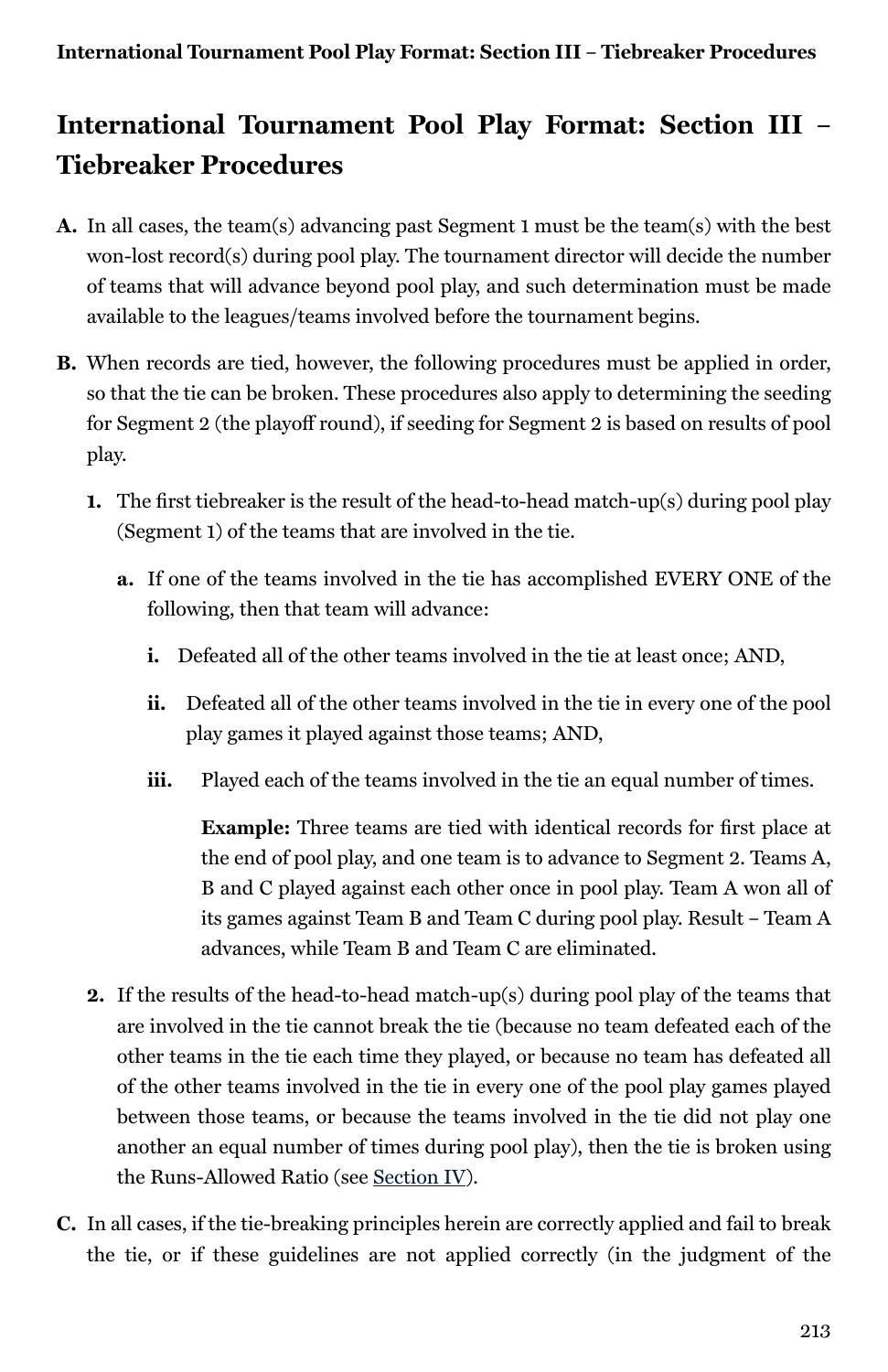#### **International Tournament Pool Play Format: Section III – Tiebreaker Procedures**

Tournament Committee in Williamsport), then the matter will be referred to the Tournament Committee, which will be the final arbiter in deciding the issue. If a tie cannot be broken through the proper application of these guidelines (in the opinion of the Tournament Committee), then a playoff, blind draw or coin flip will determine which team(s) will advance. This is a decision of the Tournament Committee.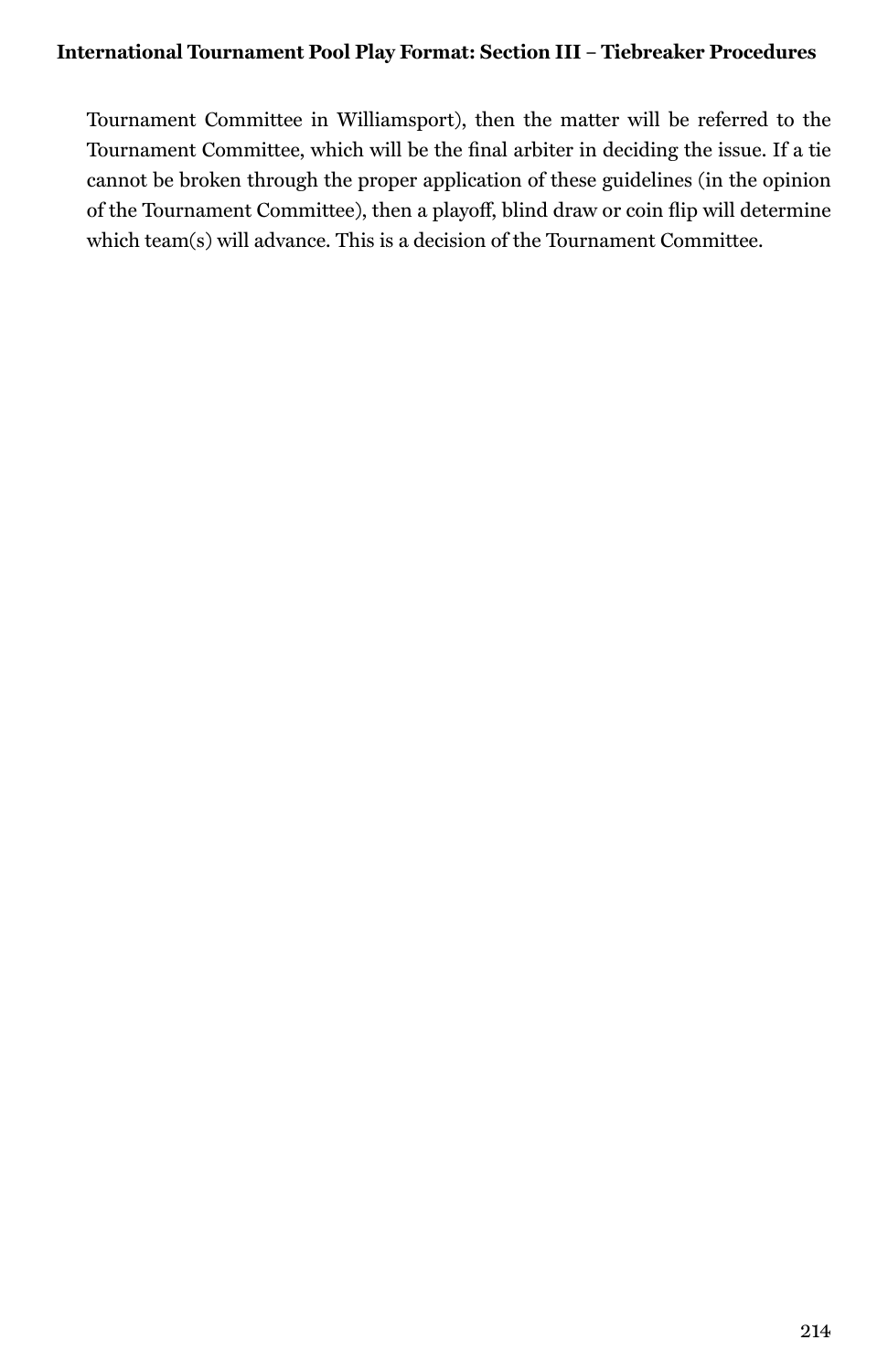# **International Tournament Pool Play Format: Section IV – Runs-Allowed Ratio**

- For each team involved in a tie in which head-to-head results cannot be used (because **A.** no team defeated each of the other teams in the tie each time they played, or because no team has defeated all of the other teams involved in the tie in every one of the pool play games played between those teams, or because the teams involved in the tie did not play one another an equal number of times during pool play), the tournament director will calculate: The total number of runs given up in all pool play games played by that team, divided by 6 innings for Little League and below [7 innings for **Intermediate (50-70) Division/Junior/Senior League**]. This provides the Runs-Allowed Ratio.
	- **Example:** The Hometown Little League (Major) team has given up eight (8) runs **1.** in all four (4) of its pool play games. 8 divided by 24 equals .3333.
	- The Runs-Allowed Ratio for Hometown Little League (.3333 in the example **2.** above) is compared to the same calculation for each of the teams involved in the tie.
- The Runs-Allowed Ratio is used to advance ALL teams after it is determined that **B.** head-to-head cannot be used.
- If, after computing the Runs-Allowed Ratio using results of all pool play games **C.** played by the teams involved in the tie:
	- **1.** one team has the lowest Runs-Allowed Ratio, that team advances. After one team has advanced using the Runs-Allowed Ratio, each subsequent team needed to advance is determined by the Runs-Allowed Ratio until all teams are determined and seeded.
	- two or more teams remain tied with the same runs-Allowed Ratio, and the **2.** methods detailed in Section III – Tiebreaker Procedures cannot be used (because no team defeated each of the other teams in the tie each time they played, or because no team has defeated all of the other teams involved in the tie in everyone of the pool play games played between those teams, or because the teams involved in the tie did not play one another an equal number of times during pool play), then the Runs-Allowed Ratio must be recomputed using statistics only from the pool play games played between the teams involved in the tie. The results are used to advance ONE team, and any other ties must revert to the Runs-Allowed Ratio using all remaining teams.